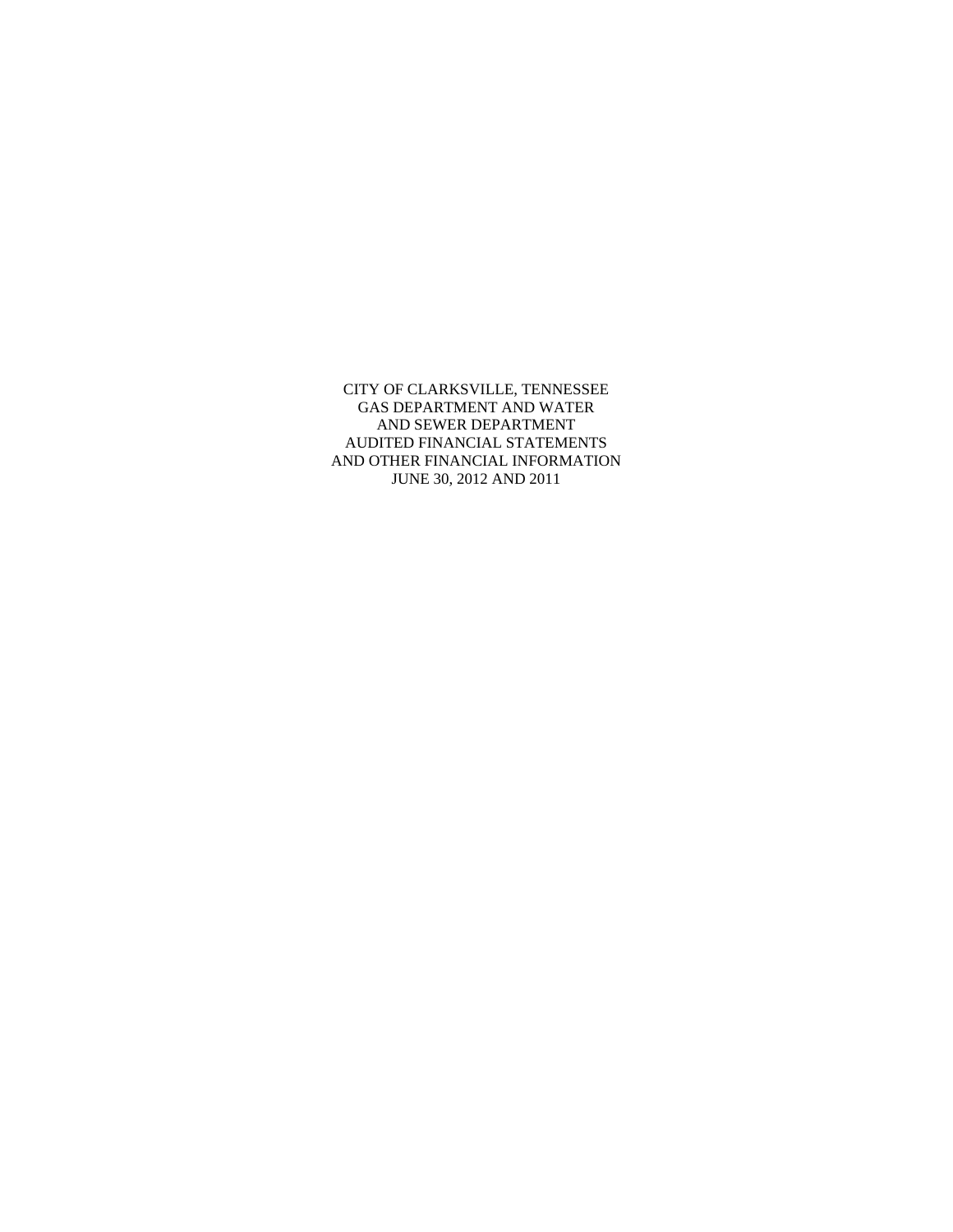#### CITY OF CLARKSVILLE, TENNESSEE GAS DEPARTMENT AND WATER AND SEWER DEPARTMENT JUNE 30, 2012 AND 2011

# TABLE OF CONTENTS

| <b>Financial Section</b>                                                                                                                                                                                                 |                |
|--------------------------------------------------------------------------------------------------------------------------------------------------------------------------------------------------------------------------|----------------|
| Independent Auditor's Report                                                                                                                                                                                             | 3              |
| Management's Discussion and Analysis                                                                                                                                                                                     | 5              |
| Gas Department:<br><b>Statements of Net Assets</b><br>Statements of Revenues, Expenses and Changes in Net Assets<br><b>Statements of Cash Flows</b>                                                                      | 11<br>13<br>14 |
| Water and Sewer Department:<br><b>Statements of Net Assets</b><br>Statements of Revenues, Expenses and Changes in Net Assets<br><b>Statements of Cash Flows</b>                                                          | 16<br>18<br>19 |
| <b>Notes to Financial Statements</b>                                                                                                                                                                                     | 21             |
| <b>Required Supplementary Information</b>                                                                                                                                                                                |                |
| Schedule of Funding Progress for Pension Plan                                                                                                                                                                            | 34             |
| Schedule of Funding Progress for Other Post-Employment Benefits                                                                                                                                                          | 35             |
| <b>Supplementary Information</b>                                                                                                                                                                                         |                |
| Schedule of Federal and State Financial Assistance                                                                                                                                                                       | 36             |
| Directory of Utility Committee and Management Personnel (Unaudited)                                                                                                                                                      | 37             |
| Schedule of Bonds, Notes and Interest Maturities (Unaudited)                                                                                                                                                             | 38             |
| Other Supplemental Information (Unaudited)                                                                                                                                                                               | 40             |
| <b>Internal Control and Compliance Section</b>                                                                                                                                                                           |                |
| Independent Auditor's Report on Internal Control Over Financial Reporting<br>and on Compliance and Other Matters Based on an Audit of Financial Statements<br>Performed in Accordance with Government Auditing Standards | 48             |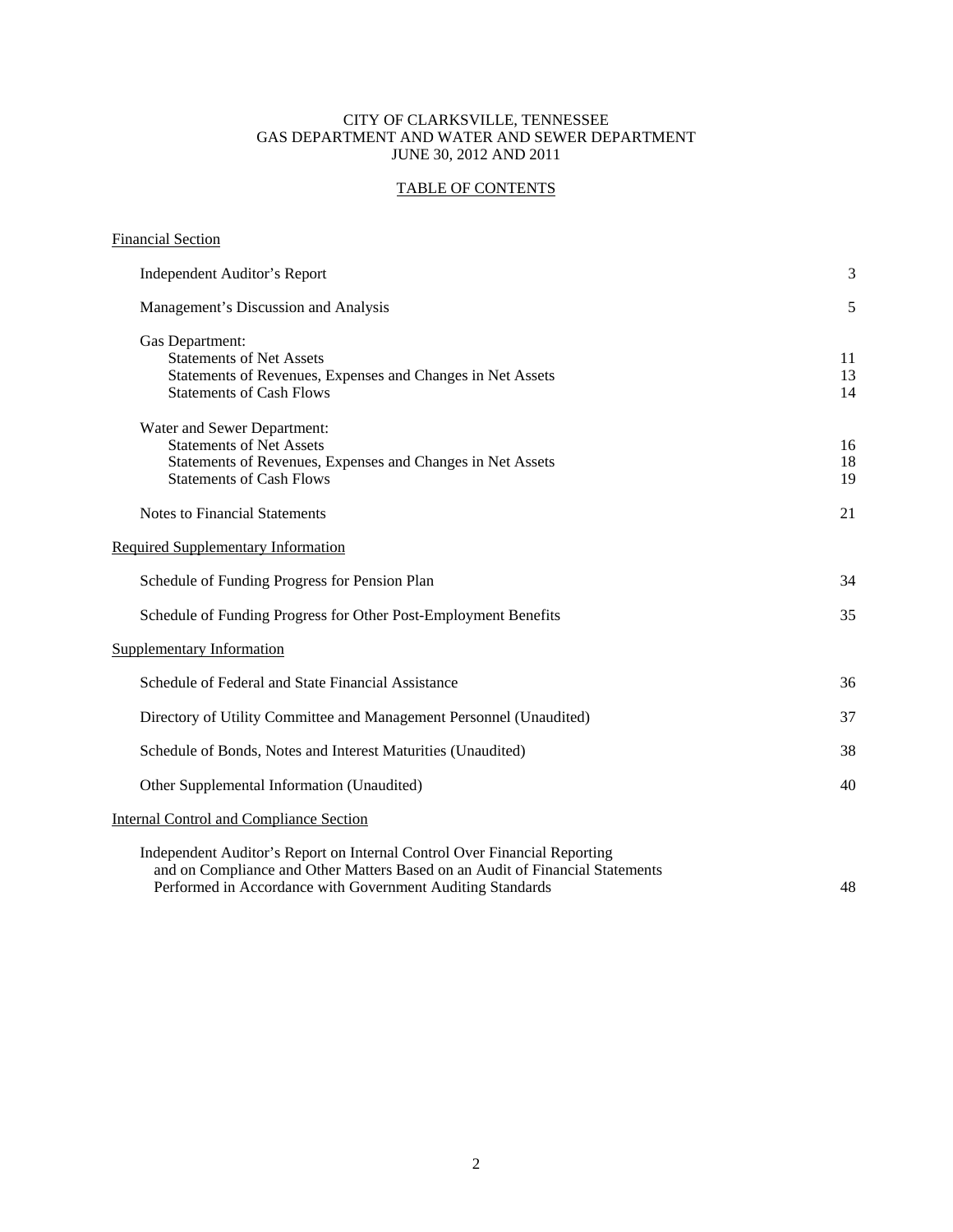

# THURMAN CAMPBELL GROUP, PLC CERTIFIED PUBLIC ACCOUNTANTS

Members

 American Institute of Certified Public Accountants

 Tennessee Society of Certified Public Accountants

 Kentucky Society of Certified Public Accountants

## INDEPENDENT AUDITOR'S REPORT

To the Utility Committee Clarksville Gas, Water & Sewer Clarksville, Tennessee

We have audited the accompanying financial statements of the Gas Department, and Water and Sewer Department (collectively, "the Departments") of the City of Clarksville, Tennessee, as of and for the year ended June 30, 2012 and 2011, as listed in the table of contents. These financial statements are the responsibility of the Departments' management. Our responsibility is to express an opinion on these financial statements based on our audit.

We conducted our audit in accordance with auditing standards generally accepted in the United States of America, the standards applicable to financial audits contained in *Government Auditing Standards*, issued by the Comptroller General of the United States and the requirements prescribed by the Comptroller of the Treasury, State of Tennessee, as detailed in the Audit Manual. Those standards require that we plan and perform the audit to obtain reasonable assurance about whether the financial statements are free of material misstatement. An audit includes examining, on a test basis, evidence supporting the amounts and disclosures in the financial statements. An audit also includes assessing the accounting principles used and the significant estimates made by management, as well as evaluating the overall financial statement presentation. We believe that our audit provides a reasonable basis for our opinion.

As discussed in Note 1, the financial statements present only the Departments and do not purport to, and do not, present fairly the financial position of the City of Clarksville, Tennessee, as of June 30, 2012 and 2011, and the changes in its financial position, or, where applicable, its cash flows thereof for the years then ended in conformity with accounting principles generally accepted in the United States of America.

In our opinion, the financial statements referred to above present fairly, in all material respects, the financial position of the Departments, as of June 30, 2012 and 2011, and the changes in financial position, and cash flows, thereof for the year then ended in conformity with accounting principles generally accepted in the United States of America.

In accordance with *Government Auditing Standards*, we have also issued our report dated November 28, 2012, on our consideration of the Departments' internal control over financial reporting and on our tests of its compliance with certain provisions of laws, regulations, contracts, and grant agreements and other matters. The purpose of that report is to describe the scope of our testing of internal control over financial reporting and compliance and the results of that testing, and not to provide an opinion on internal control over financial reporting or on compliance. That report is an integral part of an audit performed in accordance with *Government Auditing Standards* and should be considered in assessing the results of our audit.

Accounting principles generally accepted in the United States of America require that the management's discussion and analysis and additional required supplementary information on pages 5 through 10 and 34 through 35 be presented to supplement the basic financial statements. Such information, although not a part of the basic financial statements, is required by the Governmental Accounting Standards Board, who considers it to be an essential part of financial reporting for placing the basic financial statements in an appropriate operational, economic, or historical context. We have applied certain limited procedures to the required supplementary information in accordance with auditing standards generally accepted in the United States of America, which consisted of inquiries of management about the methods of preparing the information and comparing the information for consistency with management's responses to our inquiries, the basic financial statements, and other knowledge we obtained during our audit of the basic financial statements. We do not express an opinion or provide any assurance on the information because the limited procedures do not provide us with sufficient evidence to express an opinion or provide any assurance.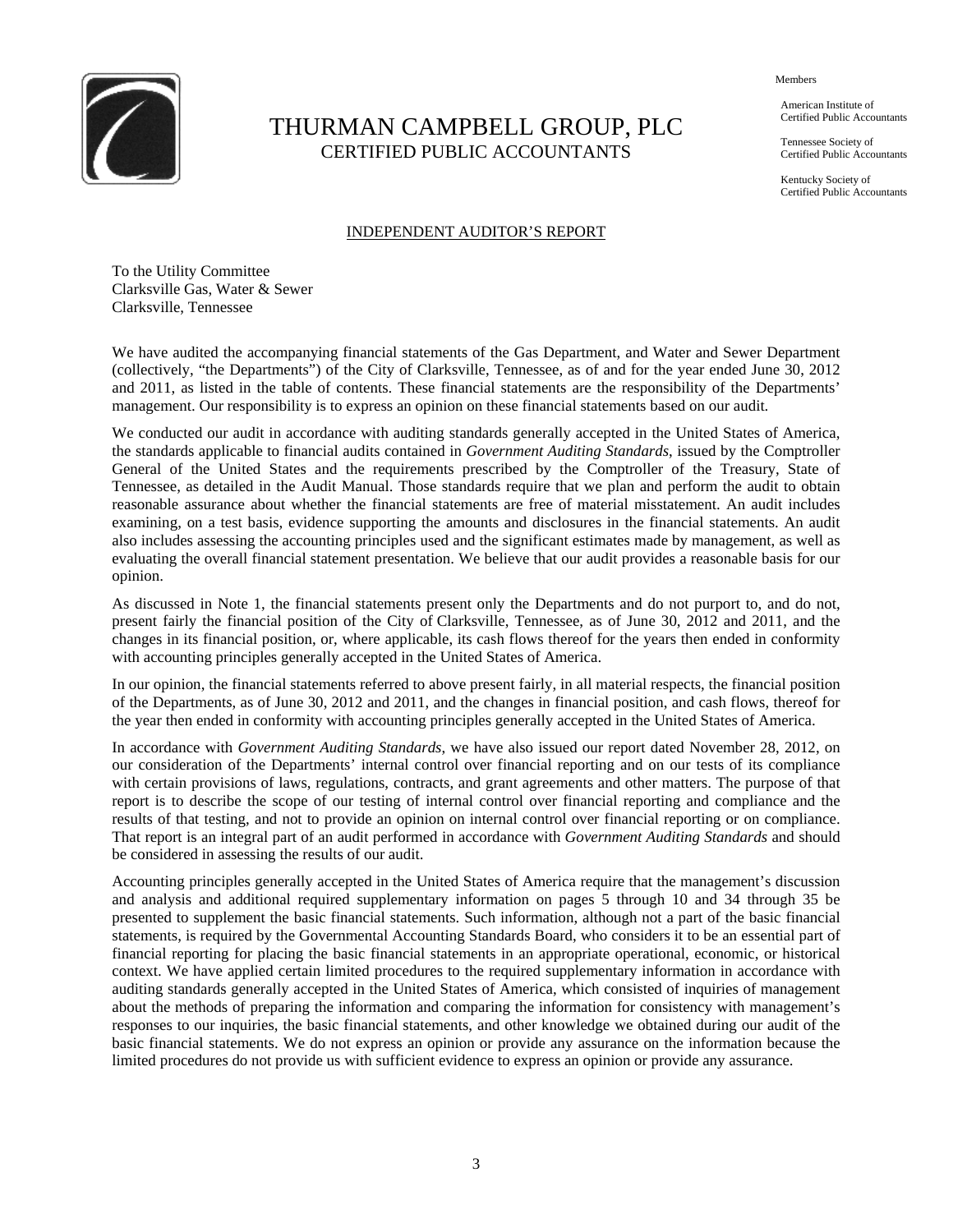Our audit was conducted for the purpose of forming an opinion on the financial statements of the Departments as a whole. The supplementary information listed in the table of contents is presented for purposes of additional analysis and is not a required part of the financial statements. The accompanying schedule of federal and state financial assistance is also presented for purposes of additional analysis as required by the Comptroller of the Treasury, State of Tennessee, as detailed in the Audit Manual, and is also not a required part of the financial statements. The schedule of federal and state financial assistance is the responsibility of management and was derived from and relate directly to the underlying accounting and other records used to prepare the financial statements. The information has been subjected to the auditing procedures applied in the audit of the financial statements and certain additional procedures, including comparing and reconciling such information directly to the underlying accounting and other records used to prepare the financial statements or to the financial statements themselves, and other additional procedures in accordance with auditing standards generally accepted in the United States of America. In our opinion, the information is fairly stated in all material respects in relation to the financial statements as a whole. The supplementary information marked as unaudited in the table of contents has not been subjected to the auditing procedures applied in the audit of the basic financial statements and, accordingly, we do not express an opinion or provide any assurance on them.

Thurman Campbell Group, PLC

November 28, 2012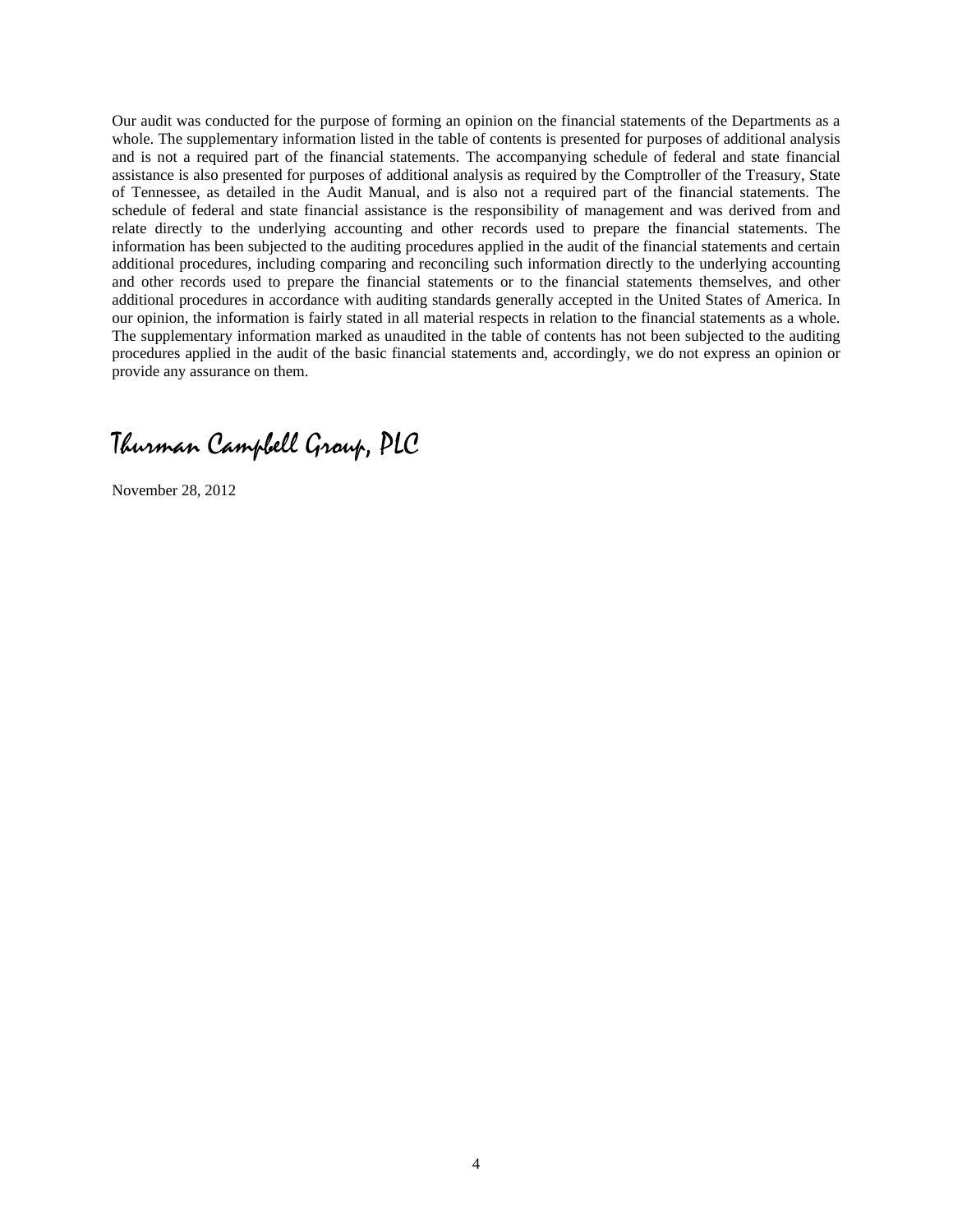### CITY OF CLARKSVILLE, TENNESSEE GAS DEPARTMENT AND WATER AND SEWER DEPARTMENT MANAGEMENT'S DISCUSSION AND ANALYSIS (UNAUDITED) JUNE 30, 2012 and 2011

The Gas Department and Water and Sewer Department of the City of Clarksville Management's Discussion and Analysis is an overview of financial activities for the fiscal year ending June 30, 2012. Since the Management's Discussion and Analysis (MD&A) is designed to focus on the current year's activities and resulting changes, please read this information in conjunction with accompanying financial statements.

#### FINANCIAL HIGHLIGHTS

- The Gas Department's total net assets decreased by \$0.5M (0.9%) as a result of this year's operations.
- Water and Sewer Department's total net assets increased by \$37.10M (22.6%) as a result of this year's operations which had significant investments in both the water and wastewater systems.

#### USING THIS ANNUAL REPORT

This annual report consists of a series of financial statements that give information about the Gas, Water, and Sewer Departments' activities. Comparative summaries and tables are provided to aid in the discussion and analysis of such activities.

The Statements of Net Assets include all of the Departments' assets and liabilities and provide information about the nature and amounts of investments in resources (assets) and obligations (liabilities).

All of the current year's revenues and expenses are accounted for in the Statements of Revenues, Expenses, and Changes in Net Assets. These statements measure the success of the Departments' operations over the past year and can be used to determine if the Departments recovered all of their operating cost through sales and other charges.

The primary purpose of the Statement of Cash Flows is to provide information about the Departments' cash receipts and cash payments during the reporting period. This statement reports cash receipts, cash payments, and net changes in cash resulting from operations, investing, non-capital and capital financing activities. This statement also provides answers to such questions as where did cash come from, what was cash used for, and what was the change in cash balance during the reporting period.

The financial statements are prepared in accordance with generally accepted accounting principles. The Departments use the accrual basis of accounting, which is similar to accounting methods used by most private-sector companies. Accrual of the current year's revenues and expenses are taken into account regardless of when cash is received or paid.

As required by state law, each entity is accounted for separately. However, state law allows water and sewer activities to be combined for the audited financial statements and are presented as such by the Departments. Accordingly, water and sewer activities will be combined in the discussion and analysis that follows.

## FINANCIAL ANALYSIS OF THE DEPARTMENTS

The Financial Statements of the Departments include only activities from our gas operations and our water & sewer operations; however, the Departments have inter-fund transfers with the City of Clarksville for payments in lieu of taxes (PILOTS). The PILOTS are similar in purpose to property taxes. The Departments also pay a portion of the City Attorney Department, Human Resources Department, Internal Audit Department and the Purchasing Department expenses.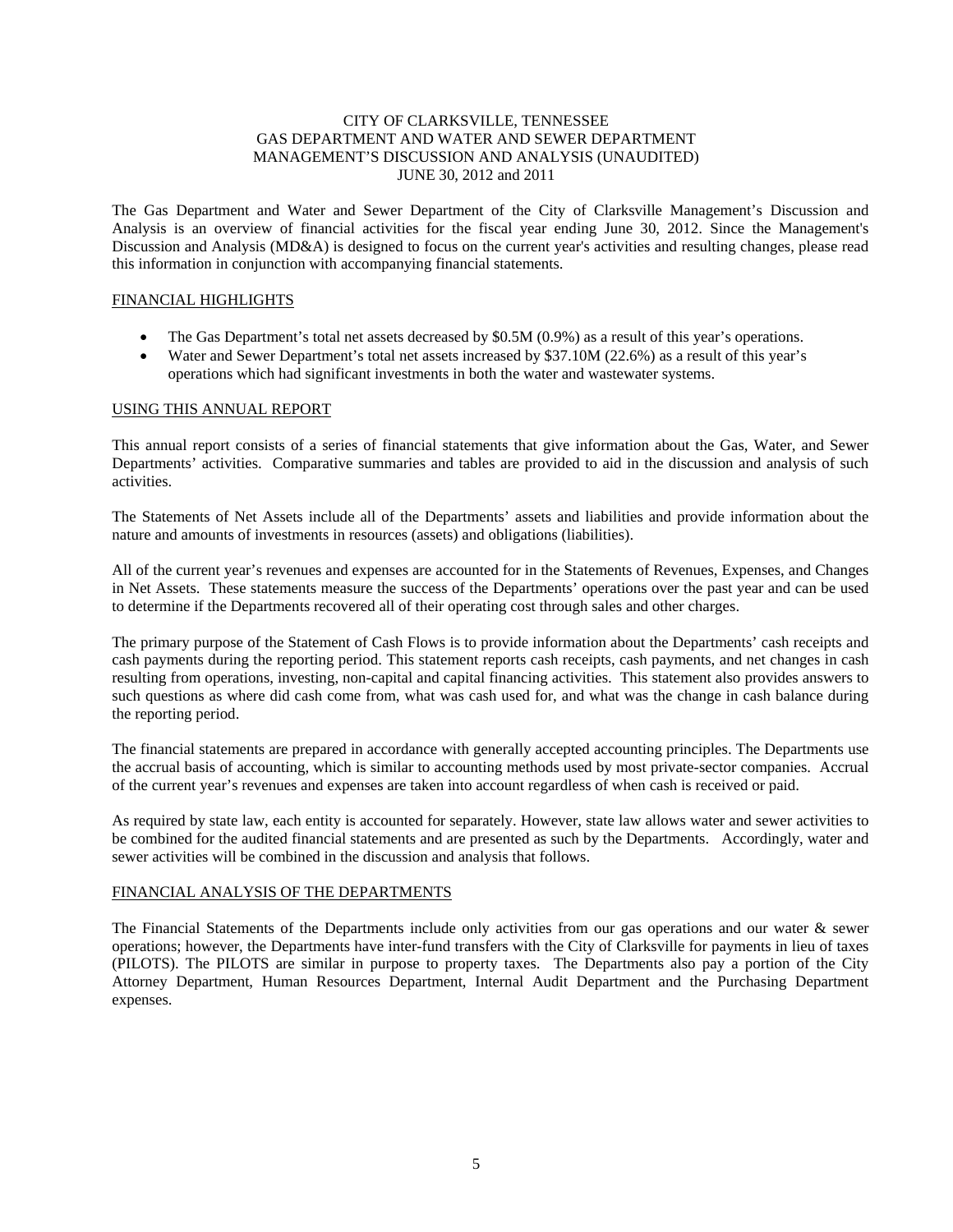#### NET ASSETS

The Departments' net assets are one way to measure the Departments' financial health, or financial position. Over time, increases or decreases in net assets can show whether the business is improving or deteriorating. However, other nonfinancial factors such as economic conditions, weather, and changes in legislation should be considered.

The Statement of Net Assets and the Statement of Revenues, Expenses, and Changes in Net Assets report information about the Departments' activities for the year. Over time, increases or decreases in net assets may serve as a useful indicator as to whether the financial position of the Departments is improving or deteriorating.

Summaries of each department's Statement of Net Assets are presented below. As shown, total net assets of the Gas Department decreased by \$0.47 million from 2011 to 2012. The decrease was a direct result of adjusting gas storage inventory to market value. The adjustment was a decrease of \$0.64M.

The Water & Sewer Department's total net assets increased by 37.10 million, or 22.6%, from FYE 2011 to FYE 2012. Capital assets increased from \$353.40 million in 2011 to \$396.77 million in 2012. For the year-ended 2012, the department received contributions of \$34.10 million in capital assets (in 2011 contributions were \$17.34 million). A significant portion, \$21.12 million of the contributed capital is related to supporting the new Hemlock Semiconductor facility. Infrastructure improvements such as a new water tower, water booster station, and an expansion of our water treatment plant were all part of supporting the Hemlock site. The total contributions should result in increased revenues for the utility and are a good indication of the continued growth in the Clarksville/Montgomery County area.

#### Table A-1

# City of Clarksville, Tennessee Gas Department and Water & Sewer Department 6/30/2012 Condensed Statements of Net Assets (In Millions)

|                                                 |              | <b>Gas Department</b> |              | Water & Sewer Department |              |              |  |
|-------------------------------------------------|--------------|-----------------------|--------------|--------------------------|--------------|--------------|--|
|                                                 | 2012         | 2011                  | 2010         | 2012                     | 2011         | 2010         |  |
| Current and other assets                        | 24.26<br>\$. | 24.34<br>S.           | 22.17<br>\$. | 45.57<br>S.              | 38.93<br>SS. | 32.32<br>\$. |  |
| Capital assets                                  | 43.19        | 44.07                 | 44.59        | 396.77                   | 353.40       | 313.86       |  |
| Total assets                                    | 67.45        | 68.41                 | 66.76        | 442.34                   | 392.33       | 346.18       |  |
| Current and other liabilities                   | 4.79         | 4.63                  | 4.69         | 28.49                    | 25.27        | 28.52        |  |
| Long-term liabilities                           | 11.85        | 12.51                 | 11.95        | 212.30                   | 202.61       | 167.31       |  |
| <b>Total liabilities</b>                        | 16.64        | 17.14                 | 16.64        | 240.79                   | 227.88       | 195.83       |  |
| Invested in capital assets, net of related debt | 31.72        | 32.11                 | 32.35        | 184.20                   | 151.99       | 149.09       |  |
| Restricted net assets                           | 1.57         | 1.53                  | 0.56         | 14.95                    | 14.50        | 8.80         |  |
| Unrestricted net assets (deficit)               | 17.52        | 17.63                 | 17.21        | 2.40                     | (2.04)       | (7.55)       |  |
| Total net assets                                | 50.81        | 51.27                 | 50.12        | 201.55                   | 164.45       | 150.34       |  |
| Total liabilities and net assets                | 67.45        | 68.41<br>S.           | S.<br>66.76  | \$442.34                 | \$392.33     | \$ 346.17    |  |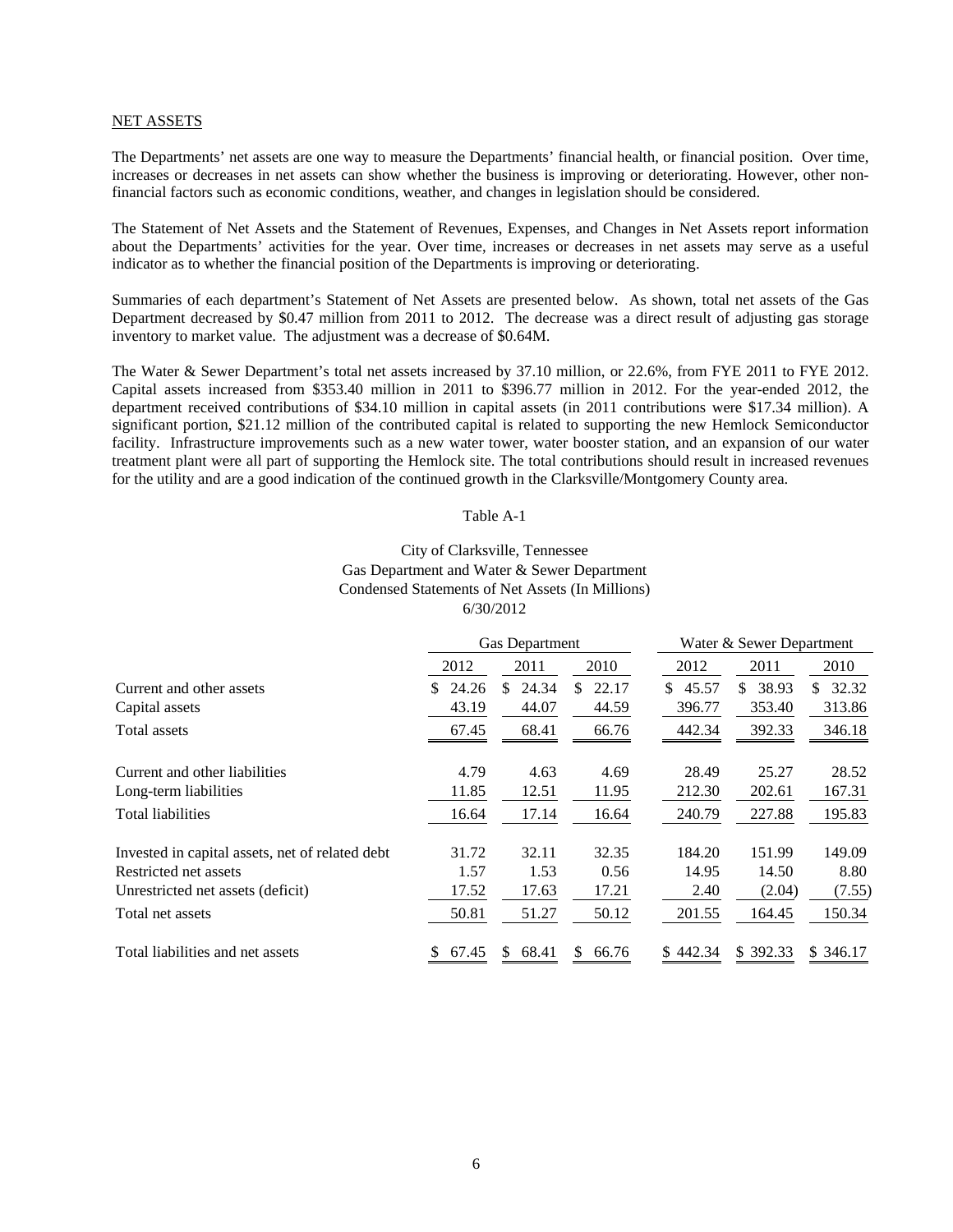#### Table A-2

# City of Clarksville, Tennessee Gas Department and Water & Sewer Department Condensed Statements of Revenues, Expenses, & Changes in Net Assets (In Millions) 6/30/2012

|                                                                          | <b>Gas Department</b> |        |    |        |    |        |   | Water & Sewer Department |    |          |    |          |
|--------------------------------------------------------------------------|-----------------------|--------|----|--------|----|--------|---|--------------------------|----|----------|----|----------|
|                                                                          |                       | 2012   |    | 2011   |    | 2010   |   | 2012                     |    | 2011     |    | 2010     |
| Operating revenues                                                       | \$.                   | 23.72  | \$ | 32.66  | S. | 33.76  | S | 50.08                    | \$ | 47.25    | \$ | 44.63    |
| Operating expenses                                                       |                       | 23.15  |    | 31.34  |    | 34.76  |   | 37.71                    |    | 41.77    |    | 34.22    |
| Operating income (loss)                                                  |                       | 0.57   |    | 1.32   |    | (1.00) |   | 12.37                    |    | 5.48     |    | 10.41    |
| Non-operating revenues (expenses)                                        |                       | (0.56) |    | (0.63) |    | (0.62) |   | (6.98)                   |    | (6.54)   |    | (6.77)   |
| Income (Loss) before contributions,<br>transfers and extraordinary items |                       | 0.01   |    | 0.69   |    | (1.62) |   | 5.39                     |    | (1.06)   |    | 3.64     |
| Capital contributions                                                    |                       | 0.03   |    | 1.10   |    | 2.12   |   | 34.10                    |    | 17.34    |    | 14.50    |
| Inter-fund transfers                                                     |                       | (0.50) |    | (0.64) |    | (0.66) |   | (2.39)                   |    | (2.17)   |    | (2.13)   |
| <b>Extraordinary loss</b>                                                |                       |        |    |        |    |        |   |                          |    |          |    | (13.54)  |
| Changes in net assets                                                    |                       | (0.46) |    | 1.15   |    | (0.16) |   | 37.10                    |    | 14.11    |    | 2.47     |
| Net assets-beginning                                                     |                       | 51.27  |    | 50.12  |    | 50.28  |   | 164.45                   |    | 150.34   |    | 147.87   |
| Net assets - ending                                                      | S                     | 50.81  | S. | 51.27  | S. | 50.12  |   | \$201.55                 |    | \$164.45 |    | \$150.34 |

While the Statements of Net Assets show the change in financial position of net assets, the Statements of Revenue, Expenses and Changes in Net Assets detail the nature and source of these changes. Revenues for the Gas Department are generated primarily by gas usage. Weather conditions have a significant impact on revenue since heating accounts for the majority of gas usage. The method used to determine gas usage is degree-days.

Degree-days measure how much the average daily temperature varies from 65 degrees. This temperature is the value in which heating should not be needed. The heating degree-days for FYE 2011 were 4,475; and for FYE 2012 there were 3,231 heating degree-days. Lower commodity pricing drove both operating revenues and to a greater extent, operating expenses lower.

Operating expenses include work done on the system in the form of repairs and maintenance. Capital assets that are added to the system are capitalized as are the man-hours used to construct capital assets. However, repairs and maintenance and the man-hours used therein are operating expenses. During FYE 2012, the Gas Department responded to 723 gas leaks. A total of 123 regulator stations and 203 large commercial and industrial gas meters were tested and maintained.

The water construction department made 137 main repairs and 134 service line repairs in FYE 2012. They also replaced 76 service lines and 46 valves. There were 157 repairs and 29 replacements of fire hydrants. The water construction crews made 282 water taps and 41 sewer taps on existing lines.

The sewer construction department scheduled and cleaned 243,700 feet of mains. They also cleaned 133,811 feet on an emergency basis. They inspected, by closed circuit television, 39,205 feet and repaired 838feet as well as installing 404 feet of mains. Further, the sewer construction department located 162 services and installed 312 clean outs. The sewer construction department also raised, lowered, or located 110 manholes and installed or replaced 1 manholes. Other work included smoke testing 26 lines and cleaning 38 rights of way.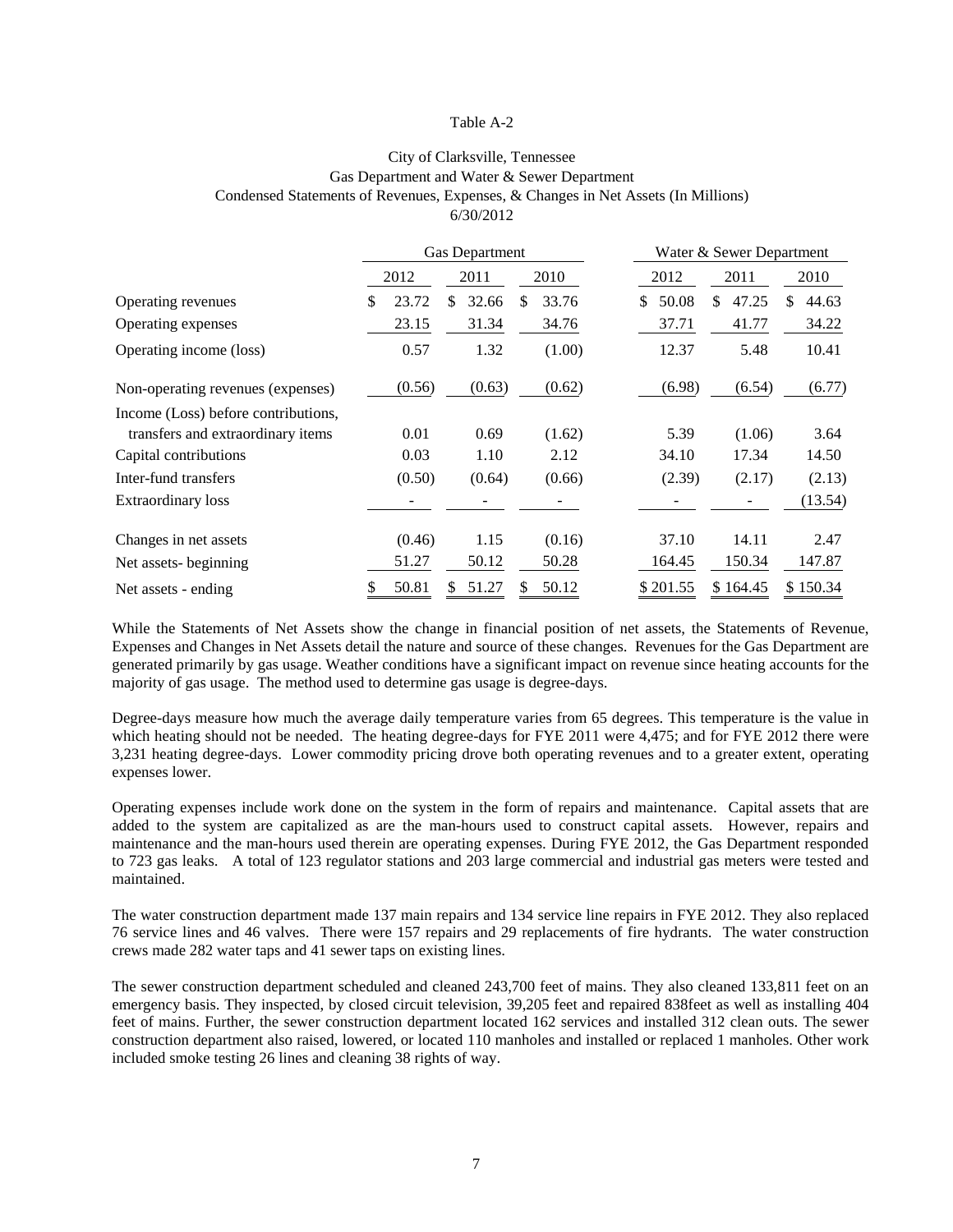# **EXPENSES**

The following charts show the major areas of operating expenses of each of the departments.



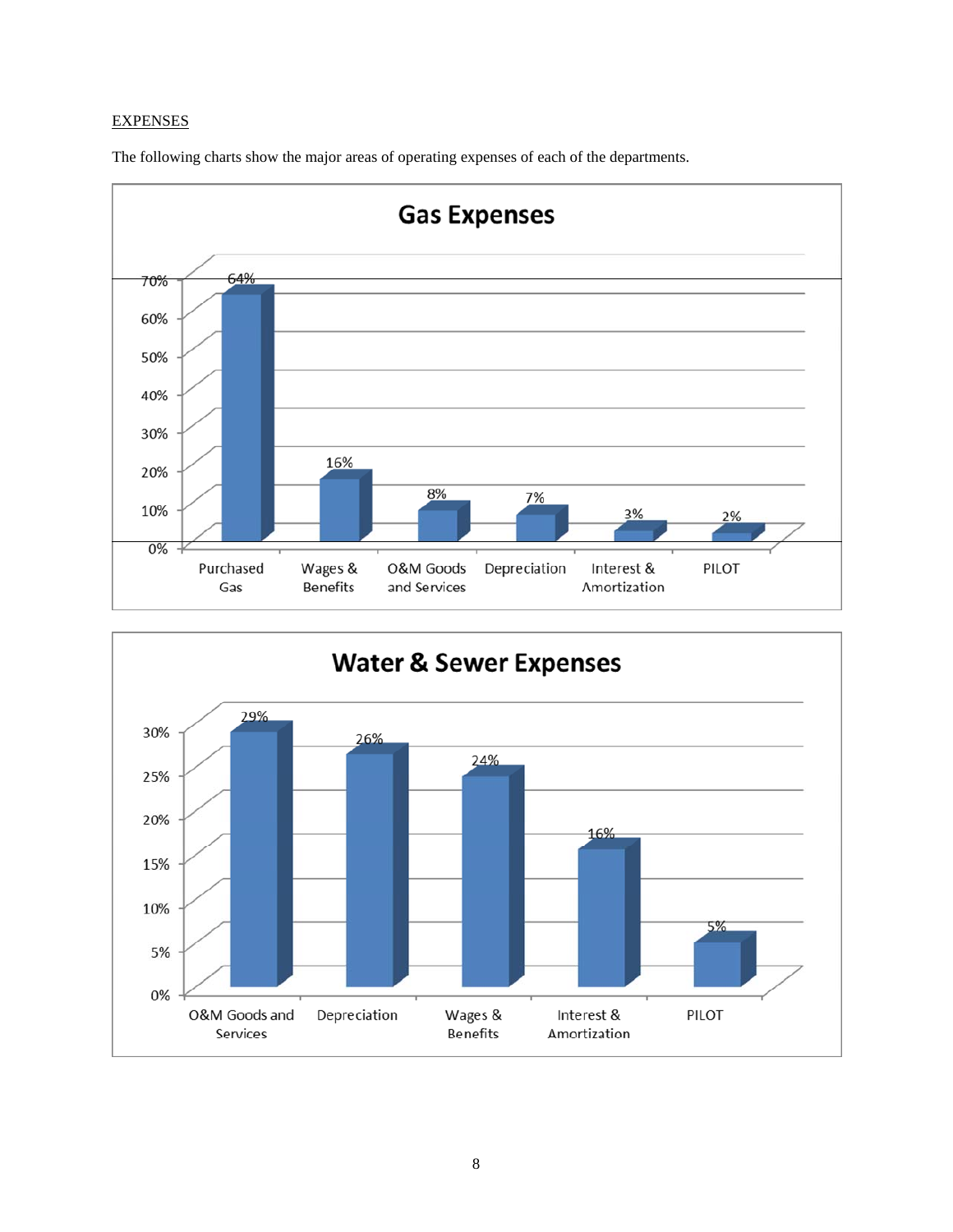#### CAPITAL ASSETS AND DEBT ADMINISTRATION

At the end of 2012, the Gas Department had \$43.19 million in net capital assets; the Water and Sewer Departments had \$396.77 million in net capital assets. Capital assets include construction in progress, transmission lines, distribution lines, collection lines, manholes, fire hydrants, land, land rights, structures, office furniture, vehicles, and equipment. Please see Tables A-3 and A-4 for an analysis of capital assets for the Gas Department and the Water and Sewer Departments, accordingly.

# Table A-3

# City of Clarksville, Tennessee Gas Department Capital Assets ( in Millions) 6/30/2012

|                                 | 2012    | 2011    | Dollar<br>Change | Percent<br>Change |
|---------------------------------|---------|---------|------------------|-------------------|
| <b>Construction in Progress</b> | \$0.91  | \$0.86  | \$0.05           | 5.8%              |
| Land                            | 0.24    | 0.24    | 0.00             | 0.0%              |
| <b>Building</b>                 | 1.47    | 1.52    | (0.05)           | $-3.3\%$          |
| Infrastructure                  | 39.77   | 40.70   | (0.93)           | $-2.3%$           |
| Machinery and Equipment         | 0.56    | 0.49    | 0.07             | 14.2%             |
| Vehicles                        | 0.24    | 0.26    | (0.02)           | $-7.6\%$          |
|                                 | \$43.19 | \$44.07 | \$ (0.88)        | $-2.0\%$          |

# Table A-4 City of Clarksville, Tennessee Water and Sewer Department Capital Assets ( in Millions) 6/30/2012

|                                 | 2012     | 2011     | Dollar<br>Change | Percent<br>Change |
|---------------------------------|----------|----------|------------------|-------------------|
| <b>Construction in Progress</b> | \$44.82  | \$22.61  | \$22.21          | 98.2%             |
| Land                            | 3.67     | 2.89     | 0.78             | 27.1%             |
| <b>Building</b>                 | 56.08    | 52.97    | 3.11             | 5.9%              |
| Infrastructure                  | 275.82   | 256.31   | 19.51            | 7.6%              |
| Machinery and Equipment         | 15.34    | 17.31    | (1.97)           | $-11.4%$          |
| Vehicles                        | 1.04     | 1.30     | (0.26)           | $-20.0\%$         |
|                                 | \$396.77 | \$353.39 | \$43.38          | 12.3%             |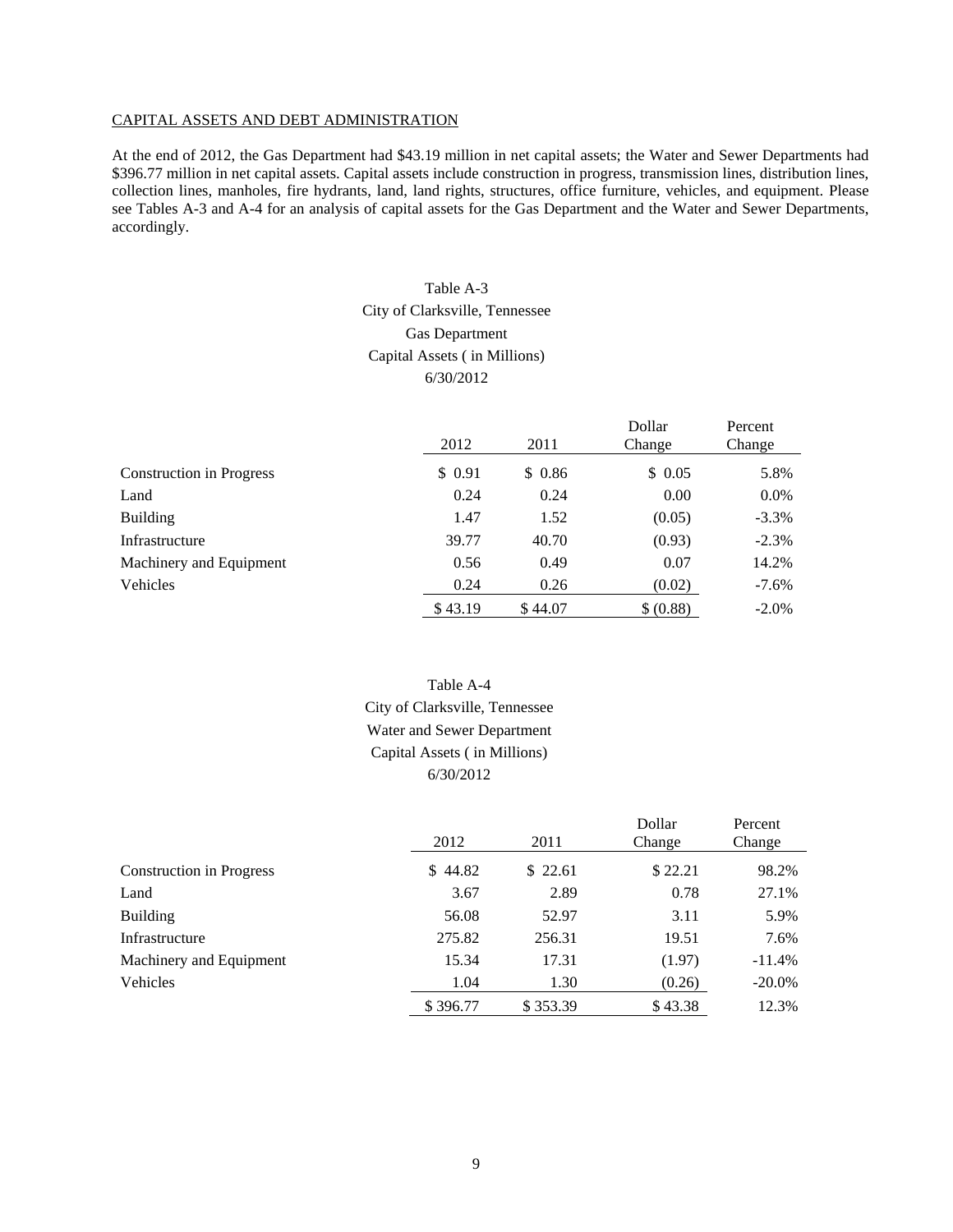#### LONG-TERM DEBT

Long-term debt increased for FYE 2012 due to drawing funds from the Tennessee Municipal Bond Fund Loan to finance various projects constructing, improving, repairing, and equipping the water and sewer systems of the Municipality. At year-end, the Departments had long-term debt of \$233.79 million. All operating revenues of the Departments are security for the long-term debt, collectively. The Notes in the audited financial statements give the details of the various components of the long-term debt and a detailed schedule of long-term debt obligations of the Departments by year. Please read it in conjunction with this summary.

#### CONTACTING THE DEPARTMENTS FINANCIAL MANAGEMENT

This financial report is designed to provide a general overview of the Departments finances. If you have any questions about this report or need any additional information contact the Chief Financial Officer, Clarksville Department of Gas, Water and Sewer, 2215 Madison Street, Clarksville, Tennessee 37043.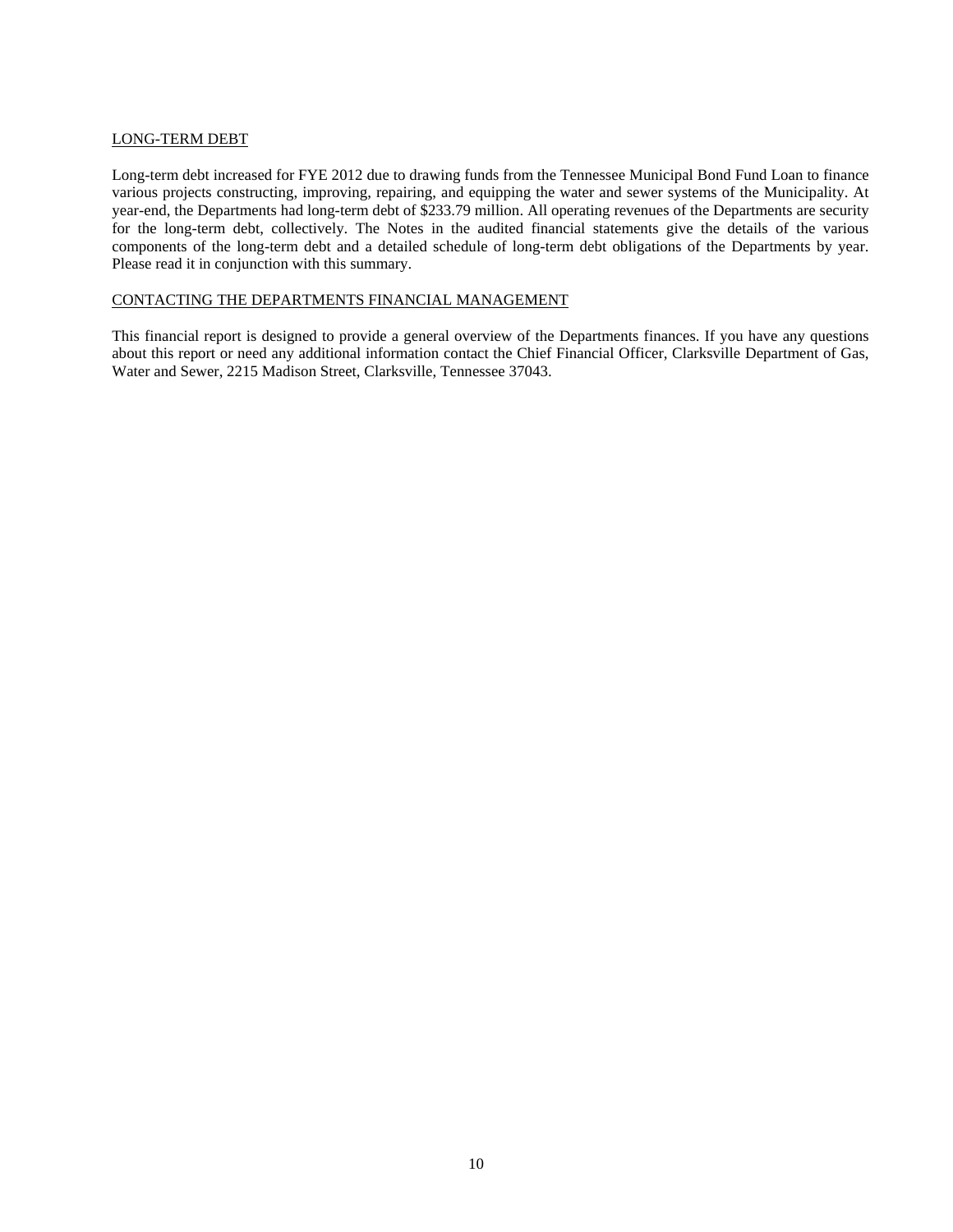# CITY OF CLARKSVILLE, TENNESSEE GAS DEPARTMENT STATEMENTS OF NET ASSETS JUNE 30, 2012 and 2011

# **ASSETS**

|                                 | 2012             | 2011                        |
|---------------------------------|------------------|-----------------------------|
| Current Assets:                 |                  |                             |
| Cash and Cash Equivalents       | \$<br>19,043,397 | 19,833,284<br><sup>\$</sup> |
| Accounts Receivable, Net        | 872,771          | 1,443,747                   |
| Inventory                       | 1,878,219        | 548,864                     |
| Prepaid Expense                 | 24,372           | 37,196                      |
| <b>Total Current Assets</b>     | 21,818,759       | 21,863,091                  |
| <b>Noncurrent Assets:</b>       |                  |                             |
| <b>Restricted Assets:</b>       |                  |                             |
| Cash and Cash Equivalents       | 490.487          | 454,858                     |
| Investments                     | 1,080,761        | 1,073,077                   |
| <b>Total Restricted Assets</b>  | 1,571,248        | 1,527,935                   |
| Capital Assets:                 |                  |                             |
| Capital Assets Not Depreciated  | 1,146,690        | 1,099,294                   |
| Capital Assets Depreciated, Net | 42,040,815       | 42,974,531                  |
| <b>Total Capital Assets</b>     | 43,187,505       | 44,073,825                  |
| Other Assets:                   |                  |                             |
| <b>Unamortized Debt Expense</b> | 878,292          | 945,936                     |
| <b>Total Noncurrent Assets</b>  | 45,637,045       | 46,547,696                  |
| <b>Total Assets</b>             | \$<br>67,455,804 | 68,410,787<br>\$            |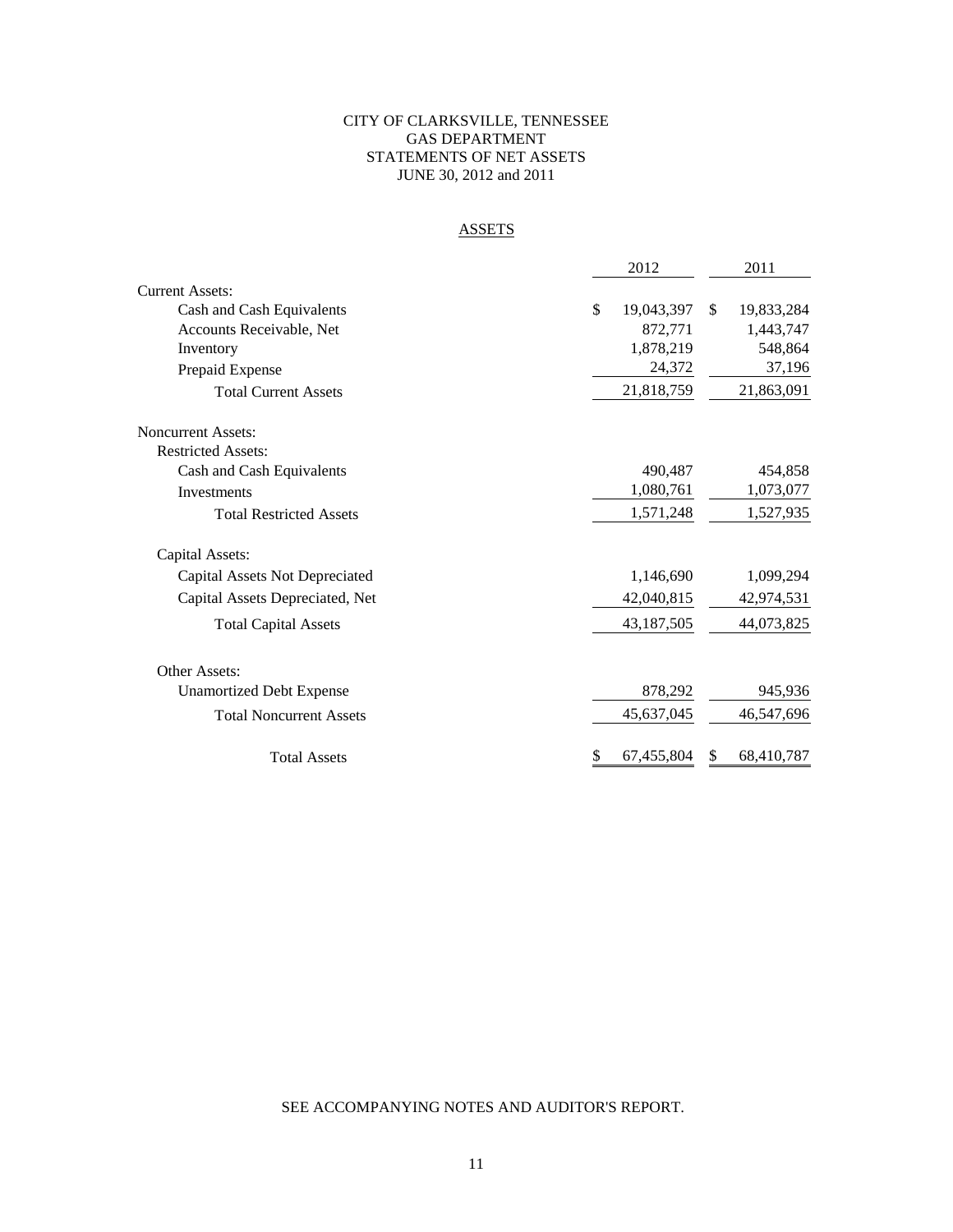# CITY OF CLARKSVILLE, TENNESSEE GAS DEPARTMENT STATEMENTS OF NET ASSETS (CONT'D) JUNE 30, 2012 and 2011

# LIABILITIES AND NET ASSETS

|                                                        | 2012 |            |              | 2011       |
|--------------------------------------------------------|------|------------|--------------|------------|
| <b>Current Liabilities:</b>                            |      |            |              |            |
| <b>Accounts Payable</b>                                | \$   | 1,027,006  | $\mathbb{S}$ | 1,643,288  |
| <b>Contracts and Retainage</b>                         |      | 536        |              | 1,159      |
| <b>Accrued Interest</b>                                |      | 233,211    |              | 194,632    |
| <b>Current Portion of Bonds Payable</b>                |      | 615,950    |              | 555,000    |
| <b>Current Portion of Accrued Compensated Absences</b> |      | 136,713    |              | 77,279     |
| <b>Total Current Liabilities</b>                       |      | 2,013,416  |              | 2,471,358  |
| Long-Term Liabilities:                                 |      |            |              |            |
| Accrued Compensated Absences (less current portion)    |      | 121,130    |              | 158,204    |
| Bonds Payable (less current portion)                   |      | 11,727,864 |              | 12,349,476 |
| <b>Total Long-Term Liabilities</b>                     |      | 11,848,994 |              | 12,507,680 |
| Other Liabilities:                                     |      |            |              |            |
| <b>OPEB</b> Liability                                  |      | 1,460,756  |              | 1,153,427  |
| <b>Customer Deposits</b>                               |      | 1,318,154  |              | 1,010,244  |
| <b>Total Other Liabilities</b>                         |      | 2,778,910  |              | 2,163,671  |
| <b>Total Liabilities</b>                               |      | 16,641,320 |              | 17,142,709 |
| Net Assets:                                            |      |            |              |            |
| Invested in Capital Assets, Net of Related Debt        |      | 31,721,983 |              | 32,115,286 |
| Restricted for Debt Service-Expendable                 |      | 1,571,248  |              | 1,527,935  |
| <b>Unrestricted Net Assets</b>                         |      | 17,521,253 |              | 17,624,857 |
| <b>Total Net Assets</b>                                |      | 50,814,484 |              | 51,268,078 |
| <b>Total Liabilities and Net Assets</b>                | \$   | 67,455,804 | S            | 68,410,787 |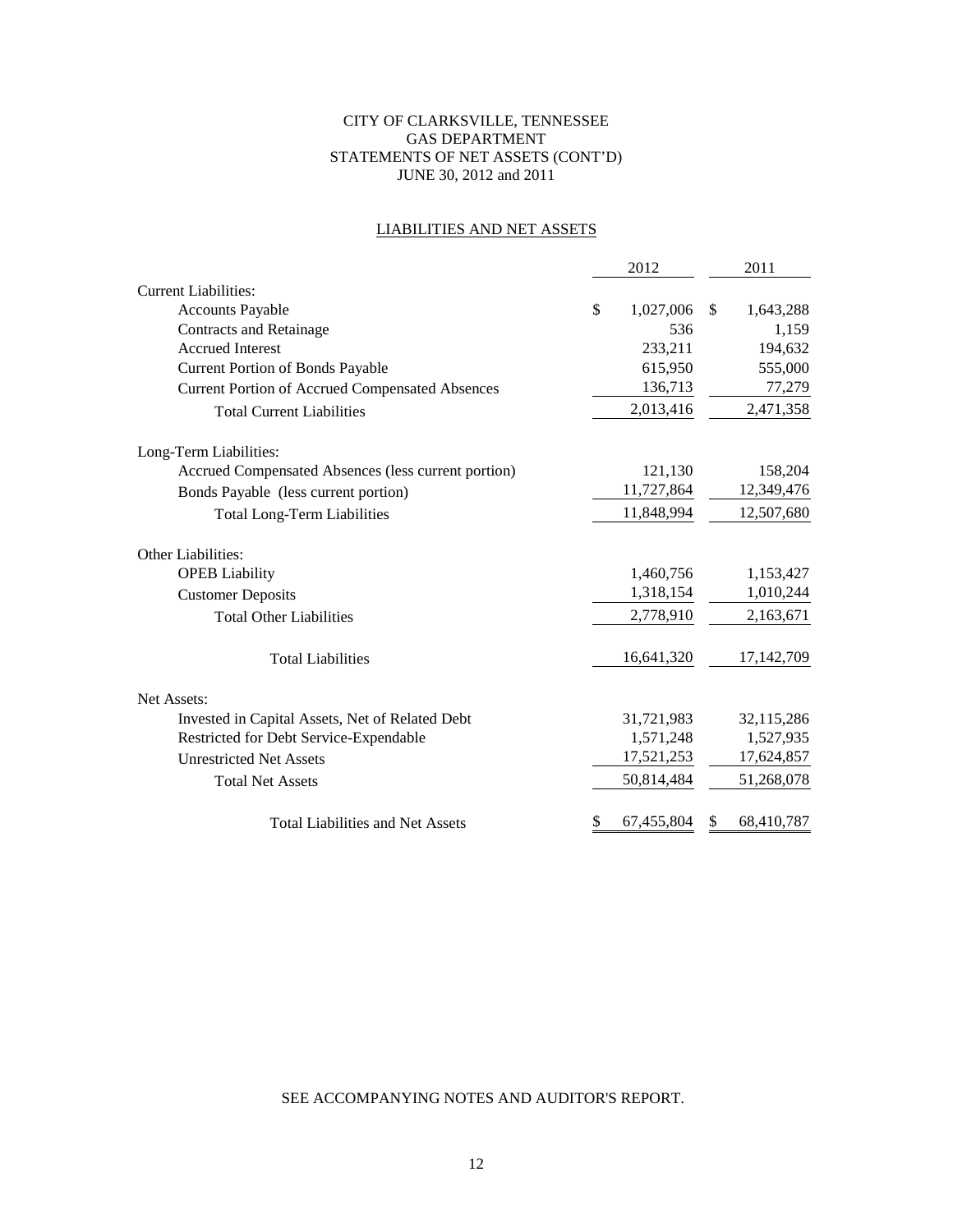# CITY OF CLARKSVILLE, TENNESSEE GAS DEPARTMENT STATEMENTS OF REVENUES, EXPENSES AND CHANGES IN NET ASSETS YEARS ENDED JUNE 30, 2012 and 2011

|                                                                       | 2012             | 2011             |
|-----------------------------------------------------------------------|------------------|------------------|
| <b>Operating Revenues:</b>                                            |                  |                  |
| <b>Sales</b>                                                          | \$<br>21,618,128 | \$<br>30,635,247 |
| Fort Campbell Operations                                              | 448,250          | 505,932          |
| Other Income                                                          | 1,648,150        | 1,523,213        |
| <b>Total Operating Revenues</b>                                       | 23,714,528       | 32,664,392       |
| <b>Operating Expenses:</b>                                            |                  |                  |
| Purchased Gas and Propane                                             | 15,385,323       | 23,348,770       |
| <b>Transmission and Distribution</b>                                  | 3,081,952        | 3,382,776        |
| Administrative and General                                            | 1,936,843        | 1,949,637        |
| <b>Customer Service</b>                                               | 434,585          | 465,568          |
| Engineering                                                           | 171,617          | 154,131          |
| Depreciation                                                          | 1,666,483        | 1,633,050        |
| Fort Campbell Operations                                              | 370,608          | 310,334          |
| Other Expenses                                                        | 93,837           | 100,142          |
| <b>Total Operating Expenses</b>                                       | 23, 141, 248     | 31,344,408       |
| Operating Income (Loss)                                               | 573,280          | 1,319,984        |
| Nonoperating Income (Expenses):                                       |                  |                  |
| <b>Interest Income</b>                                                | 48,288           | 61,287           |
| Other Income (Expense)                                                | 22,427           | 33,146           |
| <b>Interest and Amortization</b>                                      | (628, 865)       | (728, 233)       |
| <b>Total Nonoperating Income (Expenses)</b>                           | (558, 150)       | (633,800)        |
| Income (Loss) before Contributions, Transfers and Extraordinary Items | 15,130           | 686,184          |
| <b>Capital Contributions</b>                                          | 29,181           | 1,105,324        |
| <b>Transfers to Primary Government</b>                                | (497, 905)       | (643, 332)       |
| Change in Net Assets                                                  | (453, 594)       | 1,148,176        |
| Net Assets-Beginning of Year                                          | 51,268,078       | 50,119,902       |
| Net Assets- End of Year                                               | \$<br>50,814,484 | \$<br>51,268,078 |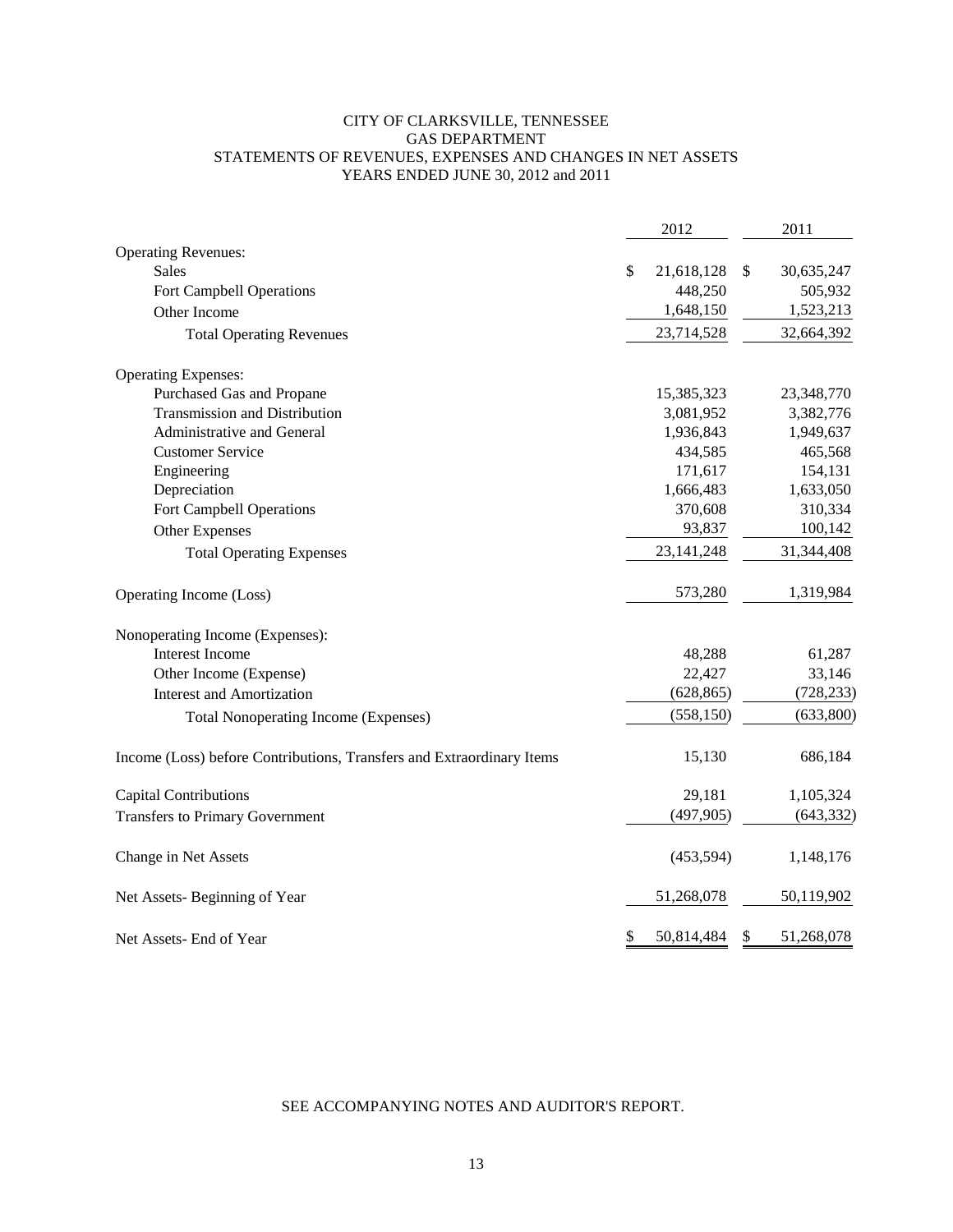# CITY OF CLARKSVILLE, TENNESSEE GAS DEPARTMENT STATEMENTS OF CASH FLOWS YEARS ENDED JUNE 30, 2012 and 2011

|                                                           | 2012             | 2011          |
|-----------------------------------------------------------|------------------|---------------|
| <b>Cash Flows from Operating Activities:</b>              |                  |               |
| <b>Receipts from Customers</b>                            | \$<br>24,285,502 | \$33,721,871  |
| Payments to Suppliers of Goods or Services                | (18, 851, 950)   | (25,871,614)  |
| Payments to Employees for Services                        | (3,824,815)      | (3,787,338)   |
| Payments Connected with Interfund Services                | (93, 837)        | (100, 142)    |
| Net Cash Provided (Used) by Operating Activities          | 1,514,900        | 3,962,777     |
| <b>Cash Flows from Non-Capital Financing Activities:</b>  |                  |               |
| Other Income (Expenses)                                   | 1,319            | (22, 336)     |
| Transfer to City General (In lieu of tax payment)         | (497, 905)       | (643, 332)    |
| Net Cash Provided (Used) by Non-Capital                   |                  |               |
| and Related Financing Activities                          | (496, 586)       | (665, 668)    |
| Cash Flows from Capital and Related Financing Activities: |                  |               |
| Proceeds from Long Term Debt                              |                  | 4,954,194     |
| <b>Capital Contributions</b>                              | 29,181           | 1,105,324     |
| Proceeds from Sale of Fixed Assets                        | 21,680           | 16,052        |
| Debt Service Interest Paid                                | (536, 556)       | (711, 231)    |
| Debt Service Principal Paid                               | (555,001)        | (5,277,100)   |
| <b>Purchase of Fixed Assets</b>                           | (780, 164)       | (1, 121, 607) |
| Net Cash Provided (Used) by Capital                       |                  |               |
| and Related Financing Activities                          | (1,820,860)      | (1,034,368)   |
| <b>Cash Flows from Investing Activities:</b>              |                  |               |
| <b>Interest Received</b>                                  | 48,288           | 61,286        |
| <b>Purchase of Securities</b>                             |                  | (1,073,077)   |
| Net Cash Provided (Used) by Investing Activities          | 48,288           | (1,011,791)   |
| Net Increase (Decrease) in Cash and Cash Equivalents      | (754, 258)       | 1,250,950     |
| Cash and Cash Equivalents - Beginning of the Year         | 20,288,142       | 19,037,192    |
| Cash and Cash Equivalents - End of the Year               | \$<br>19,533,884 | \$20,288,142  |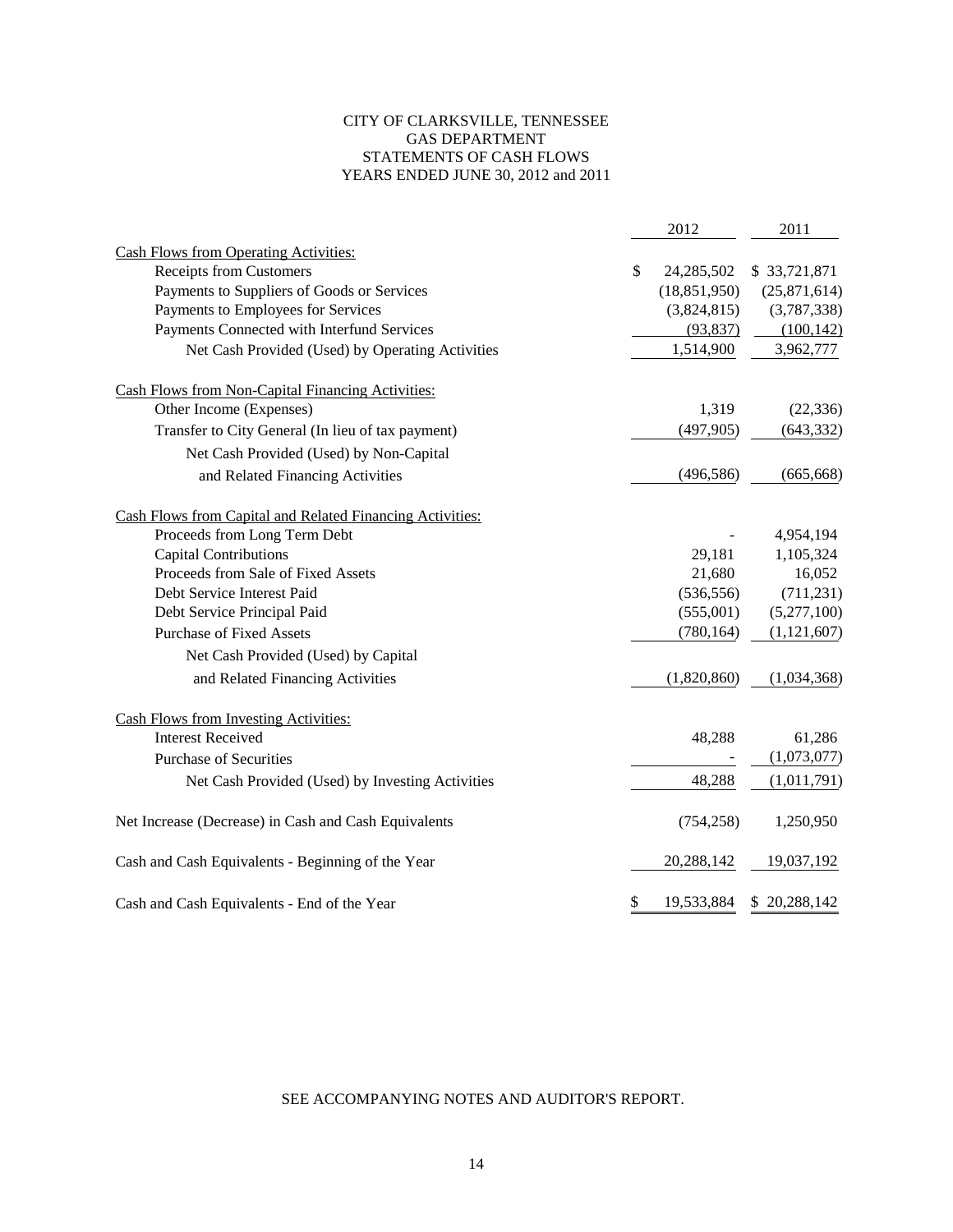# CITY OF CLARKSVILLE, TENNESSEE GAS DEPARTMENT STATEMENTS OF CASH FLOWS (CONT'D) YEARS ENDED JUNE 30, 2012 and 2011

|                                                                                                          | 2012            |               | 2011       |
|----------------------------------------------------------------------------------------------------------|-----------------|---------------|------------|
| <b>Reconciliation of Operating Income</b><br>To Net Cash Provided (Used) by Operating Activities:        |                 |               |            |
| <b>Operating Income</b>                                                                                  | \$<br>573,280   | <sup>\$</sup> | 1,319,984  |
| <b>Adjustments to Reconcile Operating Income</b><br>To Net Cash Provided (Used) by Operating Activities: |                 |               |            |
| Depreciation                                                                                             | 1,666,483       |               | 1,633,050  |
| Change in Assets and Liabilities:                                                                        |                 |               |            |
| (Increase) Decrease in Accounts Receivable                                                               | 570,976         |               | 1,057,478  |
| (Increase) Decrease in Inventories                                                                       | (1,329,355)     |               | (166, 188) |
| (Increase) Decrease in Prepaid Assets                                                                    | 12,824          |               | (21, 975)  |
| Increase (Decrease) in Accounts Payable                                                                  | (616, 282)      |               | (368,094)  |
| Increase (Decrease) in Accrued Liabilities                                                               |                 |               | (3,659)    |
| Increase (Decrease) in Contracts and Retainage                                                           | (623)           |               | (143, 659) |
| Increase (Decrease) in Accrued Compensated Absences                                                      | 22,360          |               | 4,004      |
| Increase (Decrease) in OPEB                                                                              | 307,328         |               | 355,439    |
| Increase (Decrease) in Customer Deposits                                                                 | 307,909         |               | 296,397    |
| Net Cash Provided (Used) by Operating Activities                                                         | \$<br>1,514,900 | \$            | 3,962,777  |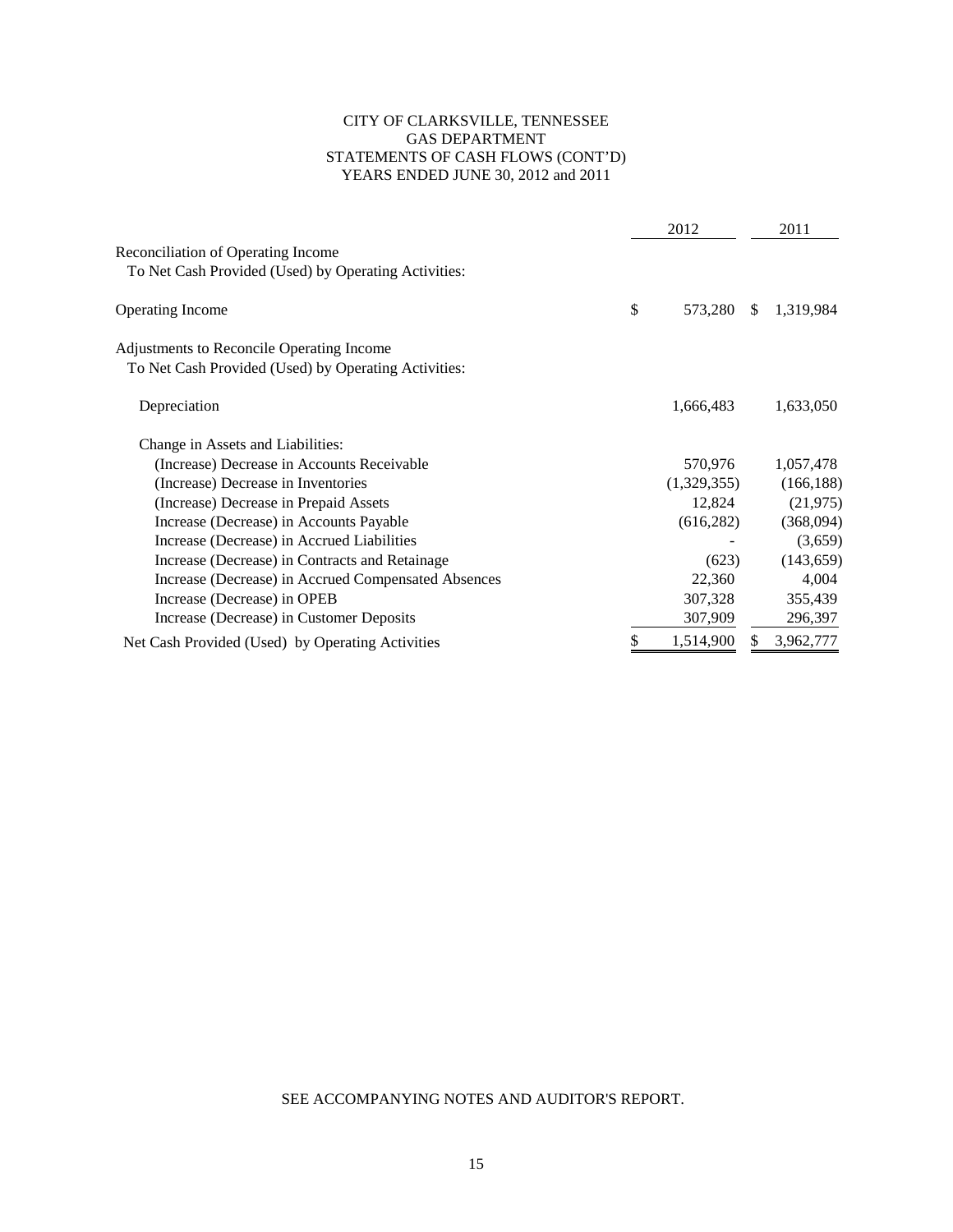# CITY OF CLARKSVILLE, TENNESSEE WATER AND SEWER DEPARTMENT STATEMENTS OF NET ASSETS JUNE 30, 2012 and 2011

# **ASSETS**

|                                 | 2012             | 2011                      |  |  |
|---------------------------------|------------------|---------------------------|--|--|
| <b>Current Assets:</b>          |                  |                           |  |  |
| Cash and Cash Equivalents       | \$<br>15,536,134 | 9,490,777<br>$\mathbb{S}$ |  |  |
| Accounts Receivable, Net        | 5,278,315        | 4,527,795                 |  |  |
| Inventory                       | 872,569          | 723,247                   |  |  |
| Prepaid Expense                 | 55,903           | 69,150                    |  |  |
| <b>Total Current Assets</b>     | 21,742,921       | 14,810,969                |  |  |
| <b>Noncurrent Assets:</b>       |                  |                           |  |  |
| <b>Restricted Assets:</b>       |                  |                           |  |  |
| Cash and Cash Equivalents       | 4,390,783        | 4,018,142                 |  |  |
| Investments                     | 10,557,231       | 10,482,180                |  |  |
| <b>Total Restricted Assets</b>  | 14,948,014       | 14,500,322                |  |  |
| Capital Assets:                 |                  |                           |  |  |
| Capital Assets Not Depreciated  | 48.484.385       | 25,494,947                |  |  |
| Capital Assets Depreciated, Net | 348,290,004      | 327,902,186               |  |  |
| <b>Total Capital Assets</b>     | 396,774,389      | 353, 397, 133             |  |  |
| Other Assets:                   |                  |                           |  |  |
| <b>Unamortized Debt Expense</b> | 8,876,046        | 9,622,596                 |  |  |
| <b>Total Noncurrent Assets</b>  | 420,598,449      | 377,520,051               |  |  |
| <b>Total Assets</b>             | 442, 341, 370    | 392,331,020<br>S.         |  |  |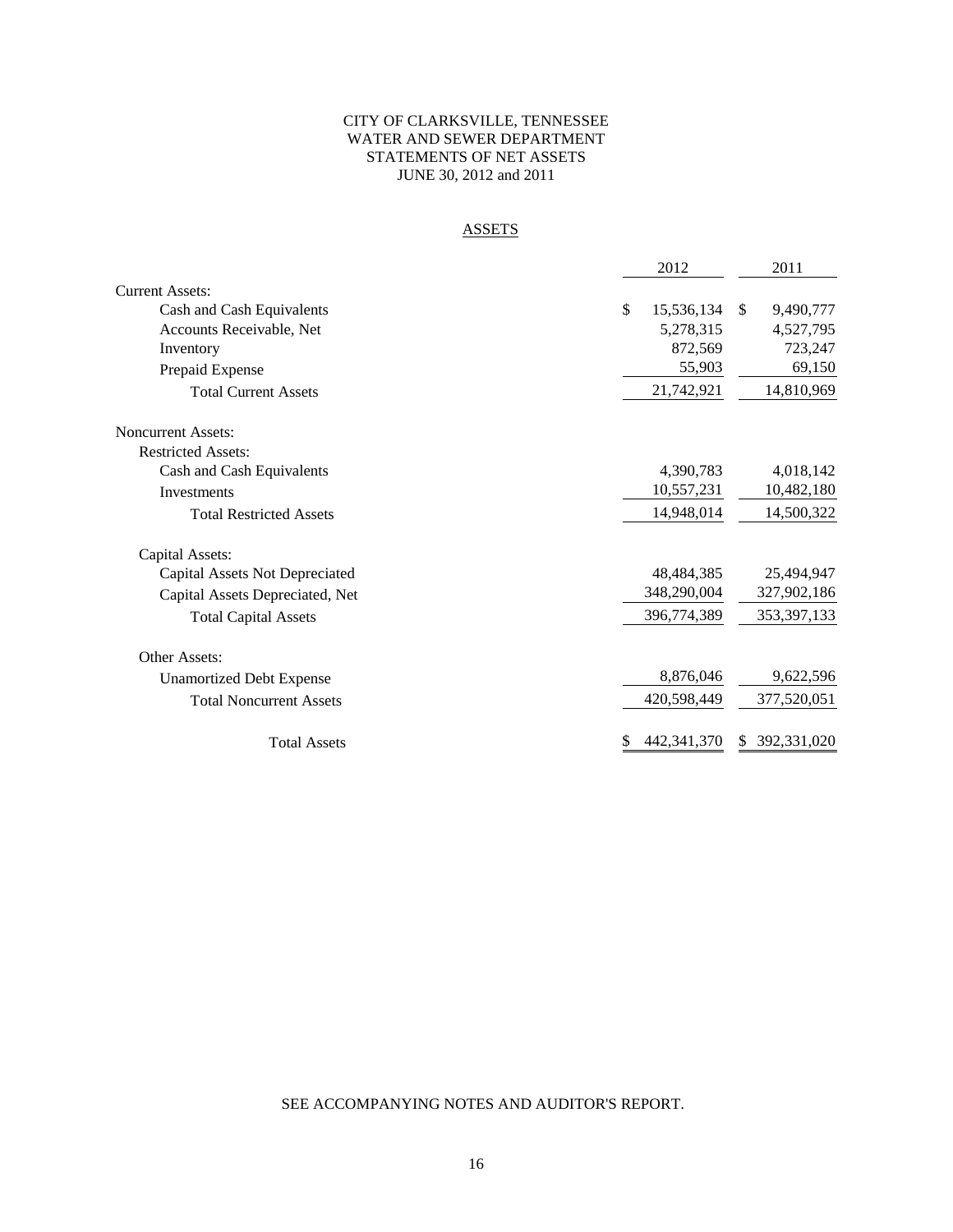# CITY OF CLARKSVILLE, TENNESSEE WATER AND SEWER DEPARTMENT STATEMENTS OF NET ASSETS (CONT'D) JUNE 30, 2012 and 2011

# LIABILITIES AND NET ASSETS

|                                                        | 2012                |              | 2011           |
|--------------------------------------------------------|---------------------|--------------|----------------|
| <b>Current Liabilities:</b>                            |                     |              |                |
| <b>Accounts Payable</b>                                | \$<br>6,880,762     | $\mathbb{S}$ | 6,376,511      |
| <b>Contracts and Retainage</b>                         | 1,689,820           |              | 908,198        |
| <b>Accrued Interest</b>                                | 2,239,743           |              | 1,672,953      |
| <b>Current Portion of Bonds Payable</b>                | 5,149,050           |              | 4,705,000      |
| <b>Current Portion of Notes Payable</b>                | 4,192,311           |              | 4,013,076      |
| <b>Current Portion of Accrued Compensated Absences</b> | 369,928             |              | 219,060        |
| <b>Deferred Connection Fee Revenue</b>                 | 251,232             |              | 1,061,541      |
| <b>Total Current Liabilities</b>                       | 20,772,846          |              | 18,956,339     |
| Long-Term Liabilities:                                 |                     |              |                |
| Accrued Compensated Absences (less current portion)    | 192,016             |              | 305,928        |
| Bonds Payable (less current portion)                   | 116,708,001         |              | 122,048,909    |
| Notes Payable (less current portion)                   | 95,397,776          |              | 80,256,296     |
| <b>Total Long-Term Liabilities</b>                     | 212,297,793         |              | 202,611,133    |
| Other Liabilities:                                     |                     |              |                |
| <b>OPEB</b> Liability                                  | 3,761,693           |              | 3,020,273      |
| <b>Customer Deposits</b>                               | 3,960,822           |              | 3,295,442      |
| <b>Total Other Liabilities</b>                         | 7,722,515           |              | 6,315,715      |
| <b>Total Liabilities</b>                               | 240,793,154         |              | 227,883,187    |
| Net Assets:                                            |                     |              |                |
| Invested in Capital Assets, Net of Related Debt        | 184, 203, 297       |              | 151,996,444    |
| Restricted for Debt Service-Expendable                 | 14,948,014          |              | 14,500,320     |
| <b>Unrestricted Net Assets (Deficit)</b>               | 2,396,905           |              | (2,048,931)    |
| <b>Total Net Assets</b>                                | 201,548,216         |              | 164,447,833    |
| <b>Total Liabilities and Net Assets</b>                | \$<br>442, 341, 370 |              | \$ 392,331,020 |
|                                                        |                     |              |                |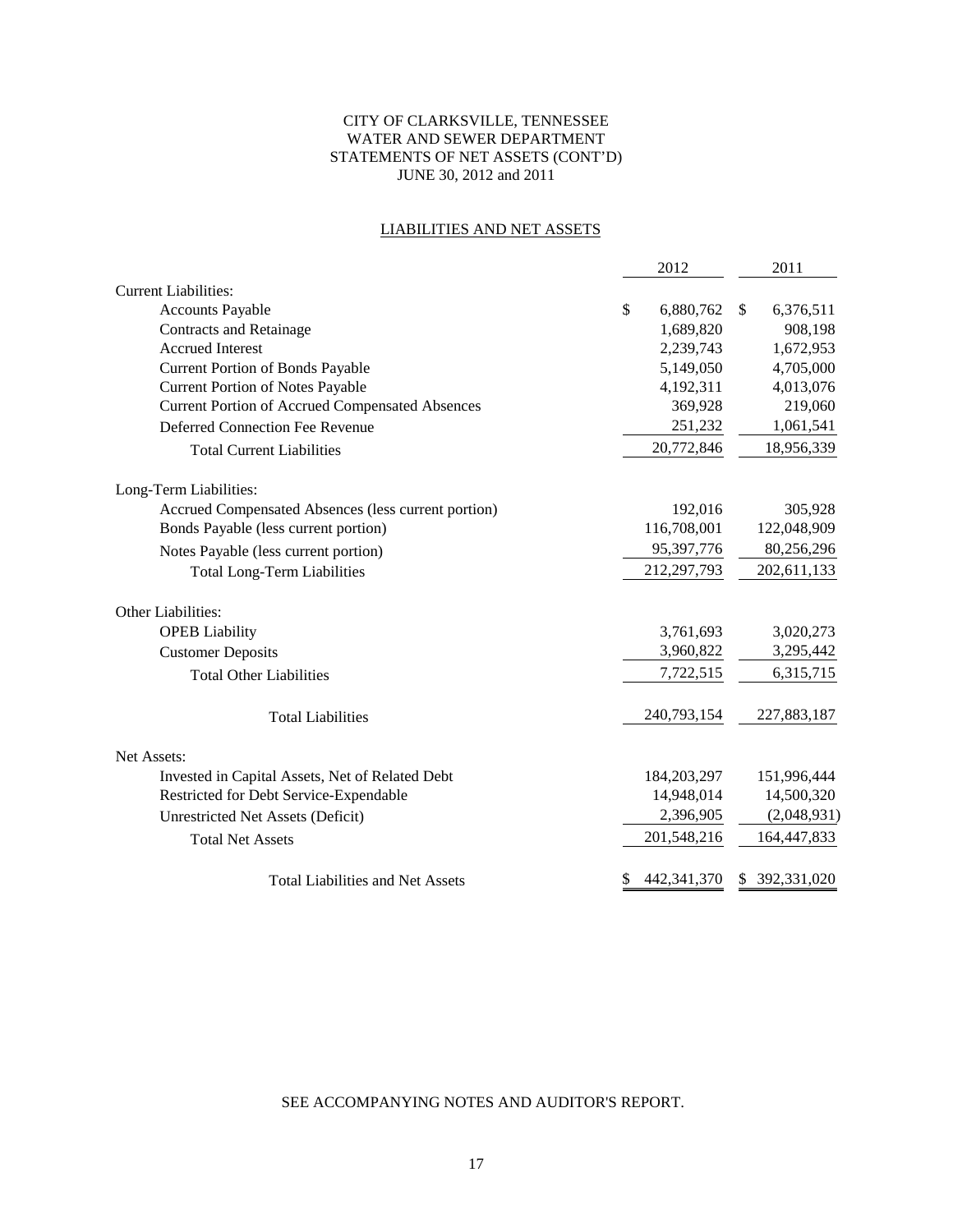# CITY OF CLARKSVILLE, TENNESSEE WATER AND SEWER DEPARTMENT STATEMENTS OF REVENUES, EXPENSES AND CHANGES IN NET ASSETS YEARS ENDED JUNE 30, 2012 and 2011

|                                                                       | 2012              | 2011              |
|-----------------------------------------------------------------------|-------------------|-------------------|
| <b>Operating Revenues:</b>                                            |                   |                   |
| <b>Water Sales</b>                                                    | \$<br>19,673,265  | \$<br>18,999,188  |
| Sewer Service Charges                                                 | 24,244,986        | 22,875,389        |
| Other Income - Water                                                  | 2,886,415         | 2,652,947         |
| Other Income - Sewer                                                  | 3,275,248         | 2,723,685         |
| <b>Total Operating Revenues</b>                                       | 50,079,914        | 47,251,209        |
| <b>Operating Expenses:</b>                                            |                   |                   |
| <b>Water Plant Operations</b>                                         | 3,737,683         | 3,695,343         |
| Transmission and Distribution                                         | 2,261,887         | 1,893,414         |
| <b>Discharge Collection Lines</b>                                     | 1,577,580         | 2,159,593         |
| <b>Sewer Pumping</b>                                                  | 2,873,751         | 3,155,624         |
| <b>Treatment Plant Expense</b>                                        | 6,225,442         | 8,234,588         |
| <b>Customer Service</b>                                               | 1,663,168         | 1,594,315         |
| Administrative and General                                            | 4,202,948         | 4,274,432         |
| Depreciation                                                          | 12,572,818        | 14,435,348        |
| Engineering                                                           | 2,335,859         | 2,127,010         |
| Other Expenses                                                        | 262,114           | 203,320           |
| <b>Total Operating Expenses</b>                                       | 37,713,250        | 41,772,987        |
| Operating Income (Loss)                                               | 12,366,664        | 5,478,222         |
| Nonoperating Income (Expenses):                                       |                   |                   |
| Interest Income                                                       | 104,061           | 94,916            |
| Other Income (Expense)                                                | 200,820           | 428,205           |
| <b>Interest and Amortization</b>                                      | (7, 286, 422)     | (7,064,298)       |
| <b>Total Nonoperating Income (Expenses)</b>                           | (6,981,541)       | (6, 541, 177)     |
| Income (Loss) before Contributions, Transfers and Extraordinary Items | 5,385,123         | (1,062,955)       |
| <b>Capital Contributions:</b>                                         |                   |                   |
| Developer Contributions - Water                                       | 26,049,080        | 12,264,813        |
| Developer Contributions - Sewer                                       | 8,058,104         | 5,075,967         |
| <b>Total Capital Contributions</b>                                    | 34, 107, 184      | 17,340,780        |
| <b>Transfers to Primary Government</b>                                | (2,391,924)       | (2,174,943)       |
| Change in Net Assets                                                  | 37,100,383        | 14,102,882        |
| Net Assets-Beginning of Year                                          | 164,447,833       | 150,344,951       |
| Net Assets- End of Year                                               | \$<br>201,548,216 | \$<br>164,447,833 |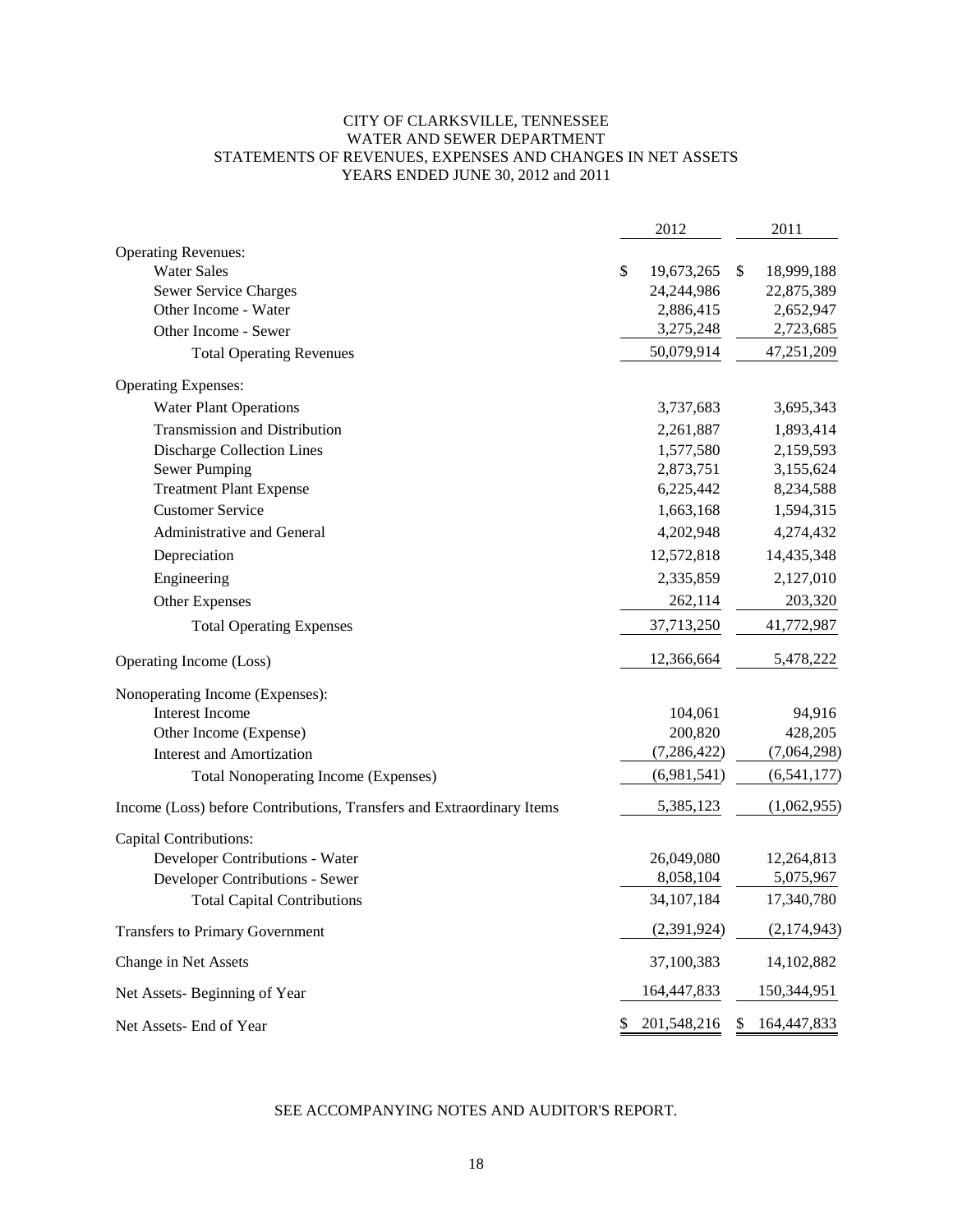### CITY OF CLARKSVILLE, TENNESSEE WATER AND SEWER DEPARTMENT STATEMENTS OF CASH FLOWS YEARS ENDED JUNE 30, 2012 and 2011

|                                                           | 2012             | 2011             |
|-----------------------------------------------------------|------------------|------------------|
| <b>Cash Flows from Operating Activities:</b>              |                  |                  |
| <b>Receipts from Customers</b>                            | \$49,329,395     | \$46,599,929     |
| Payments to Suppliers of Goods or Services                | (12, 569, 280)   | (20, 206, 393)   |
| Payments to Employees for Services                        | (10, 580, 275)   | (10,909,644)     |
| Payments Connected with Interfund Services                | (207, 642)       | (203, 319)       |
| Net Cash Provided (Used) by Operating Activities          | 25,972,198       | 15,280,573       |
| <b>Cash Flows from Non-Capital Financing Activities:</b>  |                  |                  |
| Other Income (Expenses)                                   | 279,871          | 234,443          |
| Transfer to City General (In lieu of tax payment)         | (2,391,924)      | (2,174,943)      |
| Net Cash Provided (Used) by Non-Capital                   |                  |                  |
| and Related Financing Activities                          | (2,112,053)      | (1,940,500)      |
| Cash Flows from Capital and Related Financing Activities: |                  |                  |
| Proceeds from Long Term Debt                              | 19,333,487       | 108,413,470      |
| Capital Contibutions                                      | 21,121,804       | 11,214,843       |
| Proceeds from Sale of Fixed Assets                        | 32,675           | 28,968           |
| <b>Swap Termination Fees</b>                              |                  | (6,449,500)      |
| Debt Service Interest Paid                                | (6,297,238)      | (7,212,034)      |
| Debt Service Principal Paid                               | (8,717,771)      | (64, 847, 085)   |
| <b>Purchase of Fixed Assets</b>                           | (43,019,166)     | (47, 867, 857)   |
| Net Cash Provided (Used) by Capital                       |                  |                  |
| and Related Financing Activities                          | (17,546,209)     | (6,719,195)      |
| <b>Cash Flows from Investing Activities:</b>              |                  |                  |
| <b>Interest Received</b>                                  | 104,062          | 94,917           |
| <b>Purchase of Securities</b>                             |                  | (10, 482, 180)   |
| Net Cash Provided (Used) by Investing Activities          | 104,062          | (10, 387, 263)   |
| Net Increase (Decrease) in Cash and Cash Equivalents      | 6,417,998        | (3,766,385)      |
| Cash and Cash Equivalents - Beginning of the Year         | 13,508,919       | 17,275,304       |
| Cash and Cash Equivalents - End of the Year               | 19,926,917<br>\$ | 13,508,919<br>\$ |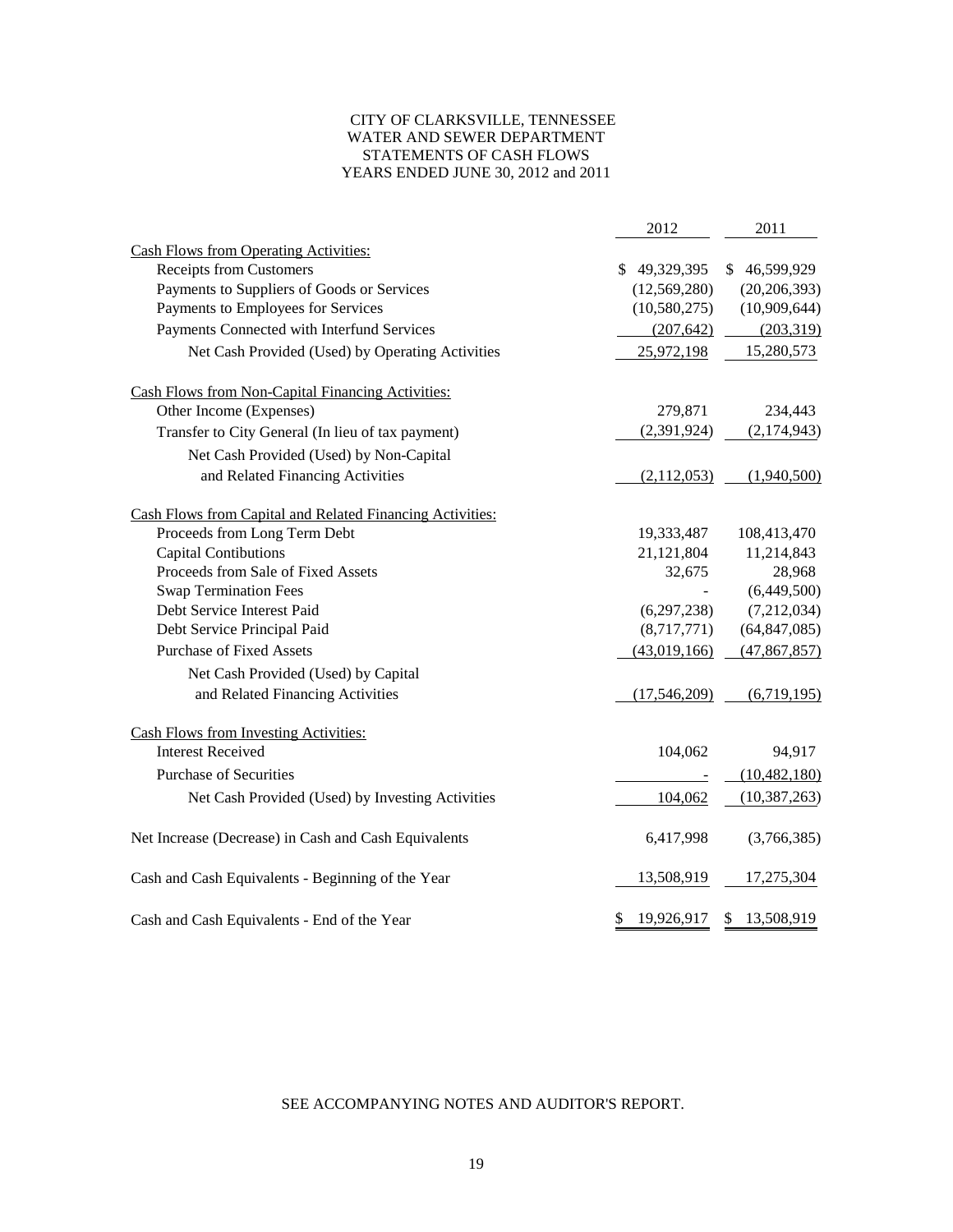# CITY OF CLARKSVILLE, TENNESSEE WATER AND SEWER DEPARTMENT STATEMENTS OF CASH FLOWS (CONT'D) YEARS ENDED JUNE 30, 2012 and 2011

|                                                                                                   |     | 2012                    |               | 2011        |
|---------------------------------------------------------------------------------------------------|-----|-------------------------|---------------|-------------|
| <b>Reconciliation of Operating Income</b><br>To Net Cash Provided (Used) by Operating Activities: |     |                         |               |             |
| <b>Operating Income</b>                                                                           | \$. | 12,366,664 \$ 5,478,222 |               |             |
| Adjustments to Reconcile Operating Income                                                         |     |                         |               |             |
| To Net Cash Provided (Used) by Operating Activities:                                              |     |                         |               |             |
| Depreciation                                                                                      |     | 12,572,818              |               | 14,435,347  |
| Change in Assets and Liabilities:                                                                 |     |                         |               |             |
| (Increase) Decrease in Accounts Receivable                                                        |     | (750, 518)              |               | (651, 281)  |
| (Increase) Decrease in Inventories                                                                |     | (149, 331)              |               | (22, 340)   |
| (Increase) Decrease in Prepaid Assets                                                             |     | 13,247                  |               | (5, 673)    |
| Increase (Decrease) in Accounts Payable                                                           |     | 504,250                 |               | (5,062,330) |
| Increase (Decrease) in Accrued Liabilities                                                        |     |                         |               | (18, 757)   |
| Increase (Decrease) in Contracts and Retainage                                                    |     | 781,622                 |               | 381,711     |
| Increase (Decrease) in Accrued Compensated Absences                                               |     | 36,955                  |               | 40,280      |
| Increase (Decrease) in Deferred Connection Fees                                                   |     | (810, 309)              |               | (996, 766)  |
| Increase (Decrease) in OPEB                                                                       |     | 741,420                 |               | 860,112     |
| Increase (Decrease) in Customer Deposits                                                          |     | 665,380                 |               | 842,048     |
| Net Cash Provided (Used) by Operating Activities                                                  | S   | 25,972,198              | \$            | 15,280,573  |
| Noncash Capital and Related Financing Activities                                                  |     |                         |               |             |
| Capital Contributed                                                                               | \$  | 12,985,380              | $\mathcal{S}$ | 6,125,937   |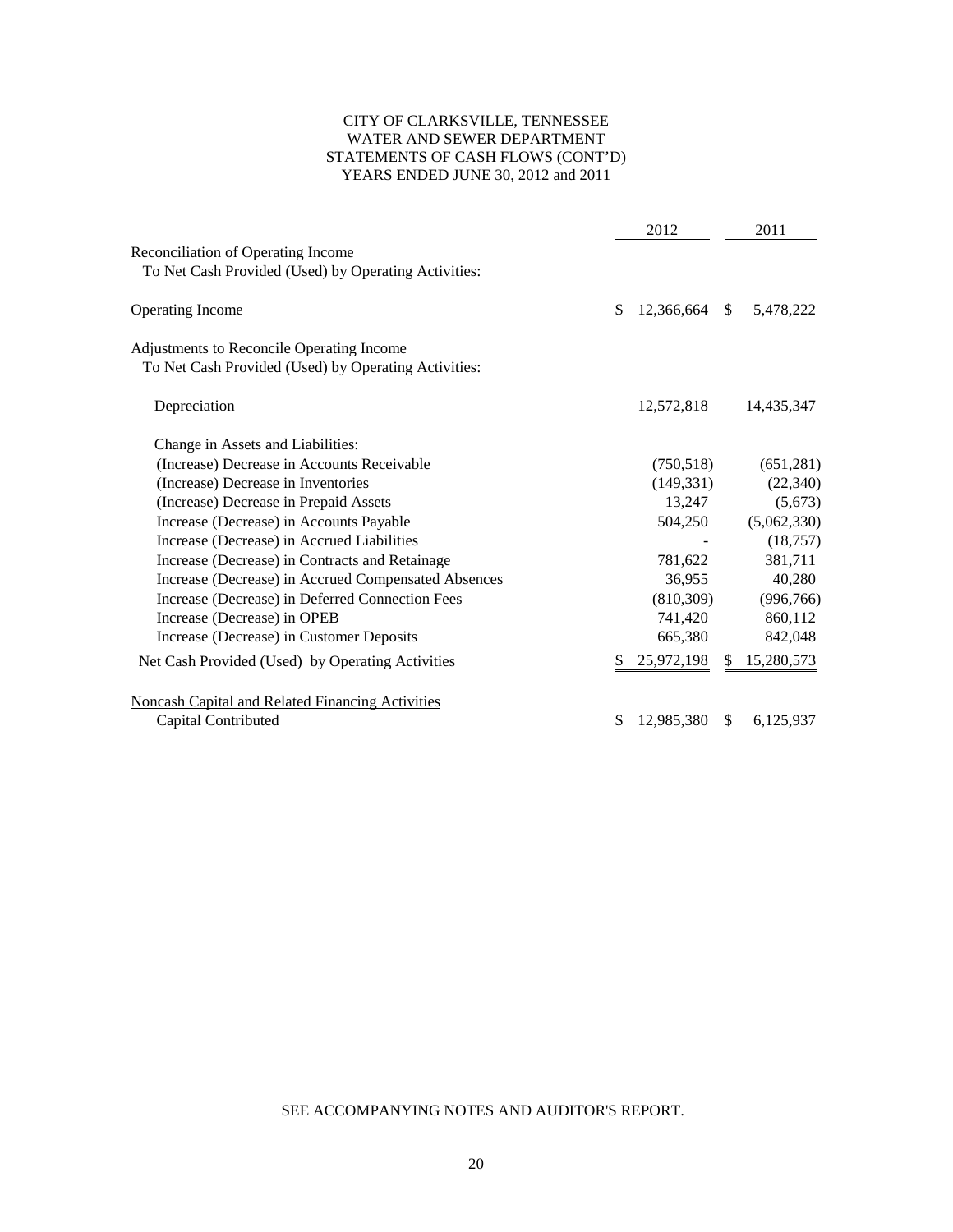### CITY OF CLARKSVILLE, TENNESSEE GAS DEPARTMENT AND WATER AND SEWER DEPARTMENT NOTES TO FINANCIAL STATEMENTS JUNE 30, 2012 AND 2011

#### 1. SUMMARY OF SIGNIFICANT ACCOUNTING POLICIES

#### A. General

The Water and Sewer Departments were begun in 1893 when a private water system was purchased by the City of Clarksville. The Gas Department was added to the City utility system in 1953. The Departments operate under the authority of the Utility Committee of the city of Clarksville and of the City Council as a whole. The service area of the Departments includes the City of Clarksville and certain surrounding portions of Montgomery County as well as portions of Cheatham and Robertson counties in Tennessee and Christian and Logan counties of Kentucky. The Departments are proprietary funds of the City of Clarksville, Tennessee. No other funds of the City of Clarksville are included in the financial statements of the Departments.

#### B. Basis of Presentation and Measurement Focus

The accounting system is organized and operated on a fund basis. A fund is designed as a fiscal and accounting entity with a self-balancing set of accounts, which are segregated for the purpose of carrying on specific activities or attaining certain objectives in accordance with special regulations, restrictions, or limitations.

Basis of accounting refers to when revenues and expenses are recognized in the accounts and reported in the financial statements. Basis of accounting relates to the timing of the measurements made, regardless of the measurement focus used. As a proprietary fund, the Departments use the economic resources measurement focus and the accrual basis of accounting. Revenues are recognized when earned and expenses are recognized when incurred.

Proprietary funds account for business-type operations that are primarily financed by user charges. The economic resource focus concerns determining costs as a means of maintaining the capital investment and management control. Allocations of costs, such as depreciation, are recorded in proprietary funds. All assets and liabilities (whether current or noncurrent) associated with their activities are reported. Proprietary fund equity is classified as net assets.

### C. Reporting Entity

The Departments are proprietary funds of the City of Clarksville, Tennessee. No other funds of the City of Clarksville are presented.

#### D. Use of Estimates

The preparation of financial statements in conformity with generally accepted accounting principles requires management to make estimates and assumptions that affect the reported amounts of assets and liabilities at the date of the financial statements and the reported amounts of revenues and expenses during the reporting period. Actual results could differ from those estimates.

#### E. Concentrations

Financial instruments that potentially subject the Departments to significant concentrations of credit risk consist principally of cash, cash equivalents, and accounts receivable. The Departments place cash and cash equivalents with federally insured financial institutions and limit the amount of credit exposure to any one institution by requiring collateral. With respect to accounts receivable, credit risk is dispersed across a large number of customers who are geographically concentrated in the Clarksville, Tennessee service area. The Departments perform an initial credit evaluation for new customers and obtain a security deposit or third-party guaranty where applicable.

#### F. Cash and Cash Equivalents

For the purposes of the statement of cash flows, the Departments consider all highly liquid investments (including restricted assets) with a maturity of three months or less when purchased and local government investment pool to be cash and cash equivalents.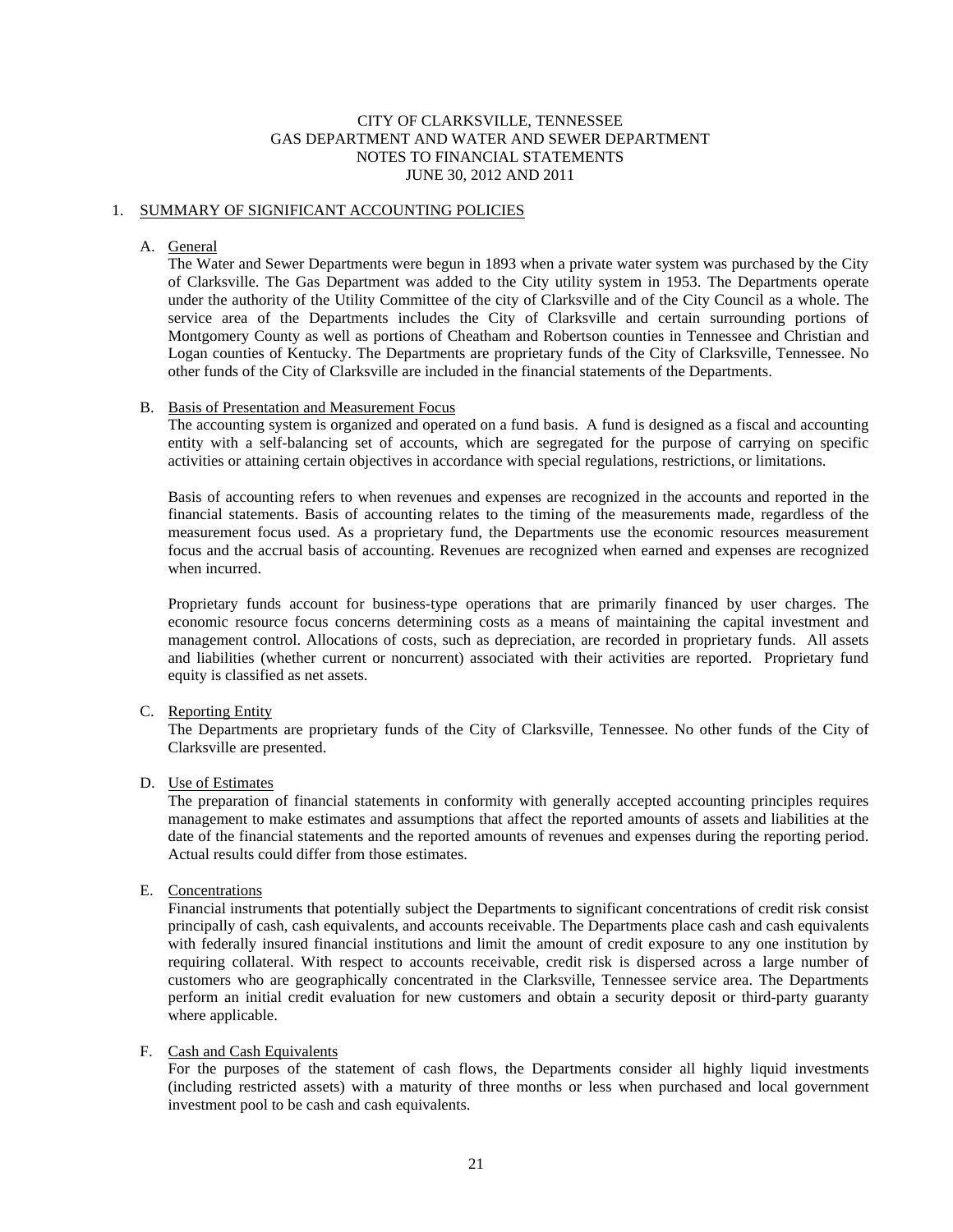## G. Inventories

Inventories are stated at average cost and are determined by the moving average inventory method. A perpetual inventory is maintained by the Departments with a physical inventory taken annually.

#### H. Restricted Assets

Restricted assets represent cash, cash equivalents and investments as required by the bond covenants to be set aside for the retirement of bond obligations. Restricted assets at June 30, 2012 and 2011, were \$16,519,262 and \$16,028,257, respectively.

### I. Capital Assets

All capital assets are valued at historical cost or estimated historical cost if actual historical cost is not available. Capital assets are stated at the original cost of construction, which includes the cost of contracted services, direct labor, materials and overhead items. Contributions from others toward the construction of an asset is charged to the applicable capital asset accounts. Maintenance and repairs are charged to the appropriate maintenance accounts.

The Departments capitalize assets with a cost greater than \$5,000. Donated capital assets are reported at the estimated fair value at the time of acquisition. Capital assets are valued for impairment or abandonment when necessary. Capital assets, excluding land, are depreciated using the straight-line method over the following estimated useful lives:

| Main Lines              | 50 years |
|-------------------------|----------|
| Land Improvements       | 50 years |
| Machinery and Equipment | 10 years |
| <b>Buildings</b>        | 40 years |
| Vehicles                | 5 years  |
| Computers               | 5 years  |

### J. Operating and Non-operating Revenues and Expenses

Operating revenues and expenses of the Departments are those that result from providing services and producing and delivering goods and/or services in connection with the departments ongoing operations. The principal operating revenue of the departments is charges for providing water and sewer services and natural gas supply. It also includes all revenue and expenses not related to capital and related financing, noncapital financing, or investing activities. All revenues and expenses not meeting this definition are reported as nonoperating revenues and expenses.

#### K. Recognition of Revenues and Expenses

As is the general practice of the industry, unbilled service revenue and the related unbilled cost from the date of the most recent meter reading to the balance sheet date is not recorded. Therefore, only billed revenue and expense is recognized in the financial statements. However, the effect is considered immaterial.

L. Receivables

Accounts receivables are presented net of any allowance for uncollectible accounts. The allowance for bad debt accounts was \$125,306 and \$211,997 for the years ended June 30, 2012 and 2011, respectively. Bad debts are charged to expense using the allowance-for-bad-debt method. The Departments policy is to reserve 50% of accounts 60 to 90 days past due and 100% for accounts 90 days or more past due. The bad debt expense for the years ended June 30, 2012 and 2011 was \$64,907 and \$99,740, respectively.

## M. Deferred Connection Fee Revenue

Prior to March 12, 2008, the Water and Sewer Departments issued "blue coupons" to contractors/sub-dividers for the value of "off-site-improvements", as defined in the Clarksville City Code, that they have installed and donated to the Departments. The "blue coupons" are good for five years after issue and therefore the program will not be fully abolished until sometime in 2013. The contractor/sub-divider can use these "blue-coupons" later to offset connection fees otherwise due at that time. "Blue coupons" that are not expired or not redeemed are recorded as deferred connection fee revenue and expired and redeemed "blue coupons" are recorded as connection fee revenue.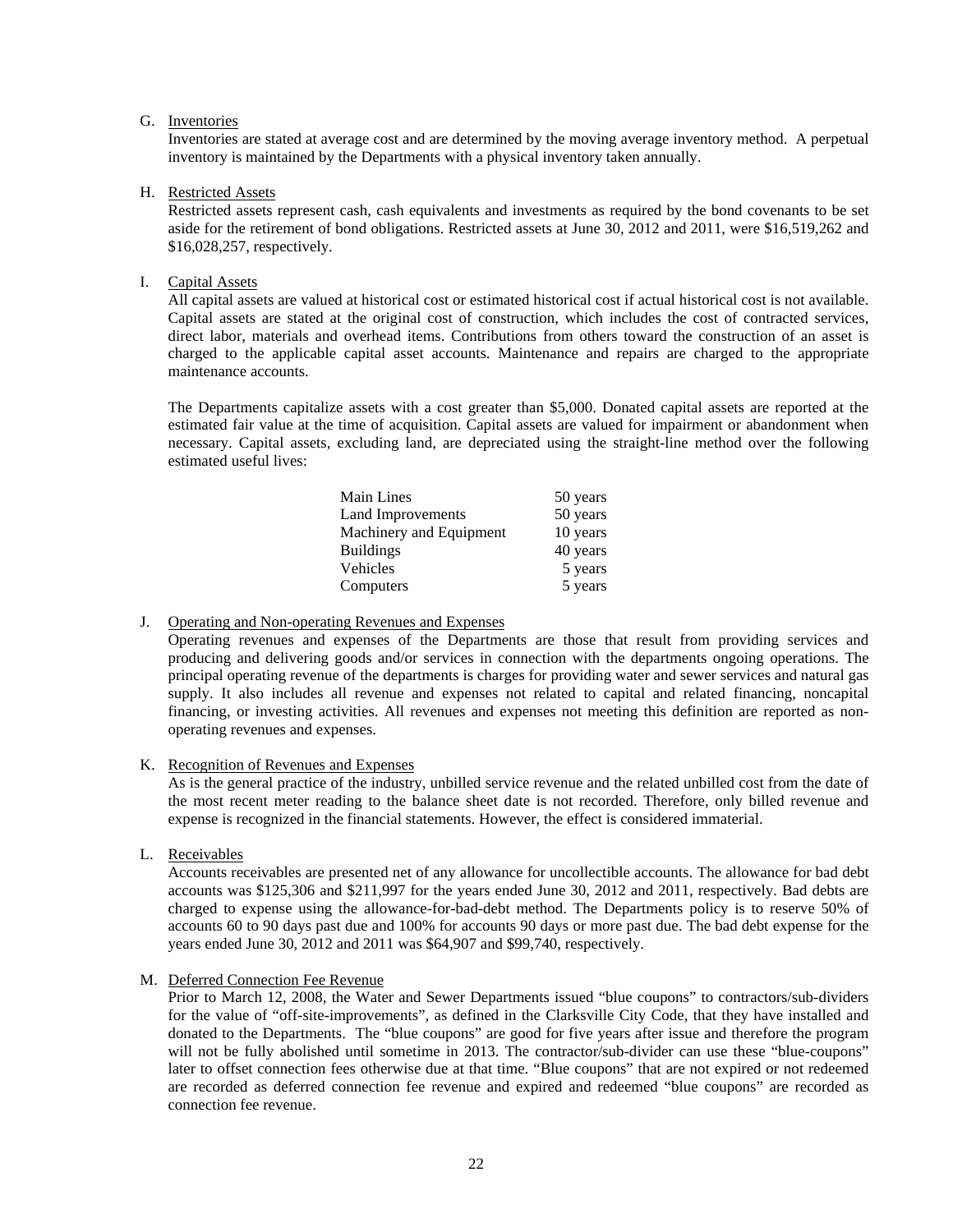### N. Interest Capitalization

Interest costs are capitalized as part of the historical cost of acquiring certain assets. To qualify for interest capitalization, assets must require a period of time before they are ready for their intended purpose. Total interest incurred for the Gas Department for the years ended June 30, 2012 and 2011, was \$575,137 and \$639,853, respectively. Interest capitalized was \$8,254 and \$0, and interest expensed was \$566,883 and \$639,853, for the years ended June 30, 2012 and 2011, respectively.

Total interest incurred for the Water and Sewer Department for the years ended June 30, 2012 and 2011, was \$6,864,028 and \$6,917,283. Interest capitalized was \$132,297 and \$137,434, and interest expensed was \$6,731,731 and \$6,779,849, for the years ended June 30, 2012 and 2011, respectively.

#### O. Restricted and Unrestricted Resources

When both restricted and unrestricted resources are available for use, it is the Departments policy to use restricted resources first, and then unrestricted resources as they are needed.

#### P. Unamortized Discount, Premium and Debt Expense

The debt expense, discount, and premium being amortized over the life of the bonds using the straight-line method which is not materially different from the interest method. Bonds payable are reported net of the applicable premiums and discounts. Debt expense is reported as deferred charges.

#### Q. Election in Accordance with GASB 20

The Departments have elected to apply all FASB Statements and Interpretations issued after November 30, 1989, except for those that conflict with or contradict GASB pronouncements.

### R. Other Significant Accounting Policies Other significant accounting policies are described throughout the notes section of this audit report or are disclosed in the statement formats.

### 2. DEPOSITS AND INVESTMENTS

The City adopted an official investment policy during the fiscal year. The primary objectives of investment activities in order of priority are safety of principal, liquidity to meet obligations as they become due and a reasonable yield on the City's investments. Investment types permitted are consistent with Government Finance Officers Association (GFOA) Policy Statement on State and Local Laws Concerning Investment Practices, and included but are not limited to : (1) U.S. government securities and obligations guaranteed by the U.S. government, (2) deposit accounts at state and federally chartered banks and savings and loan associations, and (3) the Local Government Investment Pool of the State of Tennessee.

Statement No. 40, "Deposit and Investment Risk Disclosures", of the Governmental Accounting Standards Board (GASB 40), is designed to inform financial statement users about the deposit and investment risks that could affect a government's ability to provide services and meet its obligations as they become due. The Departments recognize its deposits and investments may have one or more of the following risks:

- 1. Credit risk: Credit risk is the risk that an issuer or other counterparty to an investment will not fulfill its obligations. The City's investment policy minimizes this risk by limiting the types of securities to be purchased, pre-qualifying financial institutions, brokers/dealers, etc. that the City does business with and by requiring the diversification of the portfolio so that the impact of potential losses from any one type of security or from any one individual issuer will be minimized.
- 2. Concentration of credit risk: A concentration of investments in any one single issuer of debt securities presents a greater risk for loss in the event that the issuer fails on its obligations. Although the City's investment policy does not place a specific percentage limit on any type of investment, it recommends diversification, requires competitive biddings, and requires investment officials to operate under the prudent-person rule.
- 3. Interest rate risk: Interest rate risk is the risk that future changes in prevailing market rates of interest will have an adverse effect on the fair value of debt investments. Investments of the Departments have average weighted maturity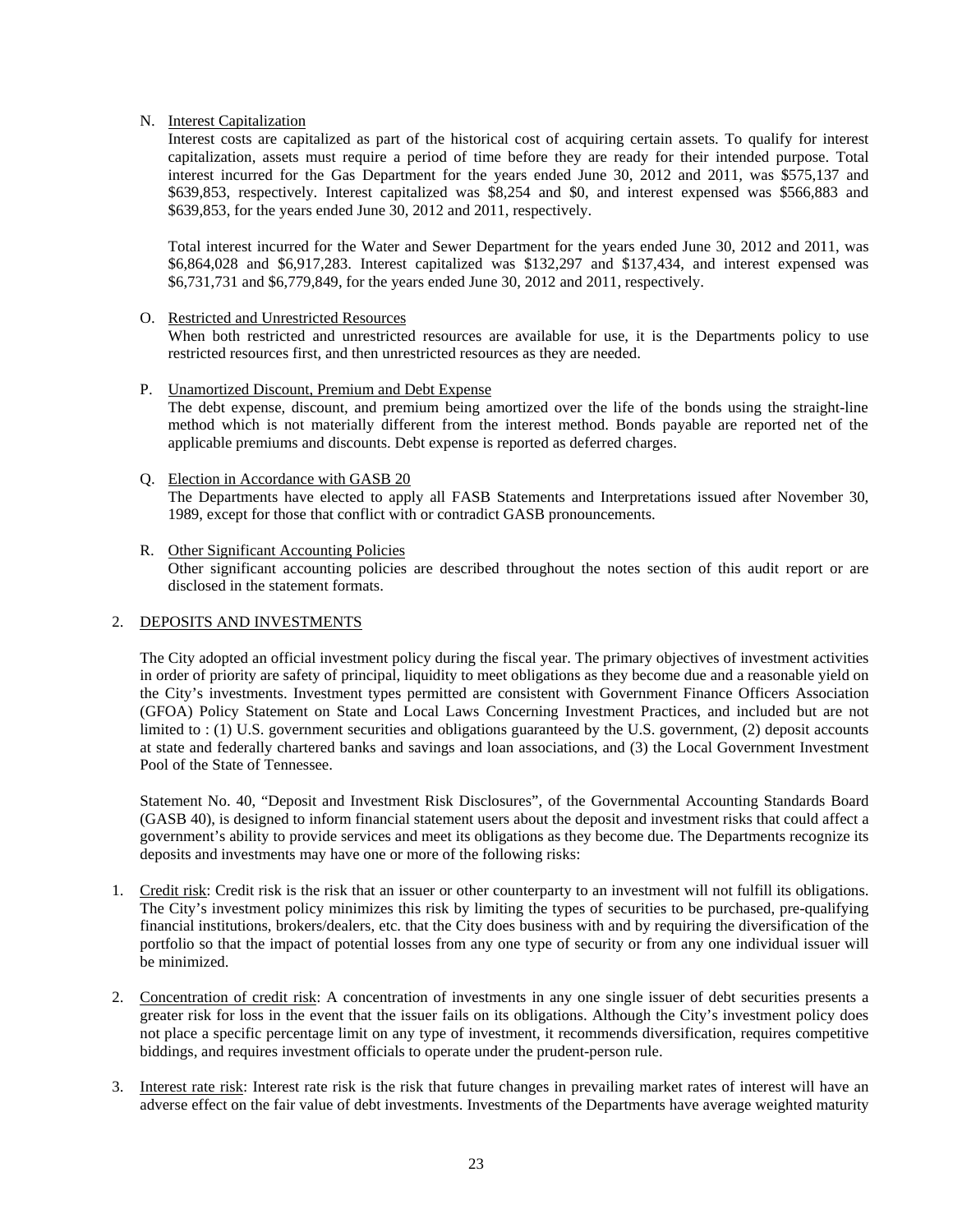of one year. The City's investment policy provides that to the extent practicable, that investments should be matched with anticipated cash flow requirements and that a portion of the portfolio should be continuously invested in readily available funds such as a local government investment pool.

4. Custodial credit risk: Custodial credit risk is defined as the risk that a government will not be able to recover its deposits, investments or collateral from the bank in the event of bank failure. State statues require that all deposits with financial institutions must be collateralized by securities whose market value is equal to one hundred five percent (105%) of the value of the state deposit secured thereby, less so much of such amount as is protected by the federal deposit insurance corporation.

As of June 30, 2012 and 2011, the carrying amount of the Departments deposits was \$39,460,801 and \$33,797,061 and the bank balance of \$39,692,808 and \$34,146,720 was categorized as follows:

|                                           | <b>Bank Balances</b> |            |  |            |  |
|-------------------------------------------|----------------------|------------|--|------------|--|
|                                           |                      | 06/30/2012 |  | 06/30/2011 |  |
| Insured by FDIC                           |                      | 468.821    |  | 461.144    |  |
| Insured by Tennessee Bank Collateral Pool |                      | 18,048,569 |  | 12,798,223 |  |
| Local Government Investment Pool          |                      | 21,175,418 |  | 20,887,353 |  |
| Total                                     |                      | 39,692,808 |  | 34,146,720 |  |

Investments in debt and equity securities with readily determinable fair values are carried at fair value based on quoted prices in the active markets (all Level 1 measurements). Investments stated at fair value at June 30, 2012 and 2011 consists of the following:

|                                                        | Category |                 |  |  |  | Carrying                               | Market |
|--------------------------------------------------------|----------|-----------------|--|--|--|----------------------------------------|--------|
|                                                        |          |                 |  |  |  | Amount                                 | Value  |
| U.S. Agency Securities (06/30/2012) \$11,637,992       |          | $\sim$ S $\sim$ |  |  |  | $-$ \$ $-$ \$ 11,637,992 \$ 11,637,992 |        |
| U.S. Agency Securities $(06/30/2011)$ \$ 11,555,257 \$ |          |                 |  |  |  | $-$ \$ $-$ \$ 11.555.257 \$ 11.555.257 |        |

The Departments investments are categorized to give an indication of the level of risk assumed by the departments at June 30, 2012 and 2011. The categories are described as follows:

Category 1 - Insured or registered, with securities held by the Departments or its agent in the Departments name.

Category 2 - Uninsured and unregistered, with securities held by the counterparty's trust department or agent in the Departments name.

Category 3 - Uninsured and unregistered, with securities held by the counterparty, in its trust department or agent but not in the Departments name.

#### 3. INTERFUND TRANSFERS

Permanent reallocations of resources between funds of the City of Clarksville, Tennessee are classified as inter-fund transfers. The transfer recorded in the Departments financial statements is the City of Clarksville's portion of inlieu-of taxes. These in-lieu-of taxes occur on a routine basis and are similar in purpose to property taxes assessed by the City to nongovernmental entities.

|                          | Transfers To City of Clarksville-General Fund |            |  |            |  |  |  |
|--------------------------|-----------------------------------------------|------------|--|------------|--|--|--|
| <b>Transfers From</b>    |                                               | 06/30/2012 |  | 06/30/2011 |  |  |  |
| <b>Gas Department</b>    |                                               | 497,905    |  | 643,332    |  |  |  |
| Water & Sewer Department |                                               | 2,391,924  |  | 2.174.943  |  |  |  |
| Total                    |                                               | 2,889,829  |  | 2,818,275  |  |  |  |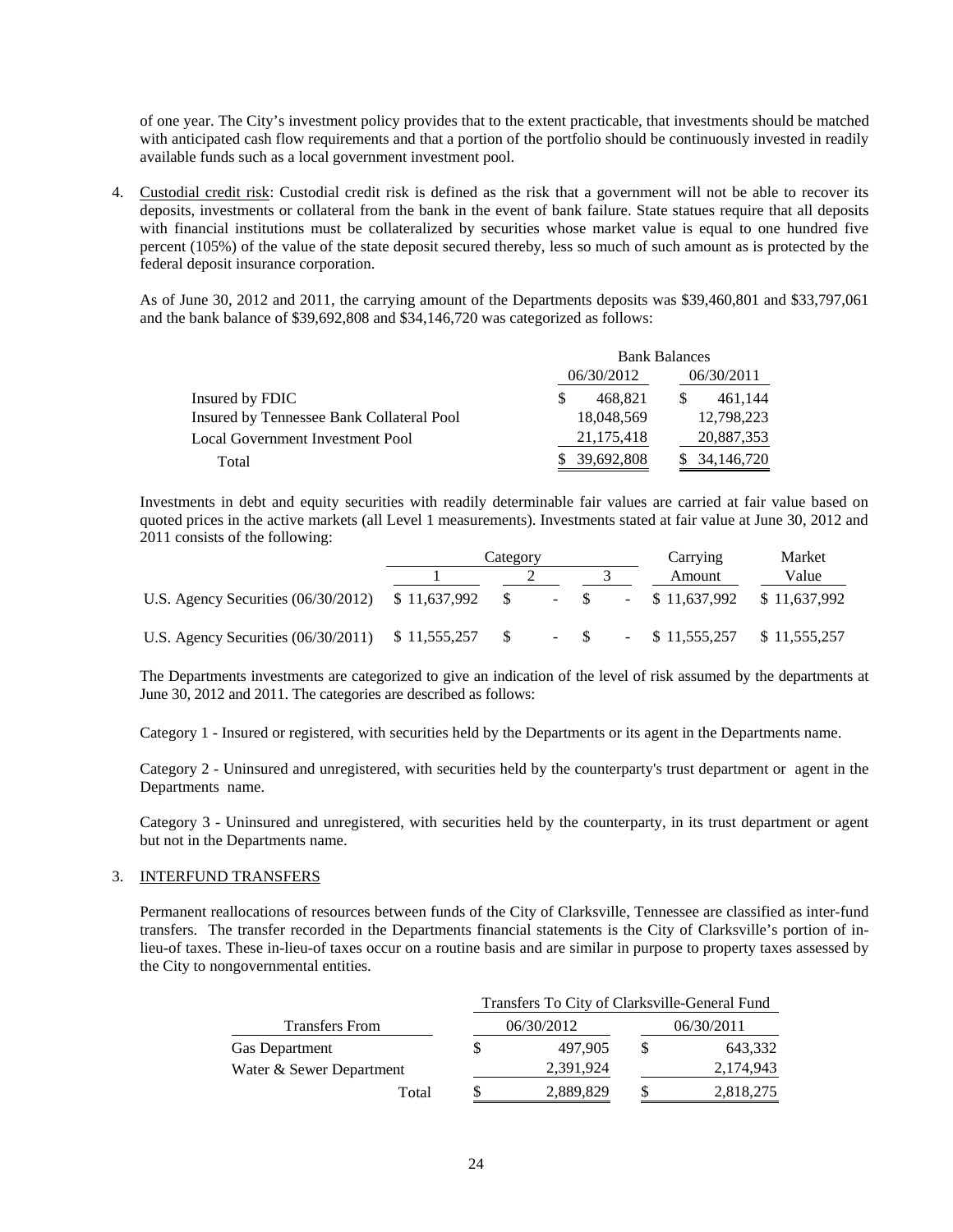# 4. CAPITAL ASSETS

A summary of changes in capital assets are as follows:

|                                             | <b>Balance</b>  |                  |                      | <b>Balance</b>     |
|---------------------------------------------|-----------------|------------------|----------------------|--------------------|
| <b>Gas Department</b>                       | 6/30/2011       | Increases        | Decreases            | 6/30/2012          |
| Capital Assets Not Depreciated:             |                 |                  |                      |                    |
| Land and Land Rights                        | \$<br>236,659   | \$               | \$                   | \$<br>236,659      |
| <b>Construction in Progress</b>             | 862,635         | 780,163          | (732, 767)           | 910,031            |
| <b>Total Capital Assets Not Depreciated</b> | 1,099,294       | 780,163          | (732, 767)           | 1,146,690          |
| Capital Assets Depreciated:                 |                 |                  |                      |                    |
| Building, Plant and Equipment               | 61,182,209      | 732,767          | (76, 239)            | 61,838,737         |
| Less: Accumulated Depreciation              | (18, 207, 678)  | (1,666,483)      | 76,239               | (19,797,922)       |
| Total Capital Assets Depreciated, Net       | 42,974,531      | (933, 716)       |                      | 42,040,815         |
| <b>Total Capital Assets, Net</b>            | 44,073,825      | (153, 553)<br>S. | (732, 767)<br>S      | 43, 187, 505<br>S. |
| Water and Sewer Department                  |                 |                  |                      |                    |
| Capital Assets Not Depreciated:             |                 |                  |                      |                    |
| Land and Land Rights                        | \$<br>2,880,173 | \$<br>781,427    | <sup>\$</sup>        | \$<br>3,661,600    |
| <b>Construction in Progress</b>             | 22,614,774      | 56,010,917       | (33,802,906)         | 44,822,785         |
| <b>Total Capital Assets Not Depreciated</b> | 25,494,947      | 56,792,344       | (33,802,906)         | 48,484,385         |
| Capital Assets Depreciated:                 |                 |                  |                      |                    |
| Building, Plant and Equipment               | 437,674,496     | 33,802,906       | (1,066,113)          | 470,411,289        |
| Less: Accumulated Depreciation              | (109, 772, 310) | (12, 572, 818)   | 223,843              | (122, 121, 285)    |
| Total Capital Assets Depreciated, Net       | 327,902,186     | 21,230,088       | (842, 270)           | 348,290,004        |
| <b>Total Capital Assets, Net</b>            | 353, 397, 133   | 78,022,432<br>S  | (34, 645, 176)<br>S. | \$396,774,389      |

Depreciation expense totaled \$14,239,301 and \$16,068,398 for the years ended June 30, 2012 and 2011, respectively. Of these amounts, \$1,666,483 and \$1,633,050 was charged to the Gas Department and \$12,572,818 and \$ 14,435,348 was charged to the Water and Sewer Departments for the years ended June 30, 2012 and 2011, respectively.

## 5. ACCUMULATED UNPAID VACATION AND SICK LEAVE

Eligible employees earn one day (eight hours) of vacation for each month of employment. For every year of service over ten years, 8 additional hours are accrued per year. On the employee's anniversary date, any unused vacation time over 240 hours is transferred to sick leave. Sick leave does not vest and is not limited in the amount that can accrue. Upon termination, the Departments pay out any accrued vacation pay but do not pay for unused sick leave.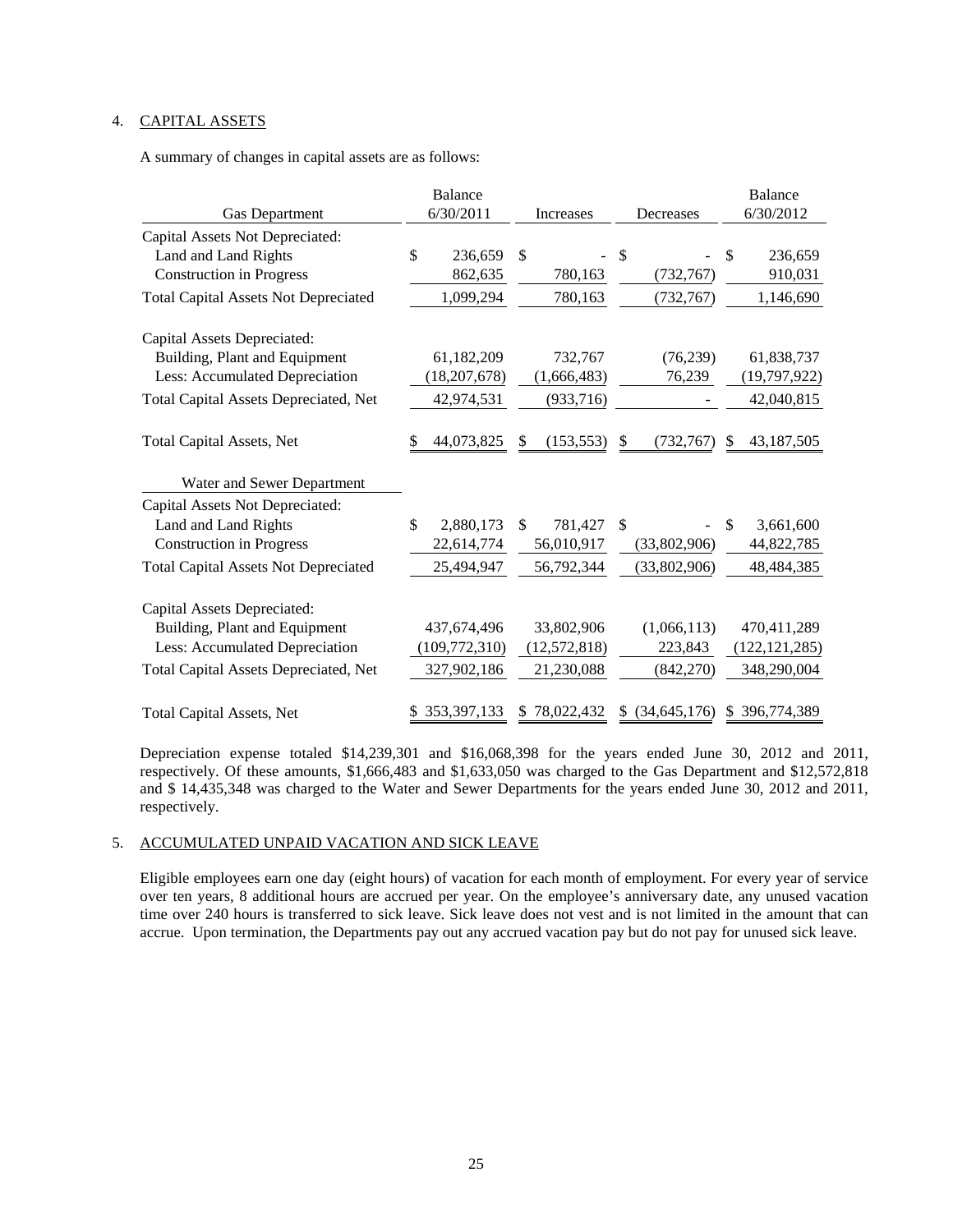### 6. LONG-TERM DEBT

| Long-term debt outstanding at June 30, 2012 is as follows:                                                                                                                               | Gas          | Water &<br>Sewer |
|------------------------------------------------------------------------------------------------------------------------------------------------------------------------------------------|--------------|------------------|
|                                                                                                                                                                                          |              |                  |
| Series 2002 Water, Sewer, and Gas Revenue Refunding bonds due in annual<br>installments of \$1,425,000 to \$1,920,000 to February 2018 at 4.65% to 5.25%                                 |              |                  |
| interest                                                                                                                                                                                 | \$1,529,250  | \$8,665,750      |
| Series 2007 Water. Sewer, and Gas Revenue Bonds due in installments of<br>\$1,270,000 to \$5,370,000 to February 2032 at 4.35% interest                                                  | 6,059,350    | 49,025,650       |
| Series 2011 Water, Sewer and Gas Revenue Refunding bonds due in annual<br>installments of \$1,745,000 to \$12,550,000 to February 2025 at 3.00% to<br>5.00% interest                     | 4,594,100    | 61,035,900       |
| Series 1994 Tennessee Municipal Bond Fund Loan due in annual installments<br>of \$720,000 to \$882,000 at a variable rate of interest                                                    |              | 2,478,000        |
| Loan from the Tennessee State Revolving Loan Fund for waste water<br>treatment plant expansion due in monthly installments of \$154,342 to<br>\$209,678 to July 2022, at 3.216% interest |              | 21,701,738       |
| Loan from Tennessee State Revolving Loan Fund due in monthly<br>installments from \$246,912 to \$306,162 through 2024 at 2.76% interest                                                  |              | 3,435,450        |
| Series 2005 Tennessee Municipal Bond Fund Loan due in annual installments<br>of 1,322,295 to 3,341,372 to May 2032 at variable rate of interest                                          |              | 43,722,934       |
| Series 2010 Tennessee Municipal Bond Fund Loan due a lump sum in<br>December 2013 at a variable rate of interest                                                                         |              | 28, 251, 965     |
| Face Value of Long-Term Debt                                                                                                                                                             | 12,182,700   | 218,317,387      |
| Add: Premium                                                                                                                                                                             | 275,147      | 3,767,492        |
| Less: Unamortized Debt Discount and Deferred Loss on Defeasance                                                                                                                          | (114, 034)   | (637,741)        |
| Less: Current Portion                                                                                                                                                                    | (615,950)    | (9,341,361)      |
| Net Long-Term Debt                                                                                                                                                                       | \$11,727,863 | \$212,105,777    |

The bonds are collateralized by the operating revenues of the Departments. Bond covenants also require the establishment of a debt service fund from which to pay interest and principal maturities as they become due. At June 30, 2012 and 2011, principal and interest to maturity was \$290,997,974 and \$285,983,300, respectively.

On the Series 1994 and Series 2005 TMBF Loans, the variable interest rate is based on the adjusted program loan rate, plus a letter of credit fee of 0.20% and 0.15%, respectively. On the Series 2010 TMBF Loan, the variable interest rate is based on adjusted LIBOR rate, plus 0.15%.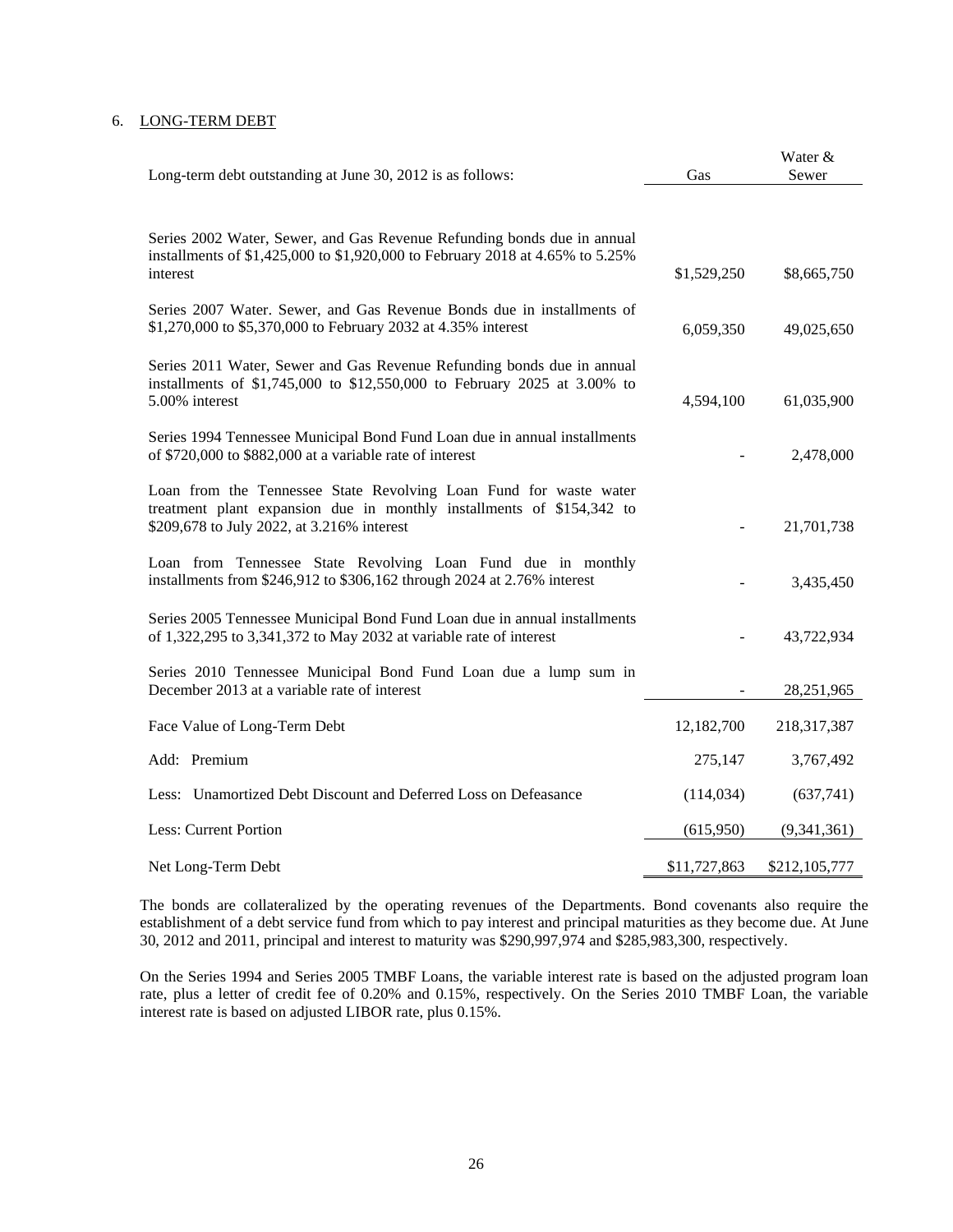Future payments on Long-Term Debt are as follows:

| <b>Year Ending</b>                | <b>B</b> onds   | <b>Notes</b>    |           | Total       |    | Total      |
|-----------------------------------|-----------------|-----------------|-----------|-------------|----|------------|
| June $30$ ,                       | Payable         | Payable         | Principal |             |    | Interest   |
| 2013                              | \$<br>5,765,000 | 4,192,311<br>\$ | S         | 9,957,311   | S  | 7,332,984  |
| 2014                              | 5,985,000       | 32,631,734      |           | 38,616,734  |    | 7,001,457  |
| 2015                              | 6,250,000       | 4,575,706       |           | 10,825,706  |    | 6,370,629  |
| 2016                              | 7,500,000       | 3,838,357       |           | 11,338,357  |    | 5,966,553  |
| 2017                              | 7,870,000       | 3,988,957       |           | 11,858,957  |    | 5,501,454  |
| 2018-2022                         | 45,440,000      | 22,430,642      |           | 67,870,642  |    | 19,960,405 |
| 2023-2027                         | 43,480,000      | 12,742,664      |           | 56,222,664  |    | 6,780,582  |
| 2028-2032                         | 8,620,000       | 15,189,716      |           | 23,809,716  |    | 1,583,823  |
| Total Long-Term Debt              |                 |                 |           |             |    |            |
| <b>Including Current Portions</b> | 130,910,000     | 99,590,087      |           | 230,500,087 | \$ | 60,497,887 |

Changes in long-term debt and other noncurrent liabilities (including current portions) for the year ended June 30, 2012, were as follows:

| Gas Department and Water<br>and Sewer Department | Balance<br>6/30/2011 |    | <b>Additions</b> |    | Reductions      | Balance<br>6/30/2012 |    | Amount<br>Due in<br>6/30/2013 |
|--------------------------------------------------|----------------------|----|------------------|----|-----------------|----------------------|----|-------------------------------|
| Accrued compensated absences                     | \$<br>760,471        | S. | 557,978          | S. | $(498, 662)$ \$ | 819,787              | £. | 506,641                       |
| Customer deposits                                | 4,305,686            |    | 2,579,590        |    | (1,606,300)     | 5,278,976            |    |                               |
| Bonds and notes payable:                         |                      |    |                  |    |                 |                      |    |                               |
| Bonds and notes                                  | 220,439,372          |    | 19,333,487       |    | (9,272,772)     | 230,500,087          |    | 9,957,311                     |
| Premiums on bonds                                | 4,337,553            |    |                  |    | (294, 914)      | 4,042,639            |    |                               |
| Unamortized discount and                         |                      |    |                  |    |                 |                      |    |                               |
| deferred loss on defeasance                      | (849, 168)           |    |                  |    | 97,394          | (751, 774)           |    |                               |
| Total Bonds and notes payable                    | 223,927,757          |    | 19,333,487       |    | (9,470,292)     | 233,790,952          |    | 9,957,311                     |
| Total Gas, Water and                             |                      |    |                  |    |                 |                      |    |                               |
| Sewer Department                                 | \$228,993,914        | S. | 22,471,055       | S. | (11, 575, 254)  | \$239,889,715        |    | \$10,463,952                  |

#### 7. PENSION PLAN

#### Plan Description- TCRS

Employees of the City of Clarksville are members of the Political Subdivision Pension Plan (PSPP), an agent multiple-employer defined benefit pension plan administered by the Tennessee Consolidated Retirement System (TCRS). TCRS provides retirement benefits as well as death and disability benefits. Benefits are determined by a formula using the member's high five-year average salary and years of service. Members become eligible to retire at the age of 60 with 5 years of service or at any age with 30 years of service. A reduced retirement benefit is available to vested members at the age of 55. The City of Clarksville has authorized Mandatory Retirement for its Public Safety Officers. Public Safety Officers can retire at age of 55 with five years of service or at any age with 25 years of service and receive a supplemental bridge payment between the mandatory retirement age and 62. Disability benefits are available to active members with five years of service who became disabled and cannot engage in gainful employment. There is no service requirement for disability that is the result of an accident or injury occurring while the member was in the performance of duty. Members joining the system after July 1, 1979 become vested after 5 years of service and members joining prior to July 1, 1979 were vested after 4 years of service. Benefit provisions are established in state statute found in Title 8, Chapter 34-37 of the Tennessee Code Annotated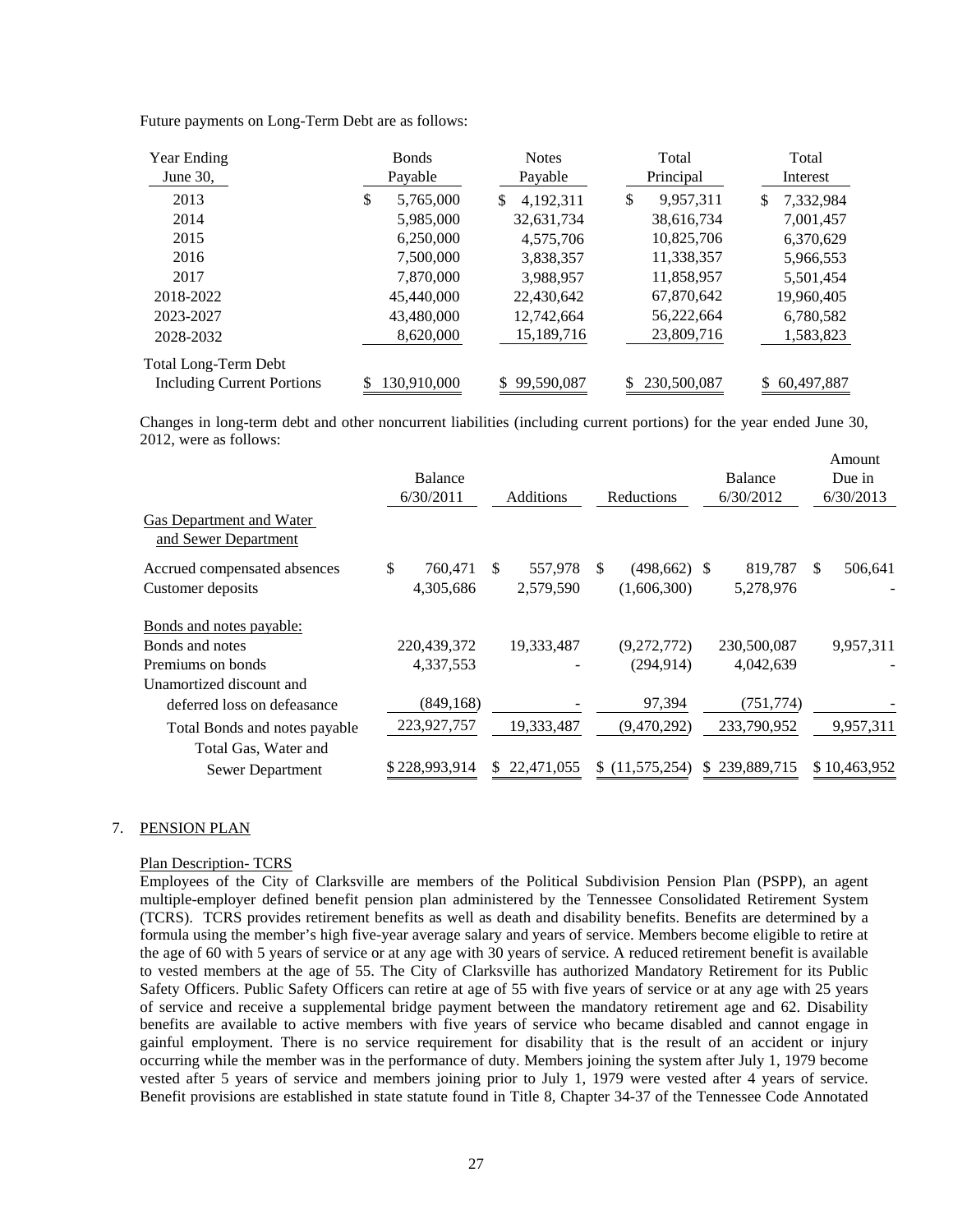(TCA). State statutes are amended by the Tennessee General Assembly. Political subdivisions, such as the City, participate in the TCRS as individual entities and are liable for all costs associated with the operations and administration of their plan. Benefit improvements are not applicable to a political subdivision unless approved by the chief governing body.

The TCRS issued a publicly available financial report that includes financial statements and required supplementary information for the PSPP. That report may be obtained by writing to Tennessee Treasury Department, Consolidated Retirement System, 10<sup>th</sup> Floor Andrew Jackson Building, Nashville, TN 37243-0230 or can be accessed at http://www.tn.gov/treasury/tcrs/PS/.

#### Funding Policy

The City has adopted a noncontributory retirement plan for its employees by assuming employee contributions up to 5% of annual covered payroll.

The City is required to contribute at an actuarially determine rate; the rate for the fiscal years ending June 30, 2012 and 2011 was 15.49% and 15.47%, respectively, of annual covered payroll. The contribution requirement of plan members is set by state statute. The contribution requirement for the City is established and may be amended by the TCRS Board of Trustees.

#### Annual Pension Cost

For the years ending June 30, 2012 and 2011, the City's annual pension cost of \$6,865,720 and \$6,655,681, respectively, to TCRS was equal to the City's required and actual contributions. The required contribution was determined as part of the July 1, 2009 actuarial valuation using the frozen entry age actuarial cost method. Significant actuarial assumptions used in the valuation include (a) rate of return on investment of present and future assets of 7.5 percent a year compounded annually, (b) projected 3.0 percent annual rate of inflation, (c) projected salary increases of 4.75 percent (graded) annual rate (no explicit assumption is made regarding the portion attributable to the effects of inflation on salaries), (d) projected 3.5 percent annual increase in the Social Security wage base, and (e) projected post retirement increases of 2.5 percent annually. The actuarial value of assets was determined using techniques that smooth the effect of short-term volatility in the market value of total investment over a ten year period. The City's unfunded actuarial accrued liability is being amortized as a level dollar amount on a closed basis. The remaining amortization period at July 1, 2009 was 14 years. An actuarial valuation was performed as of July 1, 2011, which established contribution rates effective July 1, 2012.

#### Trend Information

| Fiscal    |           | Annual    | Percentage  | <b>Net</b> |
|-----------|-----------|-----------|-------------|------------|
| Year      |           | Pension   | of APC      | Pension    |
| Ending    | Cost(APC) |           | Contributed | Obligation |
|           |           |           |             |            |
| 6/30/2012 | \$        | 6,865,720 | 100%        | \$0.00     |
| 6/30/2011 | \$        | 6,655,681 | 100%        | \$0.00     |
| 6/30/2010 | S         | 5,396,038 | 100%        | \$0.00     |

#### Funded Status and Funding Progress

As of July 1, 2011, the most recent actuarial valuation date, the plan was 77.89% funded. The actuarial accrued liability for benefits was \$137.06 million, and the actuarial value of assets was \$106.75 million, resulting in an unfunded actuarial accrued liability (UAAL) of \$30.31 million. The covered payroll (annual payroll of active employees covered by the plan) was \$43.35 million, and the ratio of the UAAL to the covered payroll was 69.91 percent.

The schedule of funding progress, presented as required supplementary information (RSI) following the notes to the financial statements, presents multiyear trend information about whether the actuarial values of plan assets are increasing or decreasing over time relative to AAL's for benefits.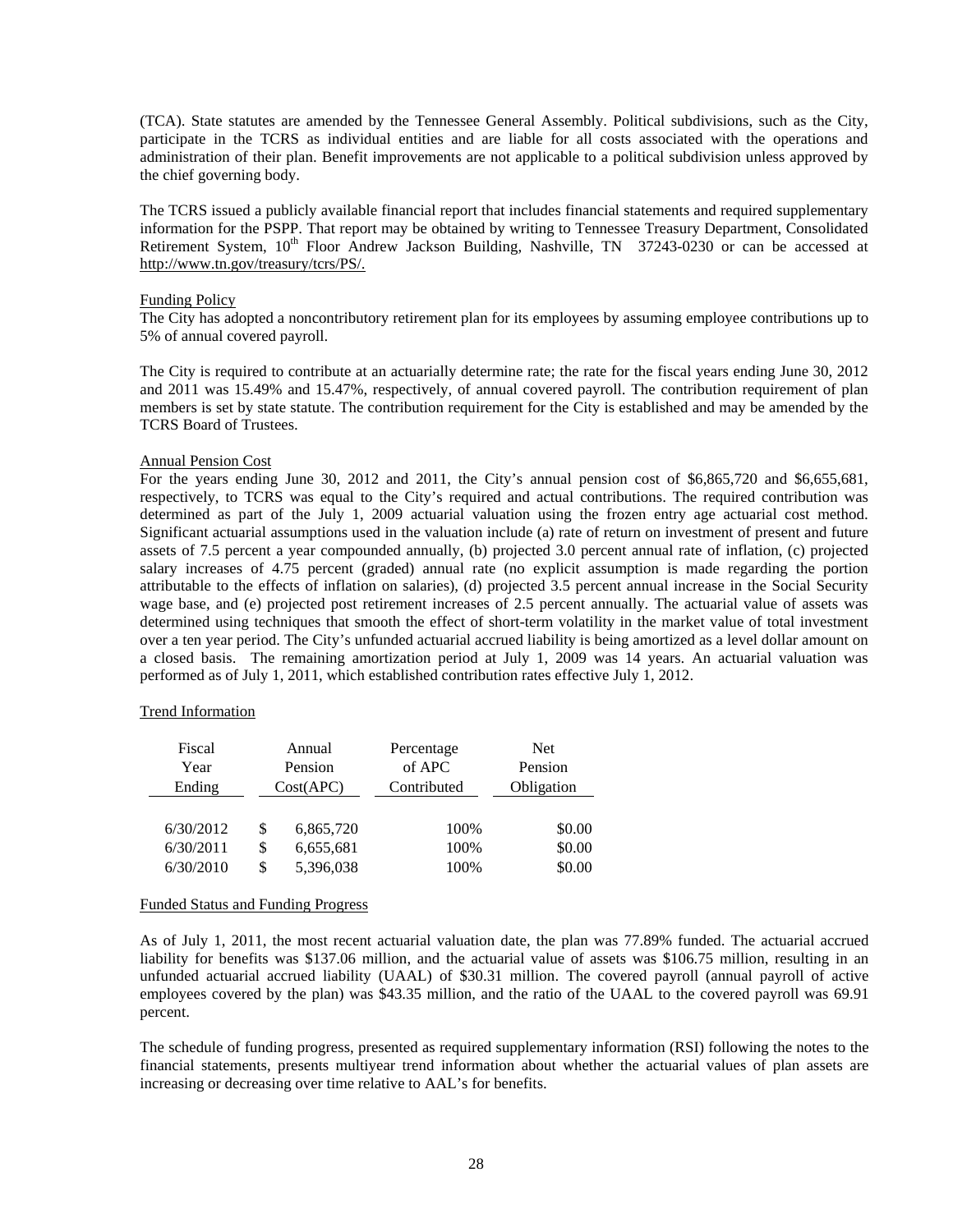The annual required contribution (ARC) was calculated using the aggregate actuarial cost method. Since the aggregate actuarial cost method does not identify or separately amortize unfunded actuarial liabilities, information about funded status and funding progress has been prepared using the entry age actuarial cost method for that purpose, and this information is intended to serve as a surrogate for the funded status and funding progress of the plan.

### (Dollar amounts in thousands)

|              |                           |          |         | Actuarial       |               |             |        | UAAL as a    |             |
|--------------|---------------------------|----------|---------|-----------------|---------------|-------------|--------|--------------|-------------|
|              | Actuarial                 |          | Accrued |                 | Unfunded      |             |        | Percentage   |             |
| Actuarial    |                           | Value of |         | Liability (AAL) |               | AAL         | Funded | Covered      | of Covered  |
| Valuation    | Plan Assets<br>-Entry Age |          |         |                 |               | (UAAL)      | Ratio  | Payroll      | Payroll     |
| Date         |                           | (a)      | (b)     |                 |               | $(b) - (a)$ | (a/b)  | (c)          | $((b-a)/c)$ |
|              |                           |          |         |                 |               |             |        |              |             |
| July 1, 2011 | \$                        | 106.753  | -S      | 137,058         | -S            | 30,306      | 77.89% | \$<br>43.351 | 69.91%      |
| July 1, 2009 | \$                        | 84,793   | -S      | 109,152         | -S            | 24,359      | 77.68% | \$<br>38,821 | 62.75%      |
| July 1, 2007 | \$                        | 77,538   | -S      | 93,093          | <sup>\$</sup> | 15,555      | 83.29% | \$<br>36,938 | 42.11%      |

Prior to April 1, 1993, the City was the administrator of a single-employer public employee retirement system (PERS) established and administered by the City to provide pension benefits for its employees. Current retirees and former employees vested in the City's PERS were not eligible to join TCRS. Annuities were purchased for these individuals from Plan assets, effective September 1, 1993.

#### 8. OTHER POST EMPLOYMENT BENEFITS

The Departments implemented the provisions of GASB Statement No. 45, *Accounting and Financial Reporting by Employers for Postemployment Benefits Other Than Pensions*, during the year ended June 30, 2008. These provisions were applied prospectively with respect to the Departments' postemployment benefit plans. GASB Statement No. 45 requires the accrual of other postemployment benefit obligations over the working careers of plan members rather than as benefits are paid.

Plan Description - The Departments are part of the City of Clarksville's Retired Employees' Benefit Plan ("Plan"), hereafter, the Plan will refer to the Departments portion of the City plan . The Plan is a single-employer defined benefit medical, dental, and life insurance plan administered by the City of Clarksville. The plan is provided for in Section 1-1340 through Section 1-1348 of the Official Code of the City of Clarksville. The Plan provides medical, dental, and life insurance benefits to eligible retirees. Retirees are able to obtain medical and dental insurance at the City group rates for their spouses. Employees hired prior to July 1, 1997 must have attained the age of 55 and accrued at least 5 years of service (including any unused sick leave) or have at least 20 years of service (including any unused sick leave) to be eligible for benefits provided by the Plan. Employees hired on or after July 1, 1997 but before July 1, 2006 must have attained the age of 55 and accrued at least 10 years of service (including any unused sick leave) to be eligible. Employees hired on or after July 1, 2006 are not eligible under the Plan. The Plan has a total of 231 participants of which 64 are retired participants and 167 are active participants. The Plan does not issue a publicly available financial report that includes financial statements and required supplementary information.

Funding Policy - The contribution requirements of the Departments is determined by an actuary study performed as of July 1, 2010. The level of actual funding is determined by the Clarksville City Council during the budget process. The City Council approved funding the estimated cost of insurance for current premiums. The City will continue to pay current premiums on a pay-as-you-go basis. Funds approved in fiscal year 2012 were sufficient to pay the current cost of premiums for other post employment benefits for eligible retirees in fiscal year 2012. For fiscal year 2012 and 2011, the Departments paid a total of \$309,776 and \$304,093, respectively, for current premiums for retiree insurance coverage.

Annual OPEB Cost and Net OPEB Obligation - The Departments annual other postemployment benefit (OPEB) cost (expense) is calculated based on the annual required contribution (ARC), an amount that is actuarially determined in accordance with the parameters of GASB Statement 45. The ARC represents a level of funding that, if paid on an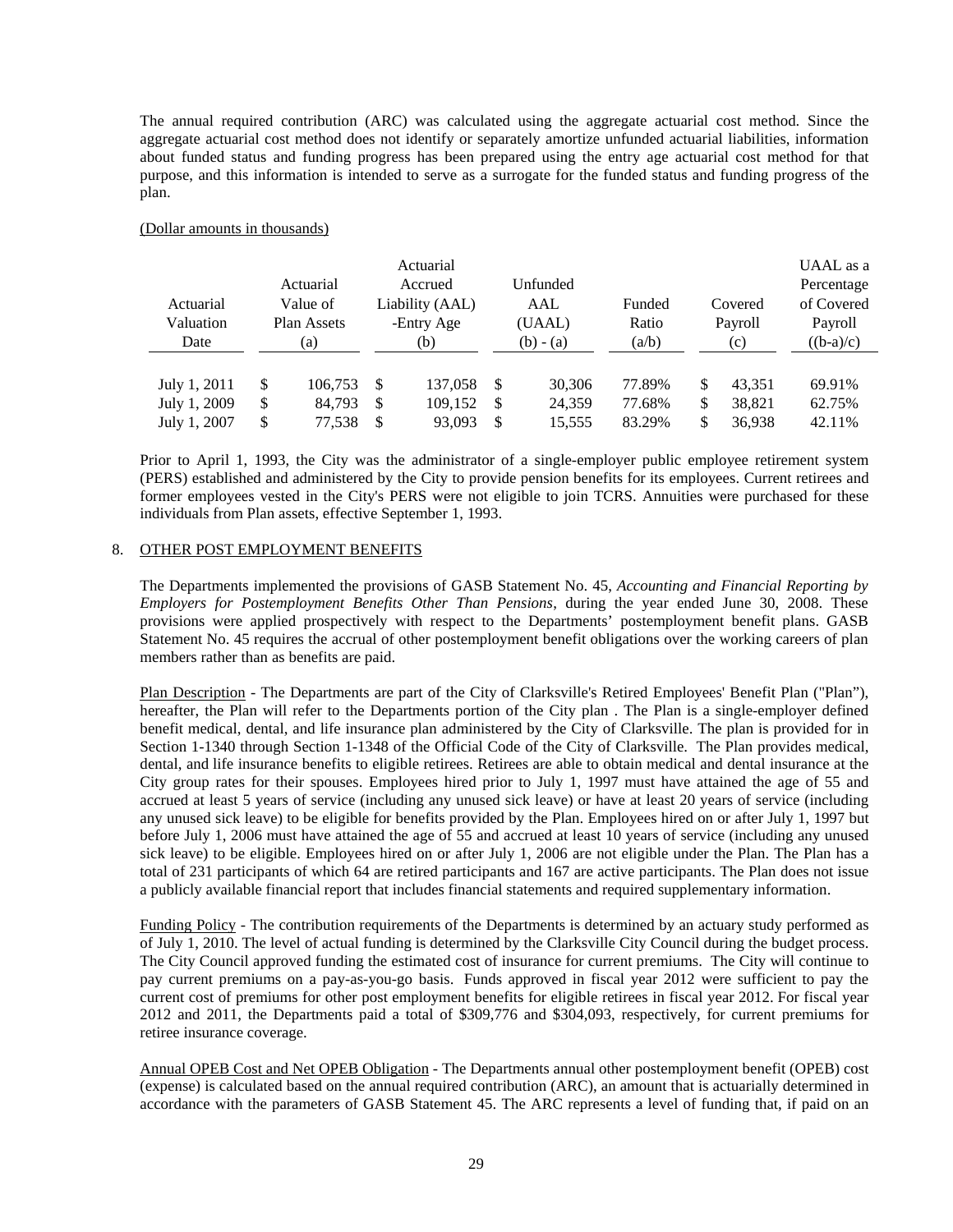ongoing basis, is projected to cover normal cost each year and amortize any unfunded actuarial liabilities (or funding excess) over a period not to exceed thirty years. The current ARC rate is 15.49% of annual covered payroll.

The following table shows the components of the Departments' annual OPEB cost for the year, the amount actually contributed to the plan, and changes in the Departments' net OPEB obligation:

| Net OPEB Obligation- July 1                   | \$<br>4,173,700 |
|-----------------------------------------------|-----------------|
| <b>Annual Required Contribution</b>           | 1,367,706       |
| Interest on Net OPEB Obligation               | 166,948         |
| Adjustment on Annual Required Contribution    | (176, 129)      |
| <b>Annual OPEB Cost</b>                       | 1,358,525       |
| <b>Employer Payments for Retiree Benefits</b> | (309,776)       |
| <b>Total Contribution</b>                     | (309,776)       |
| Increase in Net OPEB Obligation               | 1.048.749       |
| Net OPEB Obligation- June 30                  | 5.222.449       |

The Departments annual OPEB cost, the percentage of annual OPEB cost contributed to the plan, and the net OPEB obligation for 2012, 2011 and 2010 is as follows:

| Fiscal                 | Annual                   |     | Annual       |    |               |             |                           | Net Ending  |
|------------------------|--------------------------|-----|--------------|----|---------------|-------------|---------------------------|-------------|
| Year                   | <b>OPEB</b>              |     | Required     |    | Actual        | % of ARC    |                           | <b>OPER</b> |
| End                    | Cost                     |     | Contribution |    | Contributions | Contributed | <b>Obligation</b> (Asset) |             |
|                        |                          |     |              |    |               |             |                           |             |
|                        | $6/30/2010$ \$ 1,682,961 |     | \$1,328,201  |    | 293,696       | 22.11% \$   |                           | 2,958,149   |
| 6/30/2011 \$ 1,215,551 |                          | \$. | 1.320.385    | -S | 304,093       | 23.03%      | - \$                      | 4,173,700   |
|                        | 6/30/2012 \$ 1,048,749   |     | \$1,367,706  |    | 309,776       | 22.65%      | -8                        | 5,222,449   |

Funded Status and Funding Progress - As of July 1, 2010, the most recent actuarial valuation date, the plan was zero percent funded. The actuarial accrued liability for benefits was \$18.74 million, and the actuarial value of assets was zero, resulting in an unfunded actuarial accrued liability (UAAL) of \$18.74 million. The covered payroll (annual payroll of active employees covered by the plan) was \$8.83 million, and the ratio of the UAAL to the covered payroll was 212.20 percent.

Actuarial valuations of an ongoing plan involve estimates of the value of reported amounts and assumptions about the probability of events far into the future. Examples include assumptions about future employment, mortality, and the health and dental care, and life insurance cost trend. Amounts actuarially determined regarding the funded status of the plan and the annual required contributions of the employer are subject to continual revision as actual results are compared with past expectations and as new estimates are made about the future. The schedule of funding progress, presented as required supplementary information following the notes to the financial statements, presents multiyear trend information about whether the actuarial value of plan assets is increasing or decreasing over time relative to the actuarial accrued liabilities for benefits.

Actuarial Methods and Assumptions - Projections of benefits, for financial reporting purposes are based on the substantive plan (the plan as understood by the employer and the plan members) and include the types of benefits provided at the time of each valuation and the historical pattern of cost sharing between the employer and plan members. The actuarial methods and assumptions used include techniques that are designed to reduce the effects of short-term volatility in actuarial accrued liabilities and the actuarial value of assets, consistent with the long-term perspective of the calculations.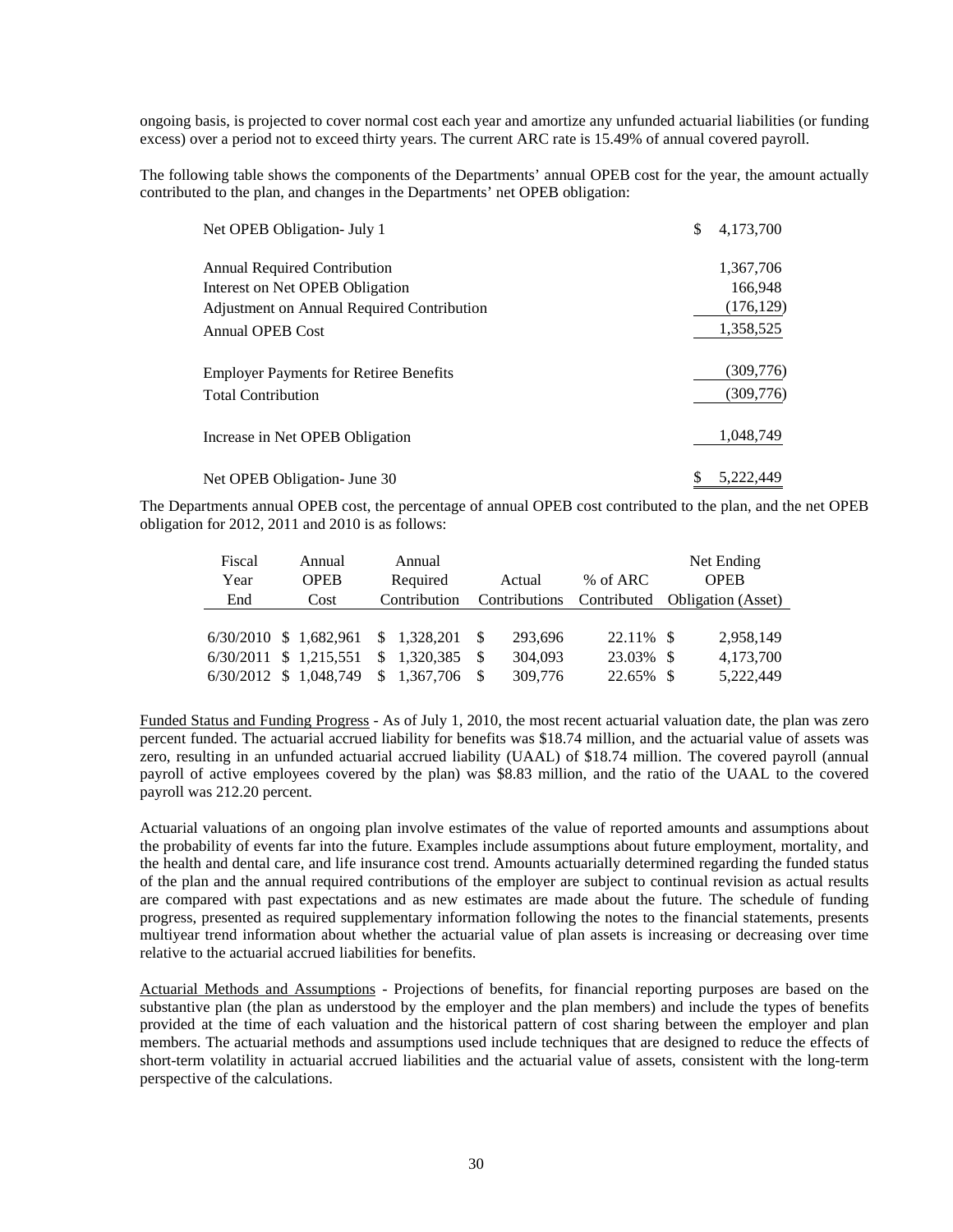In the July 1, 2010 actuarial valuation, the entry age normal actuarial cost method was used. The actuarial assumptions included a 4.0 percent investment rate of return (net of administrative expenses), which is the rate of the expected long-term investment returns on the plan's assets, and an annual healthcare cost trend rate of 10.5 percent initially, reduced by uniform decrements to an ultimate rate of 5.0 percent over an eleven year period. Dental costs are assumed to increase 4.0 percent annually. The rate of inflation (assumed rate of increase in payroll) was assumed at 4.0 percent. The actuarial value of assets was not applicable to the actuarial valuation. The UAAL is being amortized as a level percentage of projected payroll. The plan is closed to any employees hired on or after July 1, 2006. The remaining amortization period as of the July 1, 2010 study date was thirty years.

### 9. SELF-INSURANCE

The City, with the exception of the Department of Electricity, is self-insured for worker's compensation and automobile liability claims. The City withdrew from the Worker's Compensation statute and has implemented an "on-the-job" injury program. The City must pay all medical and related expenses of injured employees including 75% of the employee's salary. The City is subject to the Governmental Tort Liability Act (T.C.A. 29-20-101 to 29- 20-407), which sets the maximum liability at \$700,000 per occurrence and \$300,000 per individual.

The City is also self-insured on its general liability claims and maintains reinsurance for claims in excess of \$1,000,000 and up to \$5,000,000 annual aggregate. The policy of the City is to recognize as an expense, claims actually filed plus claims estimated by the City to have been incurred but not yet reported based on historical data. This expense is charged to other funds when claims are actually paid. At June 30, 2012, the amount of these estimated insurance liabilities was \$1,573,912. Changes in the reported liability are as follows:

|           | Balance at   | Claims and |           | Balance at         |
|-----------|--------------|------------|-----------|--------------------|
|           | Beginning of | Changes in | Claim     | End of             |
|           | Fiscal Year  | Estimates  | Payments  | <b>Fiscal Year</b> |
| 2001-2002 | 753,000      | 724,204    | 522,006   | 955,198            |
| 2002-2003 | 955,198      | 576,618    | 629,407   | 902,409            |
| 2003-2004 | 902,409      | 358,474    | 416,213   | 844,670            |
| 2004-2005 | 844,670      | 2,251,075  | 738.245   | 2,357,500          |
| 2005-2006 | 2,357,500    | 1,010,989  | 1,062,389 | 2,306,100          |
| 2006-2007 | 2,306,100    | 2,494,518  | 1,365,618 | 3,435,000          |
| 2007-2008 | 3,435,000    | 333.897    | 3.197.336 | 571,561            |
| 2008-2009 | 571,561      | 1,918,111  | 464.324   | 2,025,348          |
| 2009-2010 | 2,025,348    | 2,185,320  | 1,983,450 | 3,118,008          |
| 2010-2011 | 3,118,008    | (206, 471) | 710,537   | 2,201,000          |
| 2011-2012 | 2,201,000    | 895,127    | 1,522,215 | 1,573,912          |

#### 10. COMMITMENTS AND CONTINGENCIES

The Departments have contractual commitments for various construction projects totaling \$43.4 million as of June 30, 2012.

Effective January 31, 2004, the Gas Department entered into an easement agreement with the U.S. Department of the Army that expires on January 30, 2053. Pursuant to this contract, the Gas Department will manage the construction, operation, maintenance, repair or replacement of the natural gas utility system at Fort Campbell Army post. The Gas Department will be compensated for these services on a cost-plus basis.

The Departments are exposed to various risks of loss related to torts, theft of, damage to, and destruction of assets, errors and omissions, injuries to employees, and natural disasters. See note 9 for information on self-insurance.

The Departments are parties to various lawsuits, many of which occur in the normal course of governmental operations. The ultimate outcome of the actions is not determinable; however, the Departments' management and legal counsel believes that the ultimate outcome, either singularly or in the aggregate, will not have a material adverse effect on the accompanying financial statements. The Departments exposure to property loss and general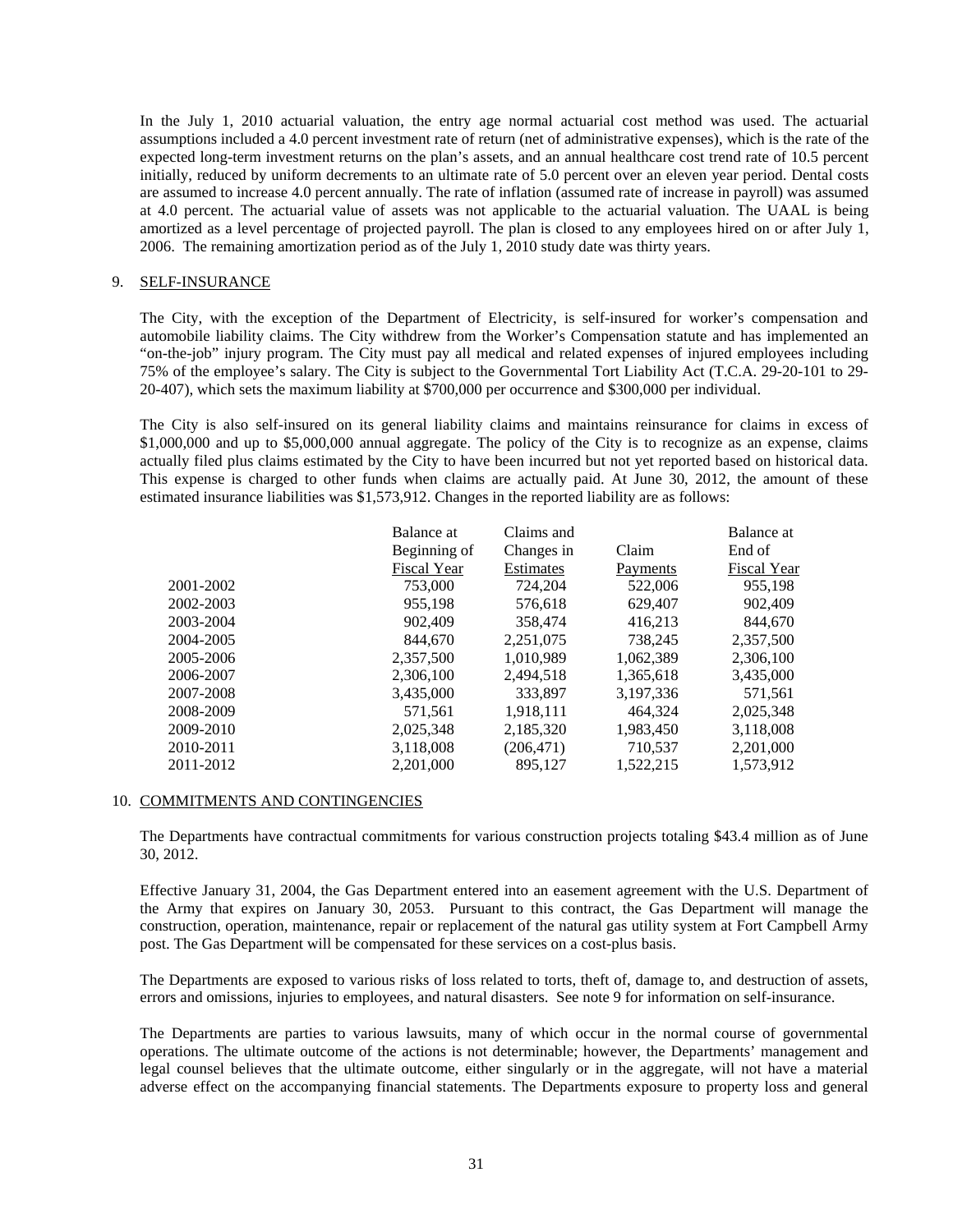liability is handled through the purchase of commercial insurance. Insurance coverage was adequate to cover settlements for the past three fiscal years.

On June 27, 2006, The Natural Gas Acquisition Corporation of the City of Clarksville issued bonds of \$240,525,000. The bonds were issued to purchase for the City of Clarksville Gas Department ("CGW") \$218,834,969 of prepaid natural gas and for the Humphreys County Utility District ("HCUD") \$21,216,030 of prepaid natural gas. The bonds were issued to purchase a 15-year supply of natural gas from Merrill Lynch Commodities, Inc. The contracts between NGAC and CGW and between NGAC and HCUD guarantee a minimum discount to index of thirty cents per MMBtu. An additional fifteen cents per MMBtu is available, first, to pay operating expenses of NGAC, and second, to provide CGW and HCUD additional savings at the discretion of the NGAC Board of Directors. In order to structure the initial prepayment, both CGW and HCUD determined the quantity of natural gas needed on a monthly basis for fifteen years. A fixed natural gas curve was then determined by Merrill Lynch Commodities, Inc., based on a proprietary forward natural gas curve at the time of the pricing of the bonds, which when multiplied by the prepaid quantity, resulted in the amount needed to fund the prepayment. On a monthly basis, over the life of the delivery schedule, if the current market price is less than the prepaid price then CGW and HCUD will receive additional gas up to the initial monthly dollar amount funded. Alternatively, if the market price is higher than the prepaid price then CGW and HCUD receive a lower quantity of gas. Over the 15-year period of the prepayment, CGW is expected to receive 37,362,903 MMBtus of natural gas and HCUD is expected to receive 3,786,410 MMBtus of natural gas. Those amounts will fluctuate based on future natural gas prices as described above.

On February 23, 2012 the Sewer Department received a Tennessee Department of Environment and Conservation (TDEC) Commissioner issued enforcement order (this order supersedes all requirements of previous Commissioner's order in 2004). From the period September 2011 through November 2011 the Sewer Department's wastewater discharges exceeded TDEC National Pollutant Discharge Elimination System Permit limits and provisions. In order to comply with TDEC Commissioner's order, the Sewer Department must develop several response and corrective action plans, complete assessments and maintenance, construct and rehabilitate flood damaged sewer treatment plants, and issue reports on the status of the compliance with the order. All projects are to be completed by December 31, 2016. The consequences of not complying with the Commissioner's order include civil penalties up to \$287,300 total. In addition, noncompliance with the order could be a factor in future enforcement actions. The Sewer Department currently estimates it will cost approximately \$15 million to comply with this consent order with \$2 million being spent in fiscal year 2013. Noncompliance with the order is not anticipated.

The Federal Energy Regulatory Commission (FERC) regulates the rates charged to the Department for the transportation and storage of natural gas. FERC has retroactively adjusted charges in the past and may do so in the future. No estimate of any future adjustments can be made. However, the Departments have been able to pass through past adjustments approved by FERC. Management believes any further rate adjustments will be recovered through amounts charged to affected customers.

## 11. DEFEASED DEBT

On June 28, 2001, the Departments issued Sewer and Gas Revenue Refunding and Improvement Bonds, Series 2001, to, among other things, refund \$1,130,000 Series 1991 Bonds, refund \$7,244,138 Series 1992 capital appreciation bonds, and refund \$10,200,000 Series 1997 bonds. Sufficient proceeds were deposited with an escrow agent to provide for all future debt service payments on the refunded bonds. As a result, the refunded bonds are considered defeased and the liability for those bonds has been removed from the balance sheet. At June 30, 2012 and 2011, bonds outstanding of \$2,046,947 and \$2,260,710, respectively, were considered defeased.

On April 25, 2011 the City of Clarksville issued \$67,645,000 in water, sewer and gas revenue refunding bonds, series 2011, with interest rates ranging from 3% to 5%. The bonds were issued to (i) currently refund 2001 and 2004 series bonds, (ii) fund a debt service reserve fund, (iii) pay the termination fee related to the interest rate swap agreement on the 2004 series bonds and (iv) pay the cost of issuing the 2011 series bonds.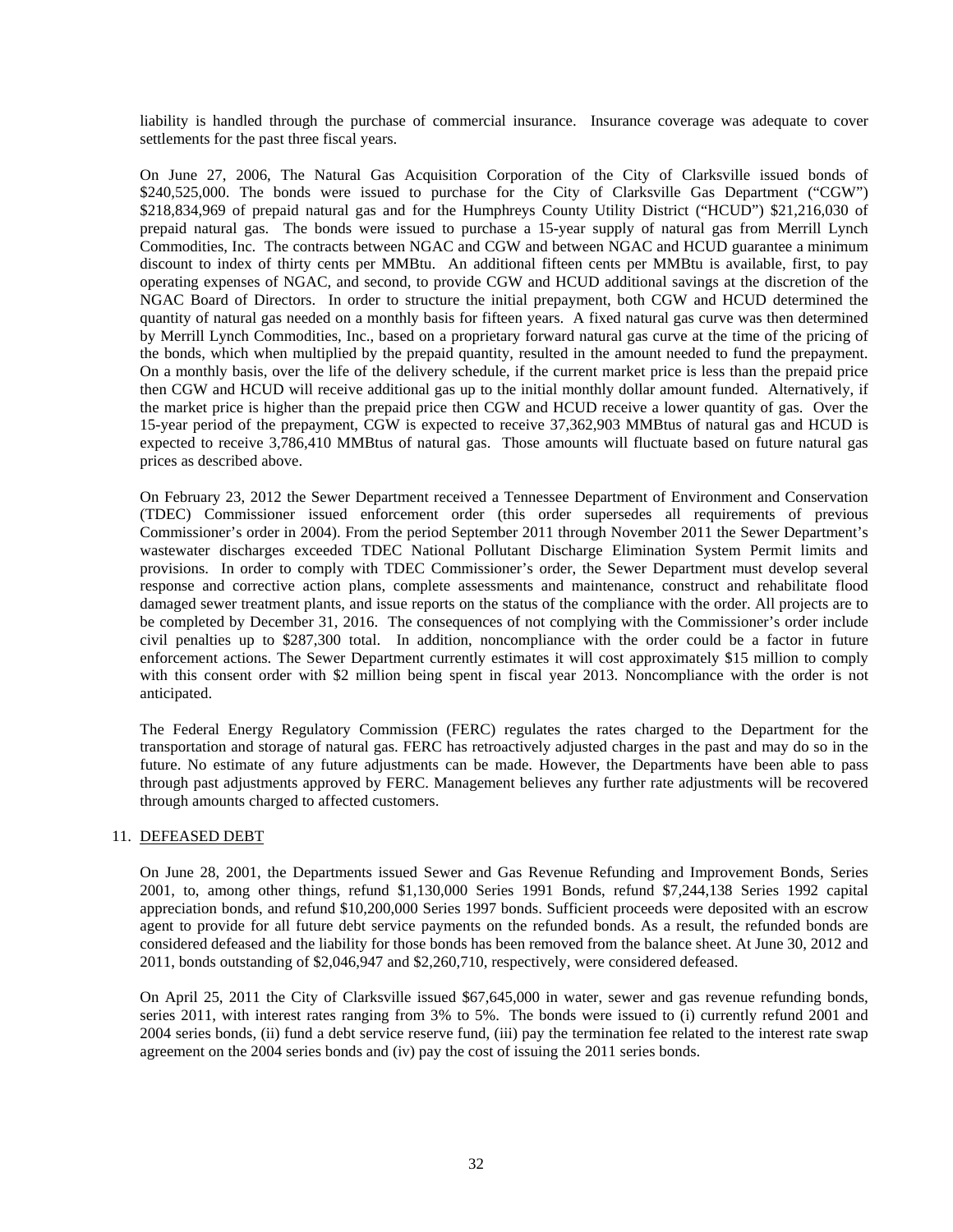#### 12. FLOOD RECOVERY

Excessive rainfall on May 1<sup>st</sup> and  $2<sup>nd</sup>$ , 2010 resulted in the Cumberland River eventually cresting at 62.58 feet, well above the flood stage of 46 feet. This resulted in extensive damage to the wastewater treatment facility and several components of the wastewater collection system. Work is continuing on all the affected components of the treatment system and it will likely be 2015 before all permanent solutions are in place.

For funding purposes, the Federal Emergency Management Agency (FEMA) has divided the damages into smaller components referred to as projects. Since many of the projects are considered "improved projects" the Departments need to await approval from FEMA before beginning the work. The Departments were notified that many of the projects at the wastewater treatment plant had been defunded by FEMA. The reason for the defunding was related to flood plain elevations at the plant. The Departments have retained legal counsel and the defunded projects are currently being appealed.

The Departments estimate the total cost of the recovery will be in excess of \$130 million. The projects defunded represent the majority of the costs related to the flood. The approved projects total approximately \$1.4 million and the Departments expect to recover those costs. Completion of the projects at the Waste Water Treatment Plant is not anticipated before December 2015. The Departments have spent approximately \$55 million to date.

#### 13. LEASES

The Departments have entered into a number of leases, and with the exception of the non-cancelable leases, these leases have cancellation provisions and are renewable on monthly basis. Rent payments for all types of leases during the years ended June 30, 2012 and 2011 were \$957,683 and \$2,465,069.

Future minimum lease payments under non-cancelable leases are as follows:

| Year Ending |                | Minimum |  |  |  |  |  |
|-------------|----------------|---------|--|--|--|--|--|
| June 30,    | Lease Payments |         |  |  |  |  |  |
| 2013        | \$             | 4,740   |  |  |  |  |  |
| 2014        |                | 4,740   |  |  |  |  |  |
| 2015        |                | 4,740   |  |  |  |  |  |
| 2016        |                | 4,740   |  |  |  |  |  |
| 2017        |                | 790     |  |  |  |  |  |
| Total       | S              | 19,748  |  |  |  |  |  |

#### 14. UNRESTRICTED NET ASSETS

The statement of net assets-gas department reports unrestricted net assets of \$17,521,253 and \$17,624,857, of which \$1,541,525 and \$1,219,717 is designated by the management for meeting other post employment benefits (OPEB) for the years ended June 30, 2012 and 2011, respectively.

The statement of net assets-water and sewer department reports unrestricted net assets of \$2,396,905, all of which is designated by the management for meeting other post employment benefits (OPEB) for the year ended June 30, 2012.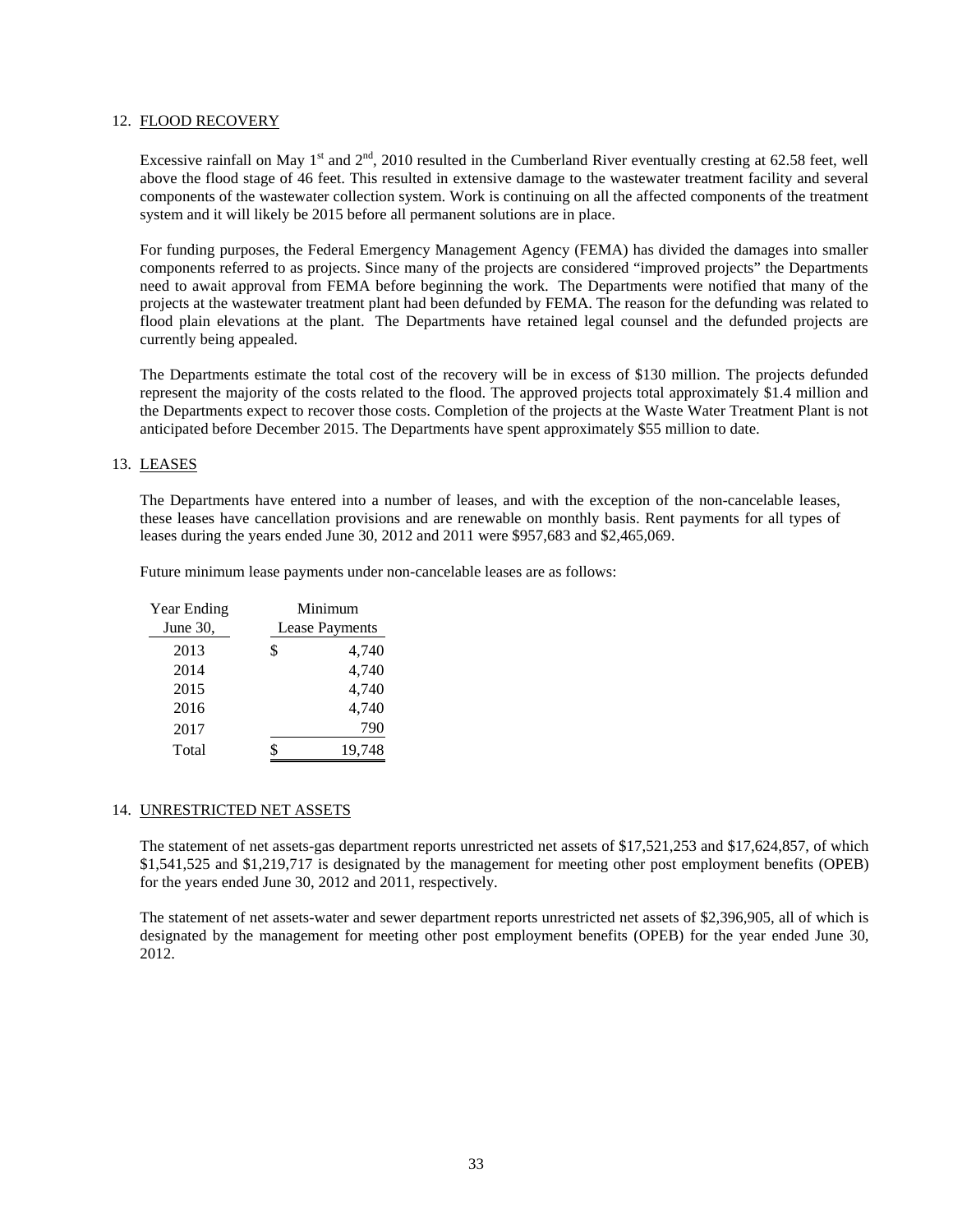# CITY OF CLARKSVILLE, TENNESSEE GAS DEPARTMENT AND WATER AND SEWER DEPARTMENT REQUIRED SUPPLEMENTARY INFORMATION JUNE 30, 2012

#### SCHEDULE OF FUNDING PROGRESS FOR PENSION PLAN

(Dollar amounts in thousands)

| Actuarial<br>Valuation<br>Date | Actuarial<br>Value of<br>Plan Assets<br>(a) |         | Actuarial<br>Accrued<br>Liability (AAL)<br>-Entry Age<br>(b) |         |    | Unfunded<br>AAL<br>(UAAL)<br>$(b) - (a)$ | Funded<br>Ratio<br>(a/b) | Covered<br>Payroll<br>(c) | UAAL as a<br>Percentage<br>of Covered<br>Payroll<br>$((b-a)/c)$ |  |
|--------------------------------|---------------------------------------------|---------|--------------------------------------------------------------|---------|----|------------------------------------------|--------------------------|---------------------------|-----------------------------------------------------------------|--|
| July 1, 2011                   | \$                                          | 106.753 | <sup>\$</sup>                                                | 137,058 | \$ | 30,306                                   | 77.89%                   | \$<br>43,351              | 69.91%                                                          |  |
| July 1, 2009                   | \$                                          | 84.793  | \$                                                           | 109,152 | -S | 24,359                                   | 77.68%                   | \$<br>38,821              | 62.75%                                                          |  |
| July 1, 2007                   | \$                                          | 77,538  | <sup>\$</sup>                                                | 93.093  | \$ | 15,555                                   | 83.29%                   | \$<br>36.938              | 42.11%                                                          |  |

The Governmental Accounting Standards Board (GASB) requires the plan to prepare the Schedule of Funding Progress using the entry age actuarial cost method. The requirement to present the Schedule of Funding Progress using the Entry Age actuarial cost method went into affect during the year of the 2007 actuarial valuation.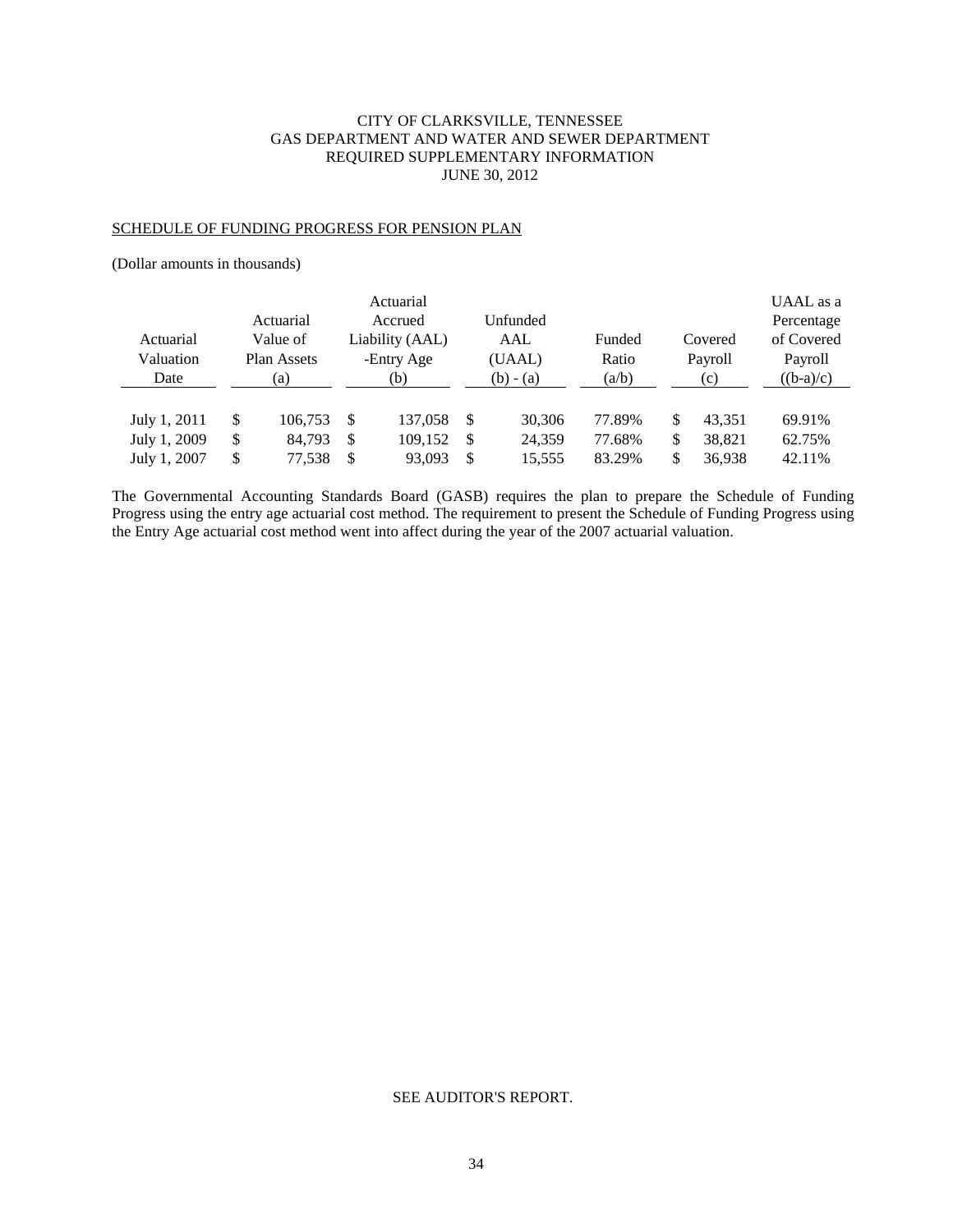# CITY OF CLARKSVILLE, TENNESSEE GAS DEPARTMENT AND WATER AND SEWER DEPARTMENT REQUIRED SUPPLEMENTARY INFORMATION JUNE 30, 2012

| Plan<br>Year<br>Ending                        | Actuarial<br>Value of<br>Assets<br>(a) | Actuarial<br>Accrued<br>Liability (AAL)-<br>Entry Age<br>(b) | Unfunded<br>AAL<br>(UAAL)<br>$(b-a)$             | Funded<br>Ratio<br>(a/b)      | Covered<br>Payroll<br>c)                             | <b>UAAL</b><br>as a<br>Percentage<br>of Covered Payroll<br>$([b-a]/c)$ |
|-----------------------------------------------|----------------------------------------|--------------------------------------------------------------|--------------------------------------------------|-------------------------------|------------------------------------------------------|------------------------------------------------------------------------|
| $6/30/2010$ \$<br>6/30/2011<br>$6/30/2012$ \$ | -<br>- \$<br>-<br>$\overline{a}$       | 15,516,612<br>S<br>\$<br>17,666,725<br>18.739.920            | 15.516.612<br>S<br>17.666.725<br>18.739.920<br>S | 0.00%<br>$0.00\%$<br>$0.00\%$ | 8,375,362<br>\$<br>8,475,429<br>\$<br>8,831,152<br>S | 185.26%<br>208.45%<br>212.20%                                          |

#### SCHEDULE OF FUNDING PROGRESS FOR OTHER POST-EMPLOYMENT BENEFITS

#### NOTES TO REQUIRED SUPPLEMENTARY INFORMATION

#### A. Plan Description

The Schedule of Funding Progress is reported as historical trend information. The Schedule of Funding Progress is presented to measure the progress being made to accumulate sufficient assets to pay benefits when due.

The comparability of trend information may be affected by changes in actuarial assumptions, benefit provisions, actuarial funding methods, accounting policies, and other changes. Those changes usually affect trends in contribution requirements and in ratios that use the net post employment benefit obligation as a factor.

#### B. Summary of Actuarial Assumptions

The information presented in the required supplementary schedules was determined as part of the actuarial valuations at the dates indicated. Additional information as of the latest actuarial valuation is as follows:

| <b>Valuation Date</b>         | July 1, 2010                 |
|-------------------------------|------------------------------|
| <b>Actuarial Cost Method</b>  | Entry Age Normal Cost Method |
| <b>Amortization Method</b>    | Level Basis                  |
| <b>Asset Valuation Method</b> | Not Applicable               |
| <b>Actuarial Assumptions:</b> |                              |

| 4%                     |
|------------------------|
| 4%                     |
| $10.5\%$ ; 5% ultimate |
| 4%                     |
| 3%                     |
|                        |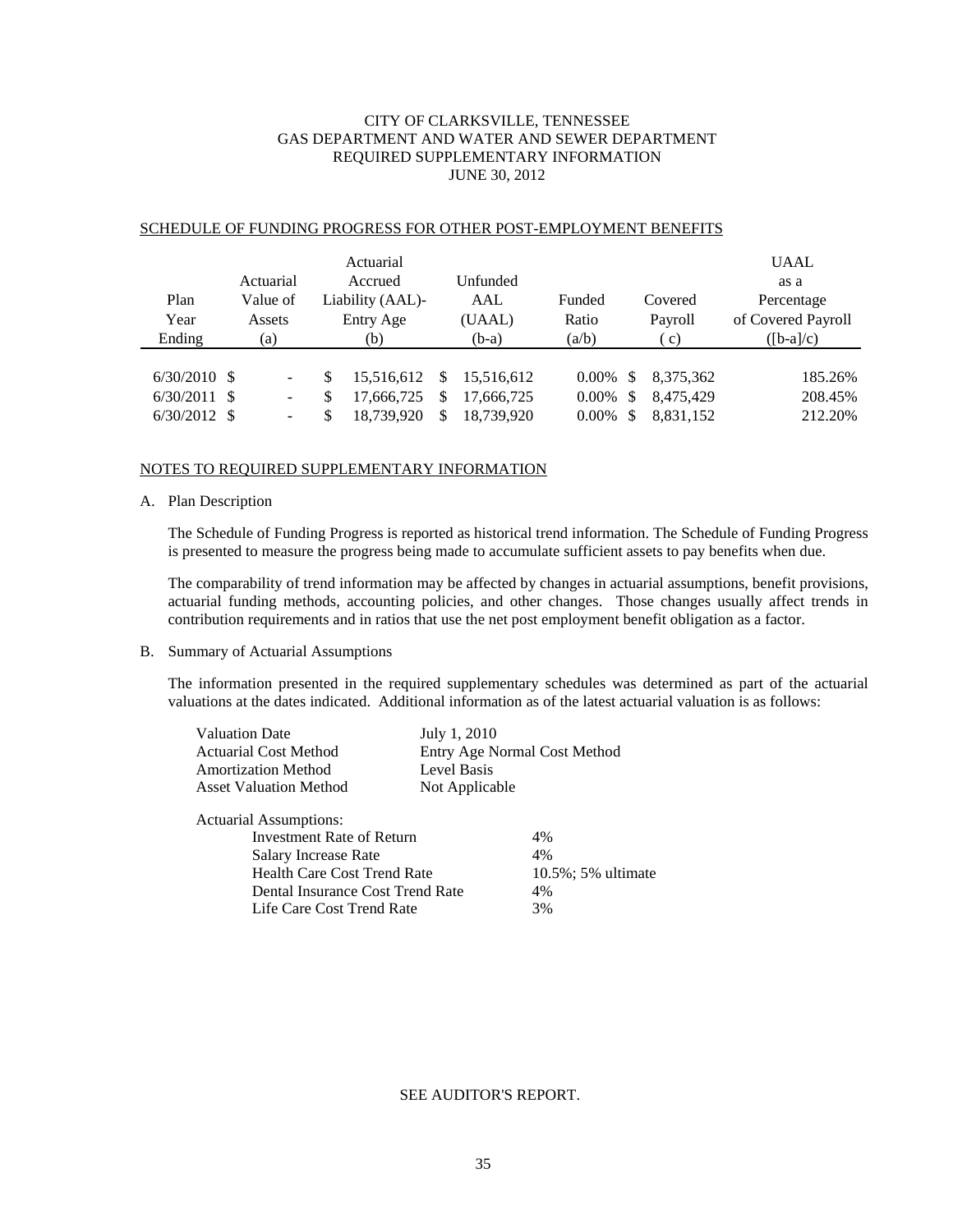### CITY OF CLARKSVILLE, TENNESSEE GAS DEPARTMENT AND WATER AND SEWER DEPARTMENT SCHEDULE OF FEDERAL AND STATE FINANCIAL ASSISTANCE JUNE 30, 2012

| <b>CFDA</b><br>Number | Governmental<br>Agency/<br>Program Name            | Contract<br>Number                 | Beginning<br>(Receivables)<br>7/1/2010 | Receipts     | Expenditures  | Ending<br>(Receivables)<br>6/30/2011 |
|-----------------------|----------------------------------------------------|------------------------------------|----------------------------------------|--------------|---------------|--------------------------------------|
|                       | Tennessee Department of Military,                  |                                    |                                        |              |               |                                      |
|                       | <b>Tennessee Emergency Management Agency</b>       |                                    |                                        |              |               |                                      |
| 97.036                | FEMA Disaster#1909                                 | 34101-0000006186                   | \$<br>(13,830)                         | 103,708<br>S | \$<br>153.641 | (63,763)<br>$\ast$<br><sup>\$</sup>  |
|                       | Tennessee Department of Finance and Administration |                                    |                                        |              |               |                                      |
|                       | Passed through the Industrial Development Board    |                                    |                                        |              |               |                                      |
|                       | of the Montgomery County                           |                                    |                                        |              |               |                                      |
| N/A                   | State Reimbursement<br>Grant-Hemlock               | SBC Project No.<br>529/000-04-2009 | (1,621,566)                            | 20,202,971   | 21,068,398    | (2,486,993)                          |
|                       |                                                    |                                    |                                        |              |               |                                      |
|                       | <b>Total Awards</b>                                |                                    | \$(1,635,396)                          | \$20,306,679 | 21,222,039    | (2,550,756)                          |

#### NOTES – Basis of Presentation

This schedule of federal and state financial assistance includes the grant activity of the City of Clarksville, Tennessee, Gas Department and Water and Sewer Department and is presented on the accrual basis of accounting.

### Compliance Audit Scope

Audit procedures on compliance requirements applicable to each major program and internal control over compliance in accordance with OMB Circular A-133 were performed as part of the Single Audit of the City of Clarksville, Tennessee. These procedures encompass funds accounted for in the City's governmental and enterprise funds, including the Departments. This schedule has been provided to comply with State of Tennessee reporting requirements. The audit report on compliance requirements applicable to each major program and on internal control over compliance in accordance with OMB Circular A-133 will be issued in conjunction with the audit of the City of Clarksville and will encompass federal/state awards received by the Departments.

\*Under GASBS Number 33, Voluntary Non-Exchange Transactions are accounted for in the period when all eligibility requirements have been met. At June 30, 2012 and 2011, certain eligibility requirements, relative to flood recovery expenditures, had not been met. These expenditures, therefore, have not been included in this schedule, either as expenditures or receivables, until the period during which all eligibility criteria have been met. Expenditures incurred in 2010 and 2011, for which the eligibility requirements have been met, are included in this schedule.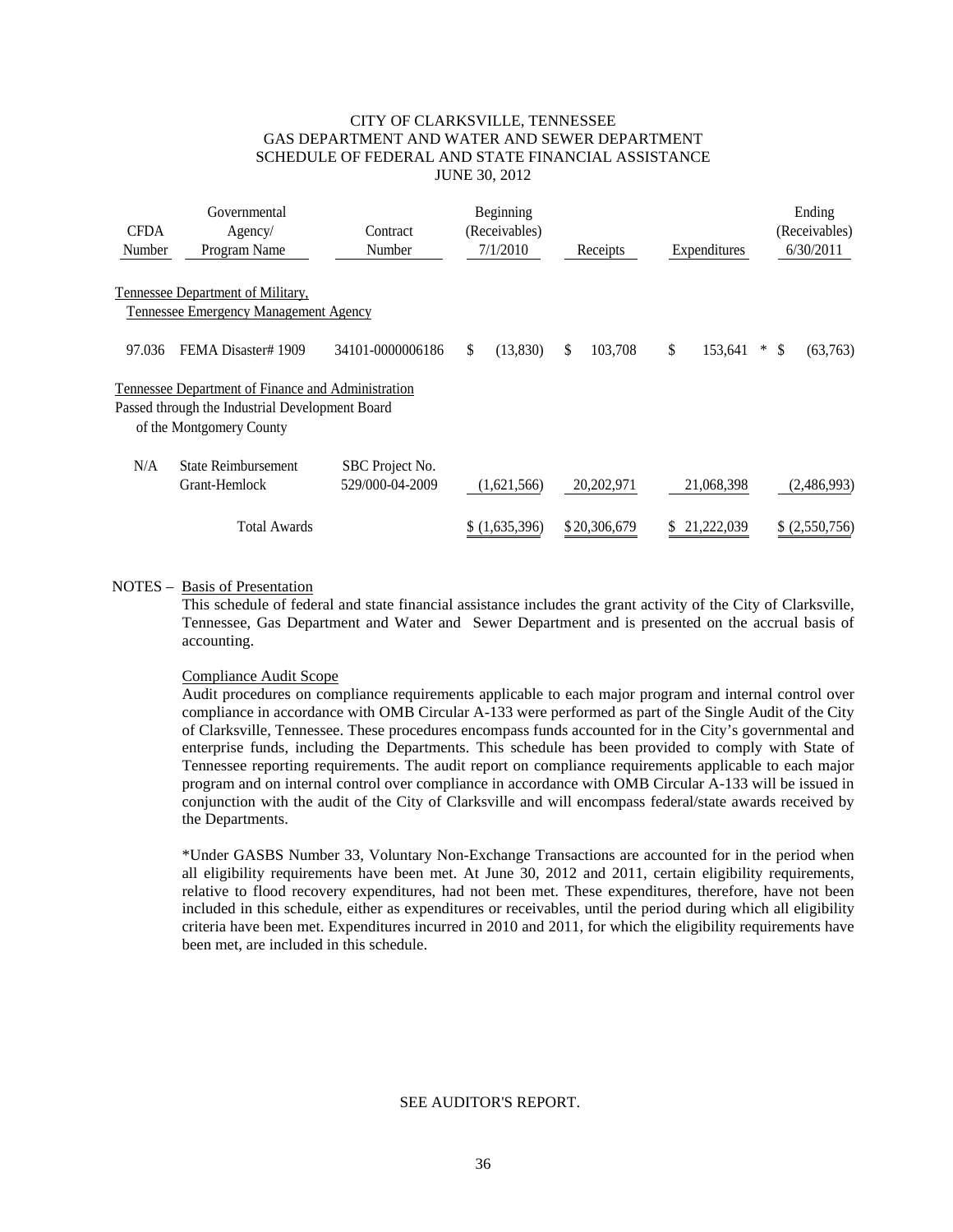### CITY OF CLARKSVILLE, TENNESSEE GAS DEPARTMENT AND WATER AND SEWER DEPARTMENT DIRECTORY OF UTILITY COMMITTEE AND MANAGEMENT PERSONNEL (UNAUDITED) JUNE 30, 2012

#### PUBLIC UTILITY COMMITTEE

Jeff Burkhart Chairperson James R. Lewis Committee Member<br>Marc Harris Committee Member Committee Member

#### MANAGEMENT PERSONNEL

Pat Hickey General Manager Fred Klein Chief Financial Officer<br>Brian Goodwin Engineering Manager Brian Goodwin Engineering Manager<br>Michael Young Manager - Gas Division Manager - Gas Division Chris Lambert Manager - Water & Sewer Division<br>
Charlie Gentry Manager - Shared Services Manager - Shared Services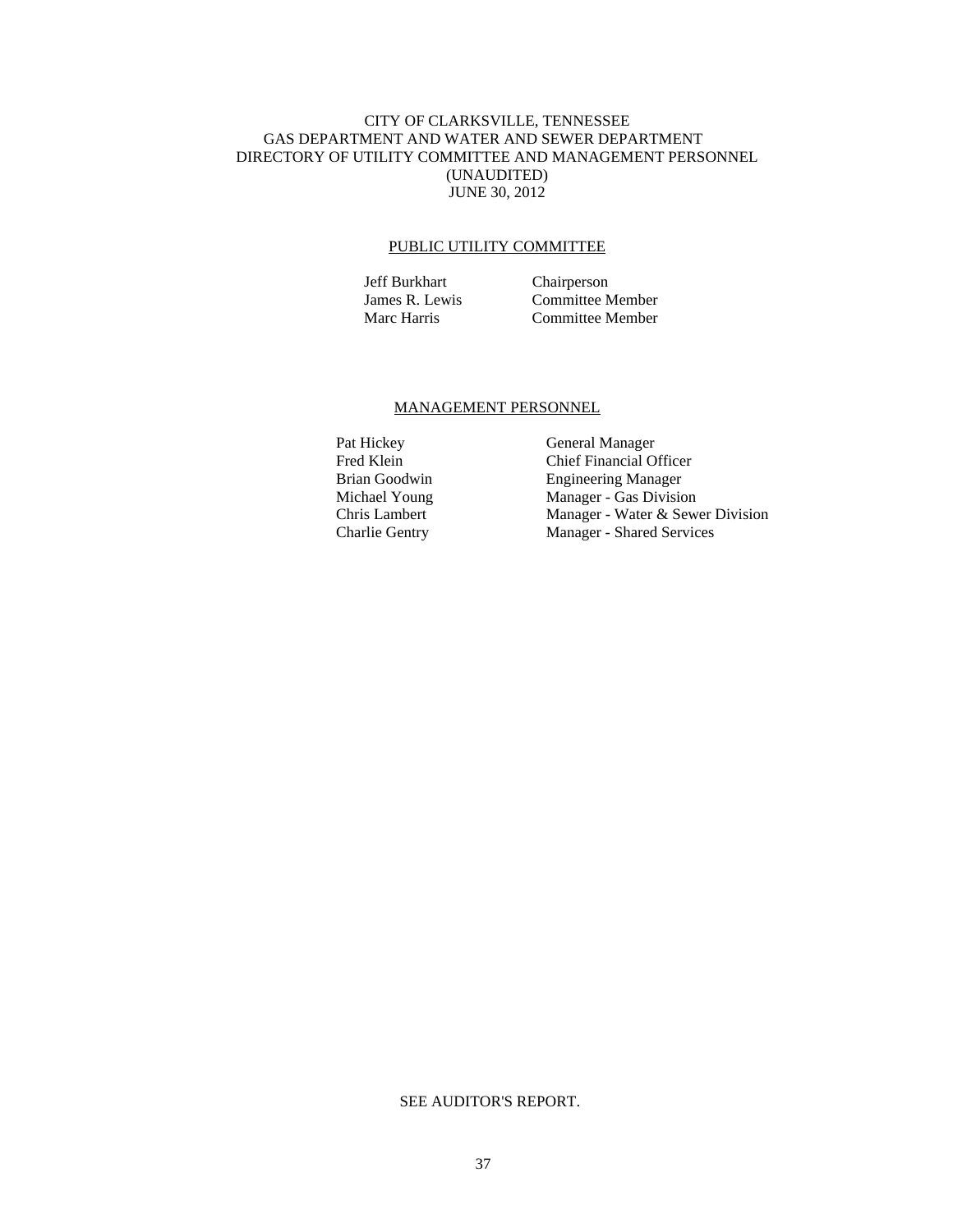# CITY OF CLARKSVILLE, TENNESSEE GAS DEPARTMENT AND WATER AND SEWER DEPARTMENT SCHEDULE OF BONDS, NOTES AND INTEREST MATURITIES (JOINTLY ISSUED) (UNAUDITED) JUNE 30, 2012

| Years    |                 |                          |              |                 |                 |             |              |                         |                 |  |  |  |
|----------|-----------------|--------------------------|--------------|-----------------|-----------------|-------------|--------------|-------------------------|-----------------|--|--|--|
| Ending   | Series 2002     |                          |              | Series 2007     |                 | Series 2011 |              | Totals                  |                 |  |  |  |
| June 30, | Principal       | Interest                 | Principal    | Interest        | Principal       |             | Interest     | Principal               | Interest        |  |  |  |
|          |                 | 4.65-5.25%               |              | 4.35%           |                 |             | 3%-5%        |                         |                 |  |  |  |
| 2013     | 1,495,000<br>S. | 528,200<br>\$            | \$2,320,000  | 2,549,800<br>\$ | 1,950,000<br>S. | \$          | 2,857,050    | \$<br>5,765,000         | 5,935,050<br>\$ |  |  |  |
| 2014     | 1,570,000       | 453,500                  | 2,420,000    | 2,433,800       | 1,995,000       |             | 2,798,550    | 5,985,000               | 5,685,850       |  |  |  |
| 2015     | 1,645,000       | 372,600                  | 2,545,000    | 2,312,800       | 2,060,000       |             | 2,718,750    | 6,250,000               | 5,404,150       |  |  |  |
| 2016     | 1,735,000       | 287,100                  | 3,220,000    | 2,185,550       | 2,545,000       |             | 2,615,750    | 7,500,000               | 5,088,400       |  |  |  |
| 2017     | 1,830,000       | 196,900                  | 4,295,000    | 2,024,550       | 1,745,000       |             | 2,488,500    | 7,870,000               | 4,709,950       |  |  |  |
| 2018     | 1,920,000       | 100,800                  | 4,505,000    | 1,809,800       | 1,830,000       |             | 2,401,250    | 8,255,000               | 4,311,850       |  |  |  |
| 2019     |                 |                          | 4,935,000    | 1,584,550       | 3,740,000       |             | 2,309,750    | 8,675,000               | 3,894,300       |  |  |  |
| 2020     |                 | $\overline{\phantom{0}}$ | 5,145,000    | 1,374,813       | 3,915,000       |             | 2,122,750    | 9,060,000               | 3,497,563       |  |  |  |
| 2021     |                 | $\overline{\phantom{a}}$ | 5,370,000    | 1,149,718       | 4,090,000       |             | 1,927,000    | 9,460,000               | 3,076,718       |  |  |  |
| 2022     |                 | $\overline{\phantom{a}}$ | 4,780,000    | 908,069         | 5,210,000       |             | 1,722,500    | 9,990,000<br>13,085,000 | 2,630,569       |  |  |  |
| 2023     |                 | $\blacksquare$           | 1,270,000    | 692,969         | 11,815,000      |             | 1,462,000    |                         | 2,154,969       |  |  |  |
| 2024     |                 | $\overline{\phantom{a}}$ | 1,325,000    | 637,406         | 12,185,000      |             | 989,400      | 13,510,000              | 1,626,806       |  |  |  |
| 2025     |                 | $\overline{\phantom{a}}$ | 1,385,000    | 579,436         | 12,550,000      |             | 502,000      | 13,935,000              | 1,081,436       |  |  |  |
| 2026     |                 | $\overline{\phantom{a}}$ | 1,445,000    | 518,842         |                 |             |              | 1,445,000               | 518,842         |  |  |  |
| 2027     |                 | $\overline{\phantom{a}}$ | 1,505,000    | 455,625         |                 |             |              | 1,505,000               | 455,625         |  |  |  |
| 2028     |                 | $\blacksquare$           | 1,575,000    | 387,900         |                 |             |              | 1,575,000               | 387,900         |  |  |  |
| 2029     |                 | $\overline{\phantom{a}}$ | 1,645,000    | 317,025         |                 |             |              | 1,645,000               | 317,025         |  |  |  |
| 2030     |                 |                          | 1,720,000    | 243,000         |                 |             |              | 1,720,000               | 243,000         |  |  |  |
| 2031     |                 |                          | 1,800,000    | 165,600         |                 |             |              | 1,800,000               | 165,600         |  |  |  |
| 2032     |                 |                          | 1,880,000    |                 | 84,600          |             |              | 1,880,000               | 84,600          |  |  |  |
|          | \$10,195,000    | \$1,939,100              | \$55,085,000 | \$22,415,852    | \$65,630,000    |             | \$26,915,250 | \$130,910,000           | \$51,270,202    |  |  |  |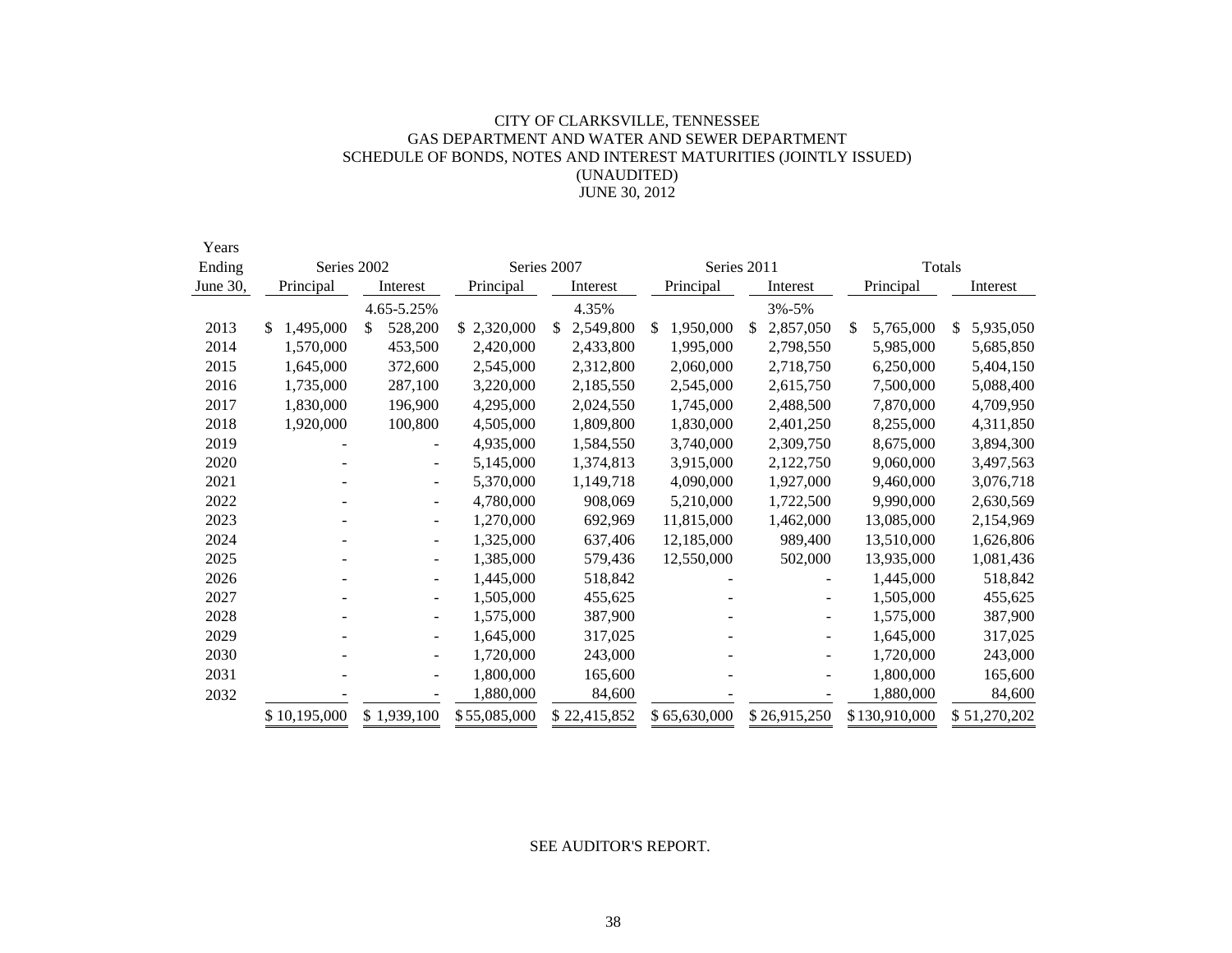# CITY OF CLARKSVILLE, TENNESSEE GAS DEPARTMENT AND WATER AND SEWER DEPARTMENT SCHEDULE OF BONDS, NOTES AND INTEREST MATURITIES (JOINTLY ISSUED) (CONT'D) (UNAUDITED) JUNE 30, 2012

Years

| Ending   |             | <b>TMBF1994</b> |      |                          | SRF97-1042004 |              |            | DWF 01-044  |                          |     | <b>TMBF2005</b> |    |           |                 | <b>TMBF2010</b> |                          |                  | Totals      |  |
|----------|-------------|-----------------|------|--------------------------|---------------|--------------|------------|-------------|--------------------------|-----|-----------------|----|-----------|-----------------|-----------------|--------------------------|------------------|-------------|--|
| June 30, | Principal   |                 |      | Interest                 | Principal     |              | Interest   | Principal   | Interest                 |     | Principal       |    | Interest  | Principal       |                 | Interest                 | Principal        | Interest    |  |
|          |             |                 |      | 0.53%                    |               |              | 3.22%      |             | 2.76%                    |     |                 |    | 0.82%     |                 |                 | 0.93%                    |                  |             |  |
| 2013     | £.          | 771,000         | - \$ | 13,135                   | \$1,852,104   | <sup>S</sup> | 670,800 \$ | 246,912 \$  | 91,700                   |     | 322,295         | -S | 358,425   | S               | <sup>\$</sup>   | 263,874                  | 4,192,311<br>S.  | \$1,397,934 |  |
| 2014     |             | 825,000         |      | 9,048                    | 1,912,548     |              | 610,300    | 253,812     | 84,800                   |     | 1,388,409       |    | 347,585   | 28, 251, 965    |                 | 263,874                  | 32,631,734       | 1,315,607   |  |
| 2015     |             | 882,000         |      | 4,676                    | 1,974,972     |              | 547,900    | 260,904     | 77,700                   |     | 1,457,830       |    | 336,203   |                 |                 |                          | 4,575,706        | 966,479     |  |
| 2016     |             |                 |      |                          | 2,039,436     |              | 483,500    | 268,200     | 70,400                   |     | 1,530,721       |    | 324,253   |                 |                 |                          | 3,838,357        | 878,153     |  |
| 2017     |             |                 |      |                          | 2,106,000     |              | 416,900    | 275,700     | 62,900                   |     | 1,607,257       |    | 311,704   |                 |                 |                          | 3,988,957        | 791,504     |  |
| 2018     |             |                 |      | $\overline{\phantom{a}}$ | 2,174,736     |              | 348,200    | 283,404     | 55,200                   |     | 1,687,620       |    | 298,529   |                 |                 |                          | 4,145,760        | 701,929     |  |
| 2019     |             |                 |      | ٠                        | 2,245,704     |              | 277,200    | 291,324     | 47,300                   |     | 1,772,001       |    | 284,694   |                 |                 |                          | 4,309,029        | 609,194     |  |
| 2020     |             |                 |      |                          | 2,319,012     |              | 203,900    | 299,472     | 39,200                   |     | 1,860,601       |    | 270,168   |                 |                 |                          | 4,479,085        | 513,268     |  |
| 2021     |             |                 |      |                          | 2,394,696     |              | 128,200    | 307,836     | 30,800                   |     | 1,953,631       |    | 254,915   |                 |                 |                          | 4,656,163        | 413,915     |  |
| 2022     |             |                 |      |                          | 2,472,852     |              | 50,000     | 316,440     | 22,200                   |     | 2,051,313       |    | 238,900   |                 |                 |                          | 4,840,605        | 311,100     |  |
| 2023     |             |                 |      |                          | 209,678       |              | 600        | 325,284     | 13,300                   |     | 2,153,879       |    | 222,084   |                 |                 |                          | 2,688,841        | 235,984     |  |
| 2024     |             |                 |      |                          |               |              |            | 306,162     | 4,200                    |     | 2,261,573       |    | 204,428   |                 |                 |                          | 2,567,735        | 208,628     |  |
| 2025     |             |                 |      |                          |               |              |            |             | $\overline{\phantom{a}}$ |     | 2,374,651       |    | 185,888   |                 |                 |                          | 2,374,651        | 185,888     |  |
| 2026     |             |                 |      |                          |               |              |            |             | $\overline{\phantom{a}}$ |     | 2,493,384       |    | 166,422   |                 |                 |                          | 2,493,384        | 166,422     |  |
| 2027     |             |                 |      |                          |               |              |            |             | $\overline{\phantom{a}}$ |     | 2,618,053       |    | 145,982   |                 |                 | $\overline{\phantom{a}}$ | 2,618,053        | 145,982     |  |
| 2028     |             |                 |      |                          |               |              |            |             | $\blacksquare$           |     | 2,748,956       |    | 124,520   |                 |                 |                          | 2,748,956        | 124,520     |  |
| 2029     |             |                 |      |                          |               |              |            |             | $\overline{\phantom{a}}$ |     | 2,886,403       |    | 101,985   |                 |                 | $\overline{\phantom{a}}$ | 2,886,403        | 101,985     |  |
| 2030     |             |                 |      |                          |               |              |            |             | $\overline{\phantom{a}}$ |     | 3,030,724       |    | 78,323    |                 |                 |                          | 3,030,724        | 78,323      |  |
| 2031     |             |                 |      |                          |               |              |            |             | $\overline{\phantom{0}}$ |     | 3,182,260       |    | 53,478    |                 |                 |                          | 3,182,260        | 53,478      |  |
| 2032     |             |                 |      |                          |               |              |            |             |                          |     | 3,341,373       |    | 27,392    |                 |                 |                          | 3,341,373        | 27,392      |  |
|          | \$2,478,000 |                 | -S   | 26,859                   | \$21,701,738  | S.           | 3,737,500  | \$3,435,450 | 599,700                  | \$. | 43,722,934      |    | 4,335,878 | 28,251,965<br>S |                 | 527,748                  | 99,590,087<br>S. | \$9,227,685 |  |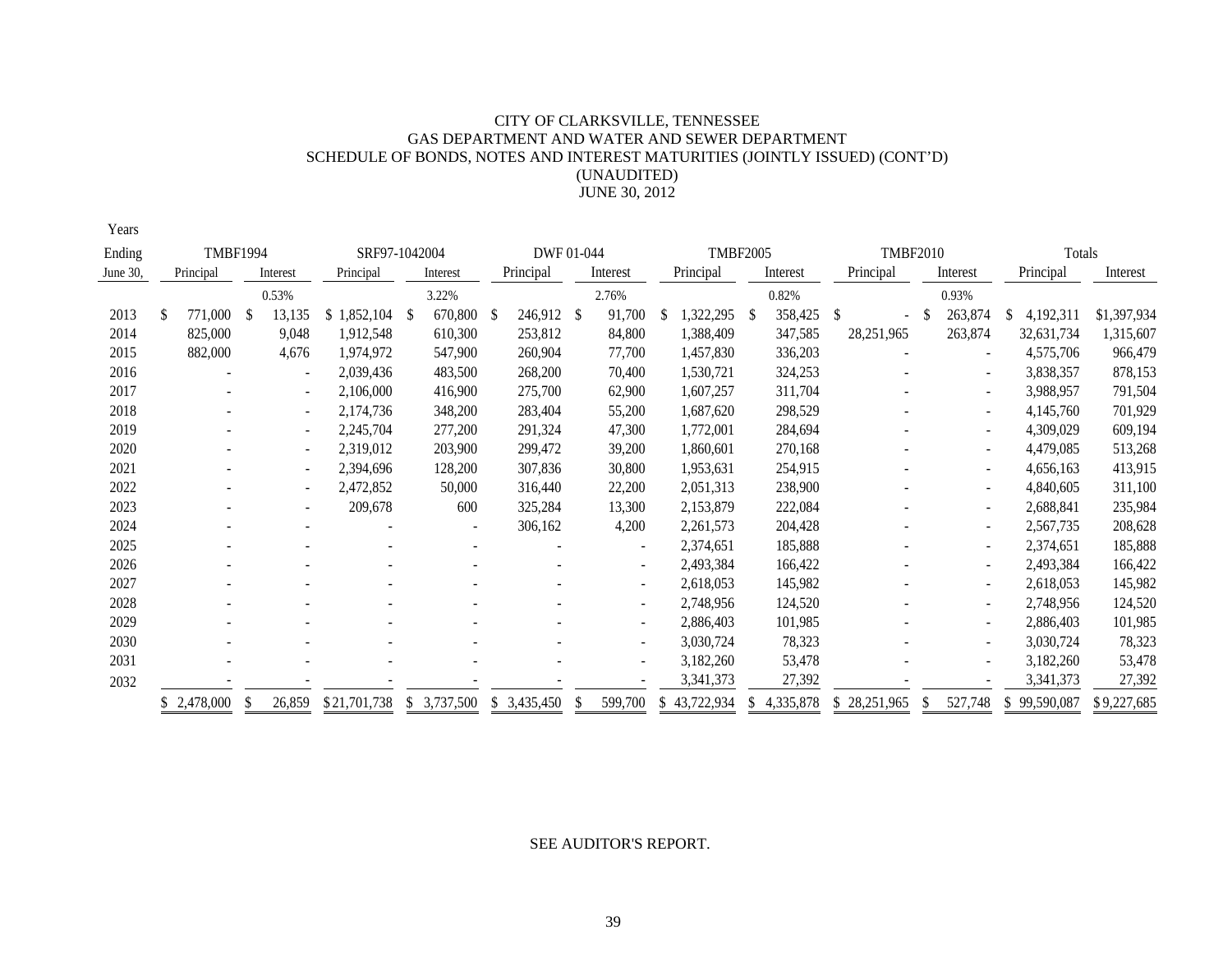# 1. GAS RATES

# *Residential and Commercial*

Listed below are the gas rates per 100 cubic feet effective June 1, 2012

#### *Residential*

|                                               |               | Within the City of |               | Outside the City of |
|-----------------------------------------------|---------------|--------------------|---------------|---------------------|
|                                               |               | Clarksville        |               | Clarksville         |
| First 300 Cubic Feet (Flat Rate)              | $\mathcal{S}$ | 6.39               | \$            | 6.89                |
| Next 3,700 Cubic Feet                         |               | 0.5768             |               | 0.7161              |
| All Over 4,000 Cubic Feet                     |               | 0.5198             |               | 0.6508              |
| Minimum Bill                                  |               | 6.39               |               | 6.89                |
| <b>General Commercial and Industrial</b>      |               |                    |               |                     |
|                                               |               | Within the City of |               | Outside the City of |
|                                               |               | Clarksville        |               | Clarksville         |
| First 500 Cubic Feet (Flat Rate)              | $\mathcal{S}$ | 9.40               | $\mathcal{S}$ | 10.49               |
| Next 19,500 Cubic Feet                        |               | 0.7136             |               | 0.8484              |
| Next 180,000 Cubic Feet                       |               | 0.5758             |               | 0.6935              |
| All Over 200,000 Cubic Feet                   |               | 0.5402             |               | 0.6535              |
| Minimum Bill                                  |               | 9.40               |               | 10.49               |
| <b>Large Commercial and Industrial</b>        |               |                    |               |                     |
|                                               |               | Within the City of |               | Outside the City of |
|                                               |               | Clarksville        |               | Clarksville         |
| First 10,400 Cubic Feet (Flat Rate)           | $\mathcal{S}$ | 86.33              | $\mathcal{S}$ | 100.54              |
| Next 49,600 Cubic Feet                        |               | 0.4866             |               | 0.5858              |
| All Over 60,000 Cubic Feet                    |               | 0.4446             |               | 0.5389              |
| Minimum Bill                                  |               | 86.33              |               | 100.54              |
| <b>Number and Classification of Customers</b> |               |                    |               |                     |
| Residential                                   |               |                    |               | 21,301              |
| Commercial                                    |               |                    |               | 3,160               |
| Inductrial                                    |               |                    |               | 12                  |
|                                               |               |                    |               | 24,473              |

# 2. GAS SYSTEM CUSTOMER BASE AND USAGE

| Fiscal Year | Residential | Commercial $\&$<br>Industrial | Total<br>Customers |   | Revenue<br>Residential |   | Revenue<br>Comm/Ind | <b>Total Revenue</b> |
|-------------|-------------|-------------------------------|--------------------|---|------------------------|---|---------------------|----------------------|
|             |             |                               |                    |   |                        |   |                     |                      |
| 2008        | 18.978      | 2.893                         | 21,871             | S | 12.105.035             | S | 34.419.837          | \$<br>46,524,872     |
| 2009        | 19.314      | 2.909                         | 22.223             |   | 11.699.017             |   | 33,678,410          | 45.377.427           |
| 2010        | 20,101      | 2.965                         | 23,066             |   | 7,487,149              |   | 24,138,048          | 31,625,197           |
| 2011        | 20.967      | 3,143                         | 24,110             |   | 8.412.564              |   | 22.222.683          | 30,635,247           |
| 2012        | 21,301      | 3,172                         | 24,473             |   | 6.472.831              |   | 15, 145, 297        | 21,618,128           |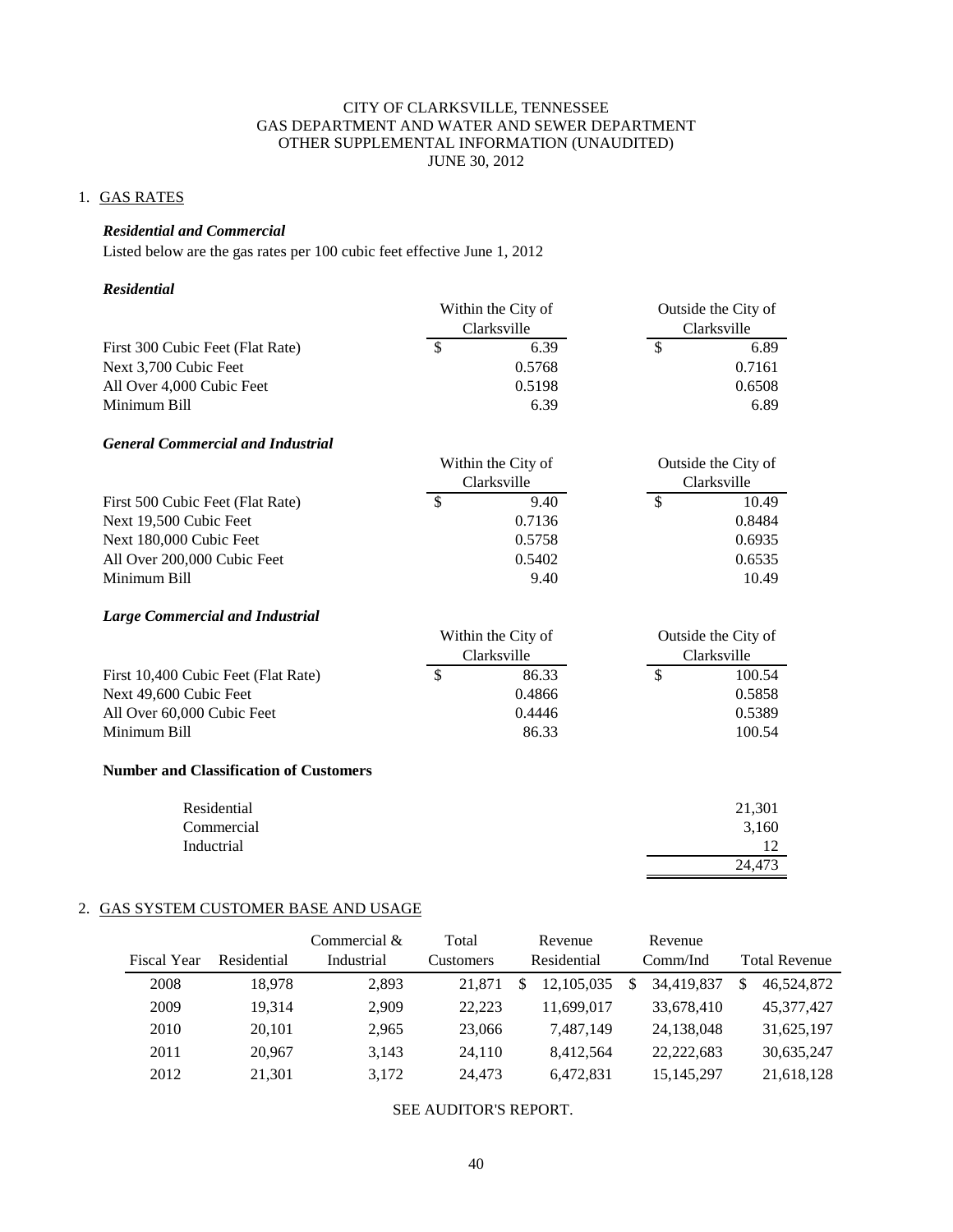# 3. TEN LARGEST GAS SYSTEM CUSTOMERS

|               | Customer                          | <b>Annual Sales</b> | Percentage of<br><b>Total Sales</b> |
|---------------|-----------------------------------|---------------------|-------------------------------------|
|               | <b>FLORIM USA INC</b>             | \$<br>3,260,423     | 15%                                 |
| $\mathcal{L}$ | MW-MB, LLC                        | 1,861,039           | 9%                                  |
| 3             | BRIDGESTONE METALPHA USA          | 949,083             | 4%                                  |
| 4             | <b>POST ENGINEERS</b>             | 881,918             | 4%                                  |
| 5             | <b>CONTECH CASTINGS LLC</b>       | 813,581             | 4%                                  |
| 6             | <b>AUSTIN PEAY STATE UNIV</b>     | 577,950             | 3%                                  |
| 7             | MCASPHALT LLC                     | 377,248             | 2%                                  |
| 8             | <b>CLARKSVILLE MONT CO SCHOOL</b> | 352,723             | 2%                                  |
| 9             | <b>TRANE COMPANY</b>              | 274,796             | 1%                                  |
| 10            | CONWOOD COLP                      | 179,061             | 1%                                  |
|               | <b>Total Top Ten Customers</b>    | \$<br>9,527,822     | 44%                                 |
|               | Total Revenue from All Customers  | \$<br>21,618,128    | 100%                                |

# 4. OPERATING HISTORY OF GAS SYSTEM

|                                        |   | 2008       |    | 2009       |   | 2010            | 2011       |     | 2012         |
|----------------------------------------|---|------------|----|------------|---|-----------------|------------|-----|--------------|
| <b>Operating Revenue</b>               | S | 48,844,550 | \$ | 47,274,234 | S | 33,756,182<br>S | 32,664,392 | S   | 23,714,528   |
| <b>Operating Expense</b>               |   | 45,786,140 |    | 39,815,145 |   | 34,752,863      | 31,344,408 |     | 23, 141, 248 |
| Operating Income (Loss)                |   | 3,058,410  |    | 7,459,089  |   | (996, 681)      | 1,319,984  |     | 573,280      |
| Other Income (Expense)                 |   | (73, 486)  |    | (470, 335) |   | (611, 635)      | (633,800)  |     | (558, 150)   |
| Operating Income (Loss) Before         |   |            |    |            |   |                 |            |     |              |
| <b>Contributions and Transfers</b>     |   | 2,984,924  |    | 6,988,754  |   | (1,608,316)     | 686,184    |     | 15,130       |
| Capital Contributions                  |   | 46,355     |    | 107        |   | 2,120,942       | 1,105,324  |     | 29,181       |
| <b>Transfers to Primary Government</b> |   | (678, 057) |    | (688, 857) |   | (662,070)       | (643, 332) |     | (497,905)    |
| <b>Extraordinary Loss</b>              |   |            |    |            |   | (12, 499)       |            |     |              |
| Change in Net Assets                   |   | 2,353,222  | S  | 6,300,004  | S | $(161, 943)$ \$ | 1,148,176  | \$. | (453, 594)   |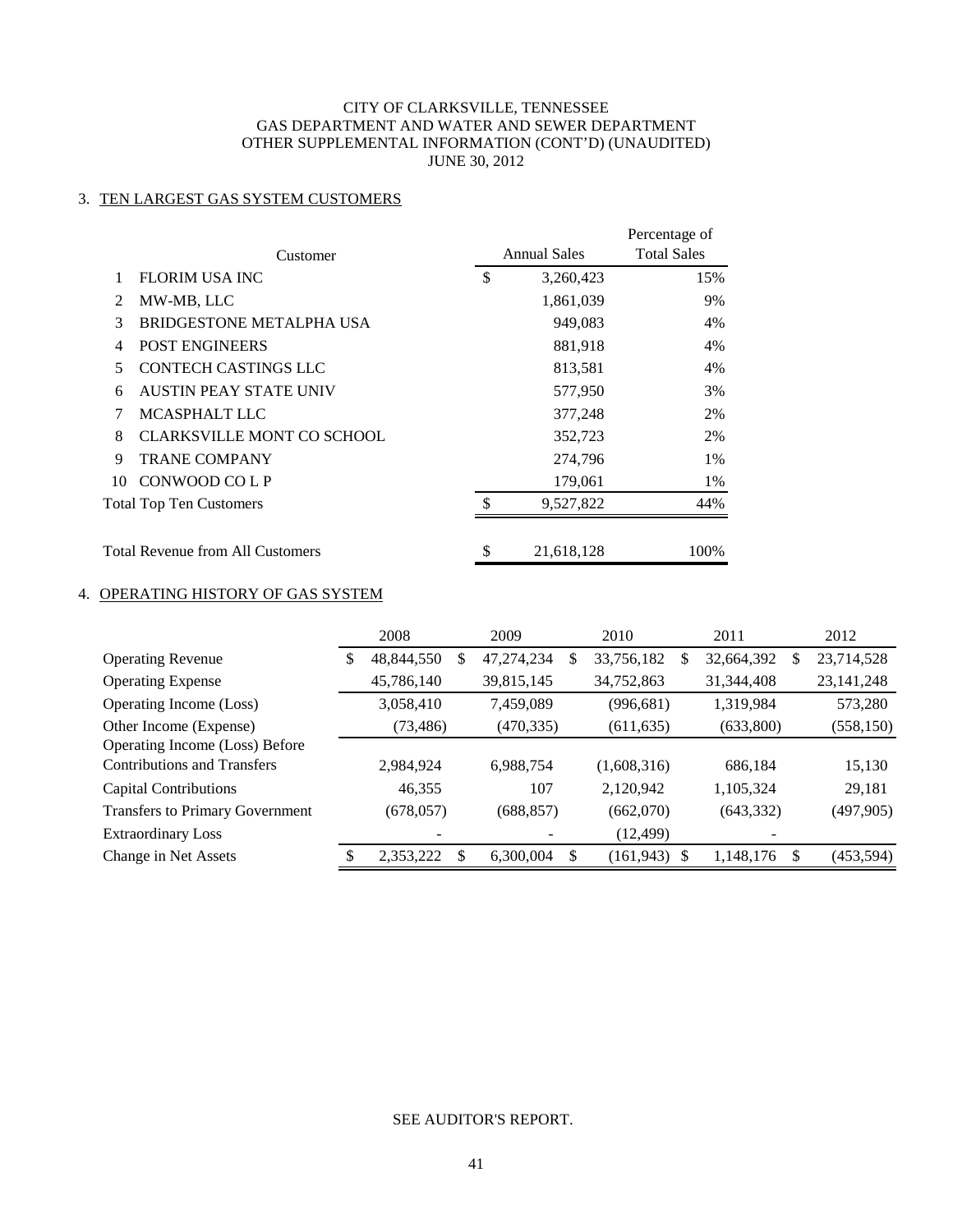# 5. WATER RATES

#### *Residential and Commercial*

Listed below are the water rates per 1,000 gallons which became effective August 9, 2008

|                        |                   | Within the City of<br>Clarksville |        | Outside the City of<br>Clarksville |                     |  |
|------------------------|-------------------|-----------------------------------|--------|------------------------------------|---------------------|--|
| Per 1,000 gallons      |                   | \$                                | 3.54   | \$                                 | 7.08                |  |
| Meter Charge per Month |                   |                                   |        |                                    |                     |  |
|                        |                   | Within the City of                |        |                                    | Outside the City of |  |
|                        | <b>Meter Size</b> | Clarksville                       |        |                                    | Clarksville         |  |
|                        | Up to $3/4"$      | $\mathcal{S}$                     | 3.00   | \$                                 | 3.00                |  |
|                        | 1"                |                                   | 5.00   |                                    | 5.00                |  |
|                        | 11/2"             |                                   | 10.00  |                                    | 10.00               |  |
|                        | 2"                |                                   | 16.00  |                                    | 16.00               |  |
|                        | 3"                |                                   | 44.00  |                                    | 44.00               |  |
|                        | 4"                |                                   | 84.00  |                                    | 84.00               |  |
|                        | 6"                |                                   | 175.00 |                                    | 175.00              |  |
|                        | 8"                |                                   | 175.00 |                                    | 175.00              |  |
|                        | 10"               |                                   | 175.00 |                                    | 175.00              |  |
|                        | 12" or Larger     | Negotiated                        |        | Negotiated                         |                     |  |

### *Industrial*

Listed below are the water rates per 1,000 gallons which became effective January 1, 2012

|                                               | Within the City of<br>Clarksville |        | Outside the City of<br>Clarksville |
|-----------------------------------------------|-----------------------------------|--------|------------------------------------|
| Per 1,000 gallons                             | \$                                | 4.1534 | \$<br>5.3995                       |
| <b>Number and Classification of Customers</b> |                                   |        |                                    |
| Residential                                   |                                   |        | 54,324                             |
| Commercial                                    |                                   |        | 4,070                              |
| Industrial                                    |                                   |        | 11                                 |
|                                               |                                   |        | 58.405                             |

#### 6. WATER SYSTEM CUSTOMER BASE AND USAGE

|                    |           | Gallons into |              |                             |
|--------------------|-----------|--------------|--------------|-----------------------------|
|                    | Number of | System       | Gallons Sold |                             |
| <b>Fiscal Year</b> | Customers | (Thousands)  | (Thousands)  | <b>Total Revenue</b>        |
| 2008               | 51,035    | 5,443,805    | 4,262,070    | 16,574,119<br>S             |
| 2009               | 53,266    | 5,400,058    | 4,266,126    | 17,210,178                  |
| 2010               | 52,588    | 5,483,395    | 4,011,681    | 17,497,501                  |
| 2011               | 56,726    | 5,718,455    | 4,309,813    | 18,999,187                  |
| 2012               | 58,405    | 5,847,638    | 4,434,753    | 19,673,265<br><sup>\$</sup> |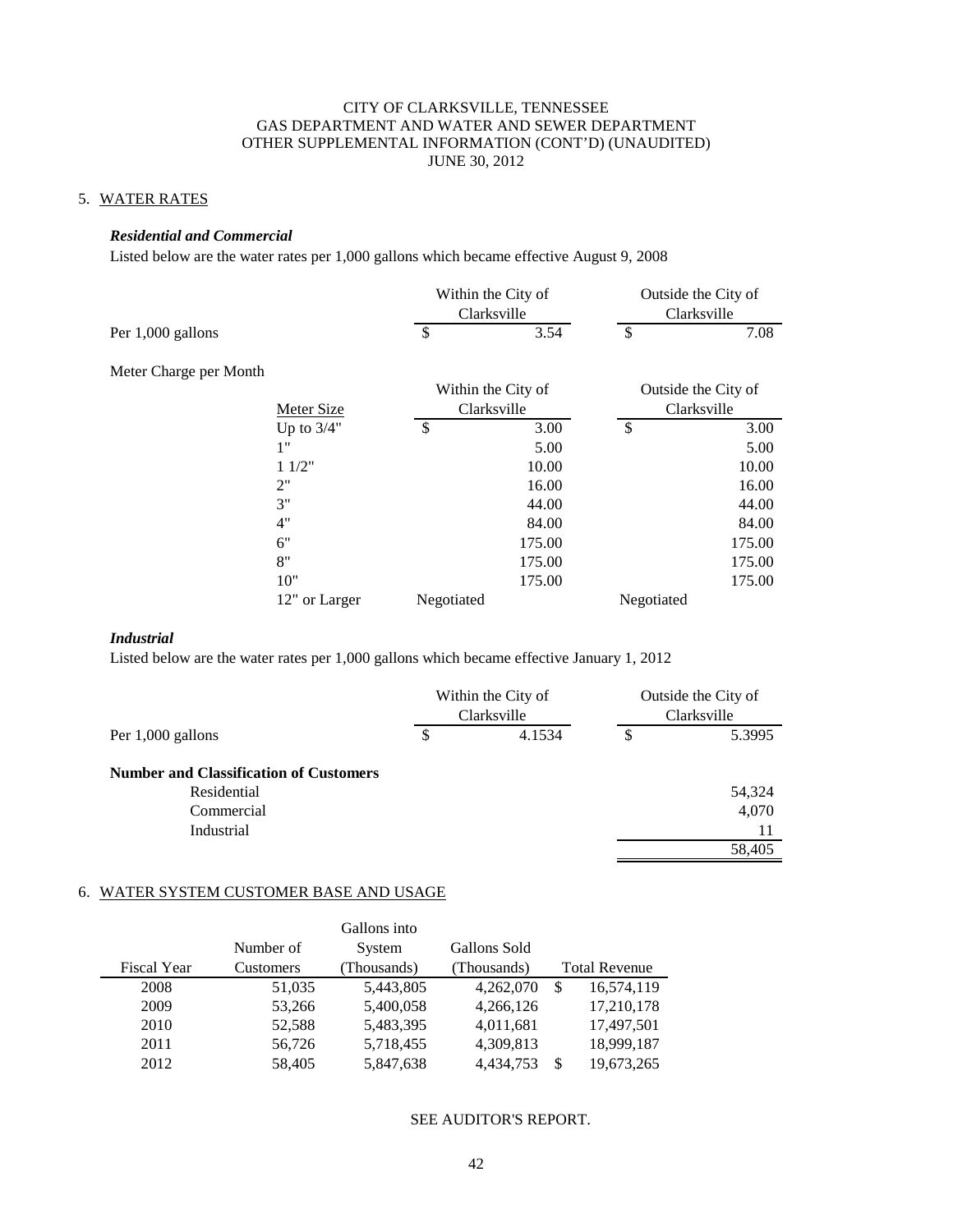# 7. TEN LARGEST WATER SYSTEM CUSTOMERS

|                | Customer                             |               | <b>Annual Sales</b> | % of Total Sales |
|----------------|--------------------------------------|---------------|---------------------|------------------|
| 1              | WOODLAWN UTILITY DISTRICT            | \$            | 1,133,012           | 6%               |
| 2              | HEMLOCK SEMICONDUCTOR LLC            |               | 309,335             | 2%               |
| 3              | <b>CLARKSVILLE MONT CO SCHOOL</b>    |               | 269,003             | 1%               |
| $\overline{4}$ | <b>AUSTIN PEAY STATE UNIV</b>        |               | 248,184             | 1%               |
| 5              | <b>BRIDGESTONE METALPHA USA</b>      | 216,045<br>1% |                     |                  |
| 6              | MW-MB, LLC                           |               | 207,463             | 1%               |
| 7              | FREEMAN WEBB CLARKSVILLE NINE, LLC.  |               | 191,111             | 1%               |
| 8              | <b>CLARKSVILLE HOUSING AUTHORITY</b> |               | 165,542             | 1%               |
| 9              | <b>FLORIM USA INC</b>                |               | 134,326             | 1%               |
| 10             | <b>TRANE COMPANY</b>                 |               | 134,037             | 1%               |
|                | <b>Total Top Ten Customers</b>       | \$            | 3.008.058           | 15%              |
|                | Total Revenue from All Customers     | \$            | 19.637.265          | 100%             |

#### 8. SCHEDULE OF UNACCOUNTED FOR WATER

The Water Department tracks all water produced and then later metered and sold. The difference is considered unaccounted for water. The Water Department is continuing to implement conservation measures to mitigate unaccounted for water. Unaccounted for water for the fiscal year 2012 is as follows (all amounts in gallons):

| Water Treated and Purchased:            |                                          |               |               |
|-----------------------------------------|------------------------------------------|---------------|---------------|
| Water Pumped (potable)                  |                                          | 5,847,638,000 |               |
| <b>Water Purchased</b>                  |                                          | $\theta$      |               |
|                                         | <b>Total Water Treated and Purchased</b> |               | 5,847,638,000 |
| Accounted for Water:                    |                                          |               |               |
| Water Sold                              |                                          | 4,434,752,900 |               |
|                                         | Metered for Consumption (in house usage) | 70,507,826    |               |
| Fire Department(s) Usage                |                                          | 30,849,349    |               |
| Flushing                                |                                          | 22,779,322    |               |
| Tank Cleaning/Filling                   |                                          | 3,551,254     |               |
| <b>Street Cleaning</b>                  |                                          | 42,067        |               |
| <b>Bulk Sales</b>                       |                                          | 0             |               |
| Water Bill Adjustments/ plus or (minus) |                                          | 0             |               |
|                                         | <b>Total Accounted for Water</b>         |               | 4,562,482,718 |
|                                         | Unaccounted for Water                    |               | 1,285,155,282 |
|                                         | Percent Unaccounted for Water            |               | 21.98%        |
| Other (explain)                         |                                          | See below     |               |
| Explain Other:                          | None                                     |               |               |

All amounts in this schedule are supported by documentation on file at the water system. If no support is on file for a line item or if the line item is not applicable, a "0" is shown.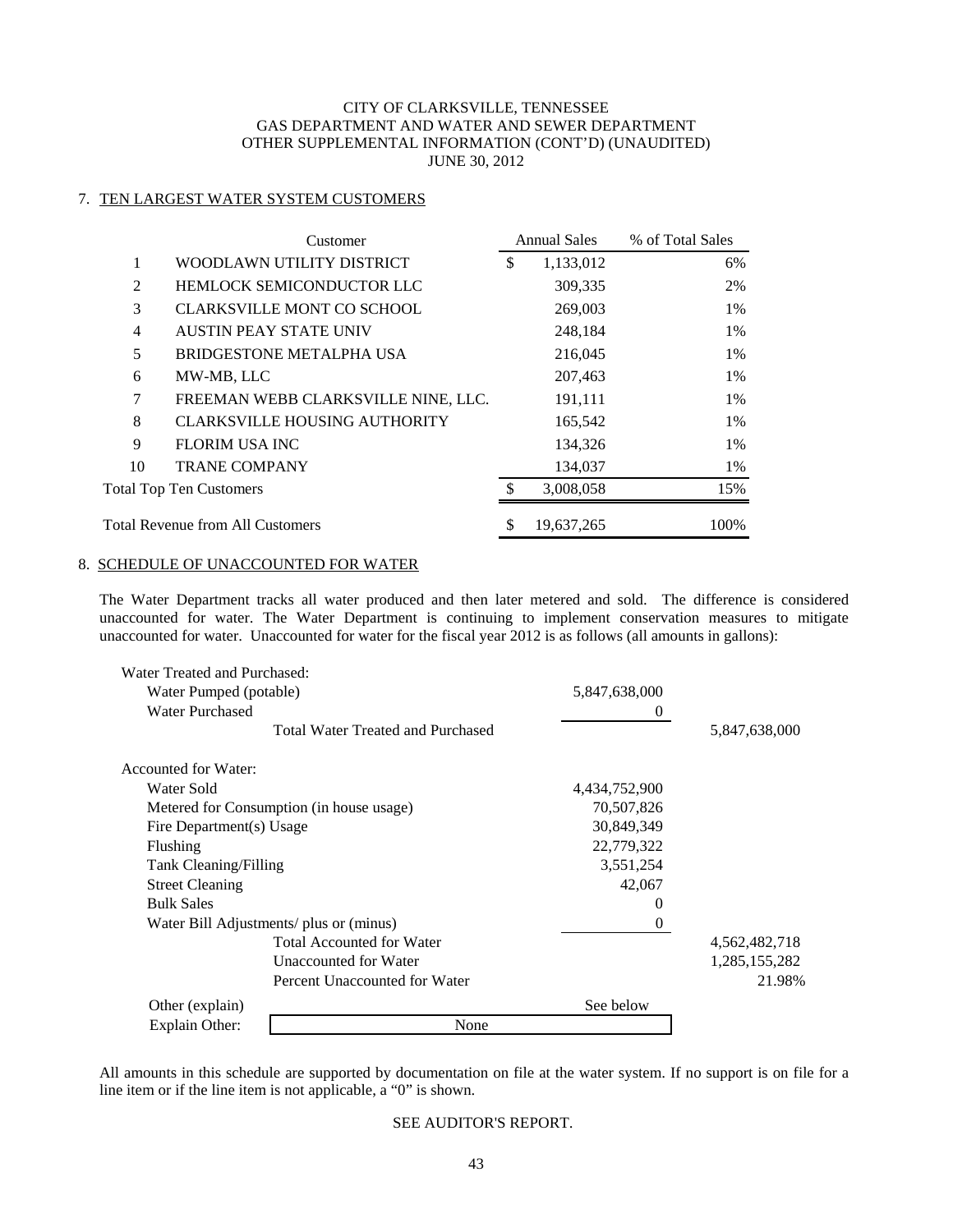# 9. SEWER RATES

#### *Residential and Commercial*

Listed below are the water rates per 1,000 gallons which became effective July 1, 2009

|                        |  | Within the City of |  | Outside the City of |  |
|------------------------|--|--------------------|--|---------------------|--|
|                        |  | Clarksville        |  | Clarksville         |  |
| First 2,000 gallons    |  | 5.61               |  | 10.45               |  |
| All over 2,000 gallons |  | 5.61               |  | 9.34                |  |

Minimum bill per month based on 2,000 gallons

# *Industrial*

Listed below are the water rates per 1,000 gallons which became effective January 1, 2012

|                              | Within the City of |             | Outside the City of |         |  |
|------------------------------|--------------------|-------------|---------------------|---------|--|
|                              |                    | Clarksville | Clarksville         |         |  |
| Fist $300,000$ gallons       |                    | 10.4238     |                     | 13.5509 |  |
| Next $700,000$ gallons       |                    | 10.42       |                     | 12.51   |  |
| Next $2,000,000$ gallons     |                    | 10.42       |                     | 11.47   |  |
| All over $3,000,000$ gallons |                    | 10.42       |                     | 10.42   |  |

Minimum bill per month based on 300,000 gallons

### **Number and Classification of Customers**

| Residential | 47,261 |
|-------------|--------|
| Commercial  | 3,185  |
| Inductrial  | −      |
|             | 50,453 |

#### 10. SEWER SYSTEM CUSTOMER BASE AND USAGE

|                    | Number of        | Usage              |                      |
|--------------------|------------------|--------------------|----------------------|
| <b>Fiscal Year</b> | <b>Customers</b> | (Thousand Gallons) | <b>Total Revenue</b> |
| 2008               | 43,135           | 3,218,071          | 17,254,869<br>-S     |
| 2009               | 45,578           | 3,106,280          | 19,865,731           |
| 2010               | 46,780           | 3,047,704          | 21,703,953           |
| 2011               | 48.964           | 3,289,675          | 22,875,390           |
| 2012               | 50,453           | 3,444,105          | 24, 244, 986         |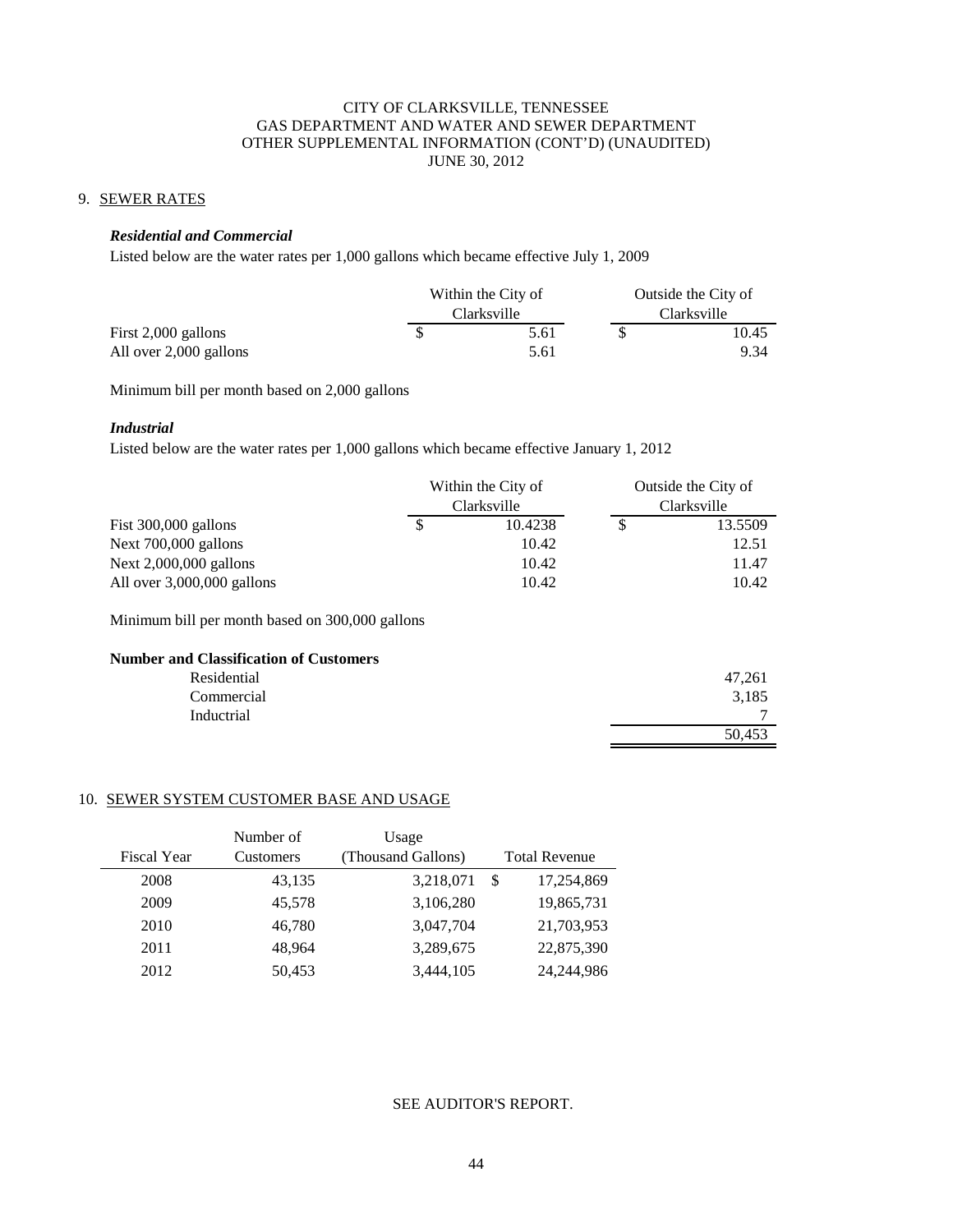# 11. TEN LARGEST SEWER SYSTEM CUSTOMERS

|                                          | Customer                             |     | <b>Annual Sales</b> | Percentage of<br><b>Total Sales</b> |
|------------------------------------------|--------------------------------------|-----|---------------------|-------------------------------------|
|                                          | <b>TRANE COMPANY</b>                 | \$  | 436,045             | 2%                                  |
| 2                                        | AKEBONO BRAKE, CLARKSVILLE PLANT     |     | 350,455             | 1%                                  |
| 3                                        | <b>CLARKSVILLE MONT CO SCHOOL</b>    |     | 347,105             | 1%                                  |
| $\overline{4}$                           | <b>AUSTIN PEAY STATE UNIV</b>        |     | 266,489             | 1%                                  |
| FREEMAN WEBB CLARKSVILLE NINE, LLC.<br>5 |                                      |     | 262,559             | 1%                                  |
| 6                                        | <b>CLARKSVILLE HOUSING AUTHORITY</b> |     | 253,457             | 1%                                  |
| 7                                        | MW-MB, LLC                           |     | 188,970             | 1%                                  |
| 8                                        | BRIDGESTONE METALPHA USA             |     | 182,171             | 1%                                  |
| 9                                        | TN WASTE WATER SYSTEMS, INC          |     | 122,440             | 1%                                  |
| 10                                       | MONTGOMERY CO JAIL                   |     | 83,965              | 0%                                  |
|                                          | Total Top Ten Customers              | \$. | 2,493,657           | 10%                                 |
|                                          | Total Revenue from All Customers     | \$  | 24, 244, 986        | 100%                                |

# 12. OPERATING HISTORY OF WATER AND SEWER SYSTEM

|                                        | 2008 |              |   | 2009        | 2010 |                |   | 2011          |    | 2012         |
|----------------------------------------|------|--------------|---|-------------|------|----------------|---|---------------|----|--------------|
| <b>Operating Revenue</b>               | \$   | 38,192,012   | S | 42,057,880  | S    | 44,625,593     | S | 47,251,209    | S  | 50,079,914   |
| <b>Operating Expense</b>               |      | 28, 238, 613 |   | 30,525,061  |      | 34,216,295     |   | 41,772,977    |    | 37,713,250   |
| Operating Income (Loss)                |      | 9,953,399    |   | 11,532,819  |      | 10,409,298     |   | 5,478,232     |    | 12,366,664   |
| Other Income (Expense)                 |      | (6,604,037)  |   | (8,322,782) |      | (6,769,033)    |   | (6, 541, 187) |    | (6,981,541)  |
| Operating Income (Loss) Before         |      |              |   |             |      |                |   |               |    |              |
| <b>Contributions and Transfers</b>     |      | 3,349,362    |   | 3,210,037   |      | 3,640,265      |   | (1,062,955)   |    | 5,385,123    |
| <b>Capital Contributions</b>           |      | 15,530,249   |   | 8,503,759   |      | 14,496,199     |   | 17,340,780    |    | 34, 107, 184 |
| <b>Transfers to Primary Government</b> |      | (1,731,603)  |   | (1,994,706) |      | (2,125,308)    |   | (2,174,943)   |    | (2,391,924)  |
| <b>Extraordinary Loss</b>              |      | -            |   |             |      | (13, 536, 279) |   |               |    |              |
| Change in Net Assets                   |      | 17,148,008   | S | 9,719,090   |      | 2,474,877      |   | 14,102,882    | \$ | 37,100,383   |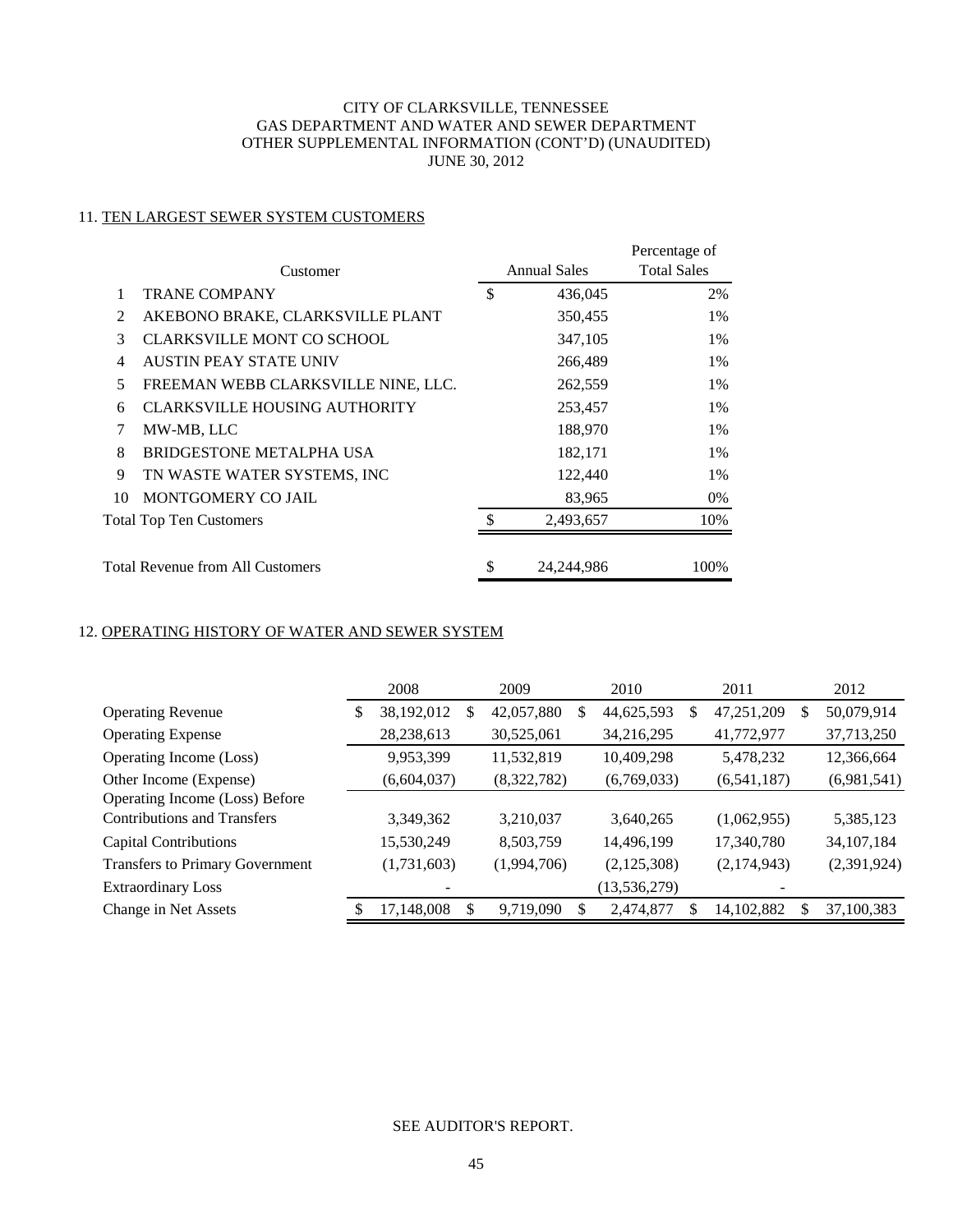# 13. HISTORICAL REVENUE COVERAGE- DEBT SERVICE REQUIREMENTS

|                                       | 2008             |     | 2009         |     | 2010       |     | 2011       |     | 2012       |
|---------------------------------------|------------------|-----|--------------|-----|------------|-----|------------|-----|------------|
| <b>Operating Revenue</b>              | \$<br>87,036,562 | \$. | 89, 332, 114 | S.  | 78,381,775 | \$  | 79,915,601 | S.  | 73,794,442 |
| <b>Operating Expense</b>              | 74,024,753       |     | 70,340,206   |     | 68,969,158 |     | 73,117,395 |     | 60,854,498 |
| Operating Income (Loss) (GAAP Basis)  | 13,011,809       |     | 18,991,908   |     | 9,412,617  |     | 6,798,206  |     | 12,939,944 |
| Add: Depreciation                     | 11,725,008       |     | 12,686,503   |     | 13,343,784 |     | 16,068,398 |     | 14,239,301 |
| Add: Other Income (Expense) Excluding |                  |     |              |     |            |     |            |     |            |
| <b>Interest Expense</b>               | 1,507,988        |     | 584,796      |     | 258,813    |     | 617,554    |     | 375,596    |
| Net Revenue per Bond Resolution       | 26,244,805       | S   | 32,263,207   | S.  | 23,015,214 | \$  | 23,484,158 | S.  | 27,554,841 |
|                                       |                  |     |              |     |            |     |            |     |            |
| <b>Debt Service Requirements</b>      |                  |     |              |     |            |     |            |     |            |
| Principal                             | \$<br>9,712,681  | \$. | 8,137,263    | \$. | 9,619,913  | \$. | 8,791,760  | \$  | 9,272,772  |
| Interest                              | 7,514,187        |     | 9,097,355    |     | 7,388,097  |     | 7,557,135  |     | 7,439,165  |
| <b>Total Debt Service</b>             | 17,226,868       | S   | 17,234,618   | S.  | 17,008,010 | S   | 16,348,895 | \$. | 16,711,937 |
|                                       |                  |     |              |     |            |     |            |     |            |
| Debt Coverage                         | 1.52             |     | 1.87         |     | 1.35       |     | 1.44       |     | 1.65       |

#### 14. BILLING AND COLLECTIONS

Monthly bills for gas, water and sewer are calculated by the department. The data is then sent to a third party who prints and mails the invoices. Bills are due 10 days after the billing date. If a customer has not paid by the due date, a 10% penalty is applied. If a bill has not been paid 20 days after the bill is due, the customer's service is discontinued.

Unpaid bills are sent to a collection agency and if the bill remains outstanding after 1 year, the balance is charged to allowance for doubtful accounts.

#### **Amounts charged to Allowance for Doubtful Accounts**

| <b>Fiscal Year</b> | Amount        |         |  |
|--------------------|---------------|---------|--|
| 2008               | \$<br>205,853 |         |  |
| 2009               |               | 334,867 |  |
| 2010               |               | 201,729 |  |
| 2011               |               | 113,103 |  |
| 2012               |               | 150,601 |  |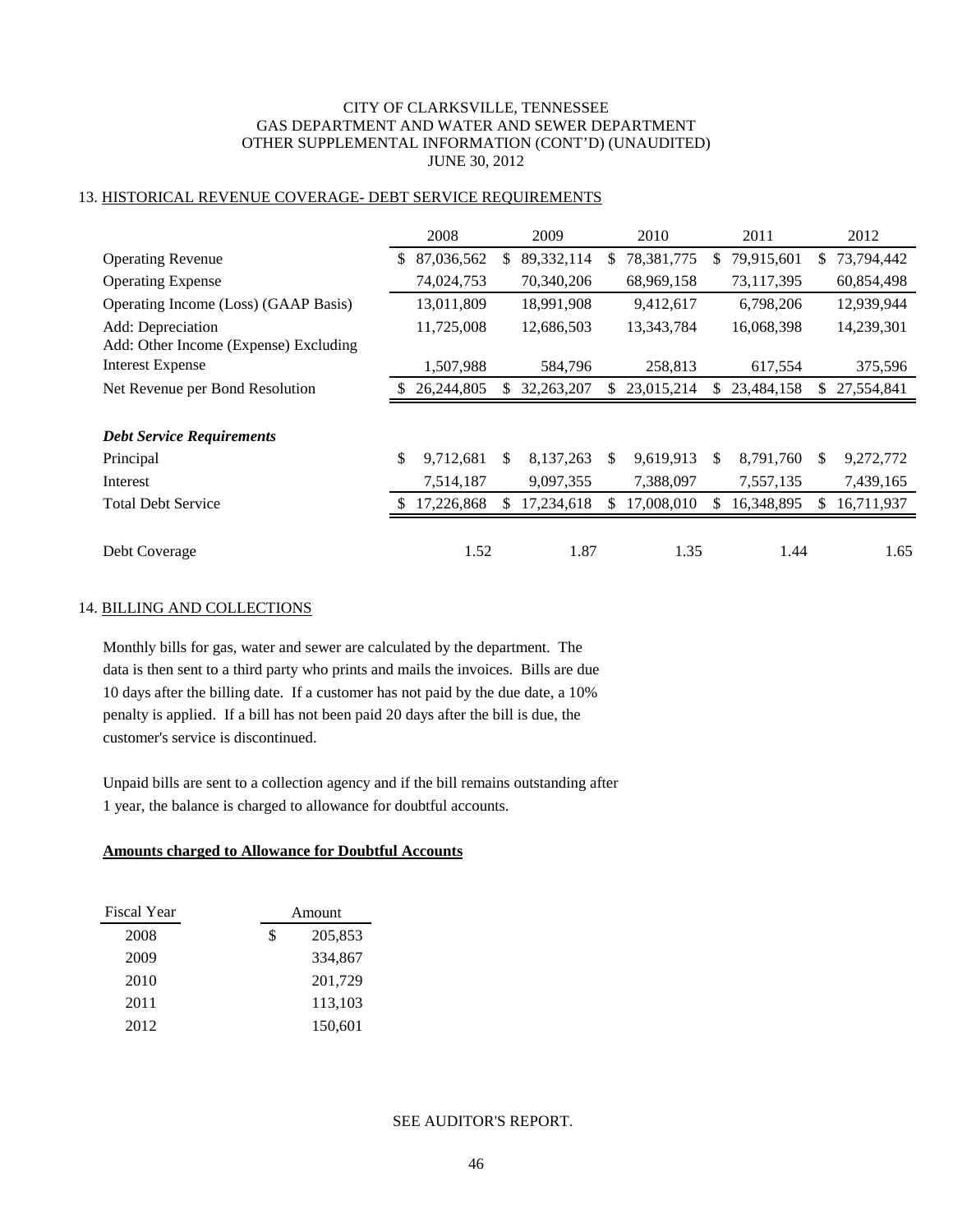### 15. HISTORICAL REVENUE COVERAGE- DEBT SERVICE REQUIREMENTS

| <b>Proposed Water Projects</b>                       |                   |            |  |  |  |  |  |  |
|------------------------------------------------------|-------------------|------------|--|--|--|--|--|--|
| <b>Fiscal Year</b>                                   |                   | Amount     |  |  |  |  |  |  |
| 2013                                                 | \$                | 5,984,000  |  |  |  |  |  |  |
| 2014                                                 |                   | 1,250,000  |  |  |  |  |  |  |
| 2015                                                 |                   | 1,500,000  |  |  |  |  |  |  |
| 2016                                                 |                   | 1,500,000  |  |  |  |  |  |  |
| 2017                                                 |                   | 1,500,000  |  |  |  |  |  |  |
| Total                                                | \$                | 11,734,000 |  |  |  |  |  |  |
| <b>Proposed Sewer Projects</b><br><b>Fiscal Year</b> |                   |            |  |  |  |  |  |  |
|                                                      |                   | Amount     |  |  |  |  |  |  |
| 2013                                                 | \$                | 49,367,000 |  |  |  |  |  |  |
| 2014                                                 |                   | 32,405,000 |  |  |  |  |  |  |
| 2015                                                 |                   | 14,607,000 |  |  |  |  |  |  |
| 2016                                                 |                   | 7,000,000  |  |  |  |  |  |  |
| 2017                                                 |                   | 4,000,000  |  |  |  |  |  |  |
| Total                                                | \$<br>107,379,000 |            |  |  |  |  |  |  |
| <b>Proposed Gas Projects</b>                         |                   |            |  |  |  |  |  |  |
| <b>Fiscal Year</b>                                   |                   | Amount     |  |  |  |  |  |  |
| 2013                                                 | \$                | 9,875,000  |  |  |  |  |  |  |
| 2014                                                 |                   | 9,100,000  |  |  |  |  |  |  |
| 2015                                                 |                   | 1,300,000  |  |  |  |  |  |  |
| 2016                                                 |                   | 1,600,000  |  |  |  |  |  |  |
| 2017                                                 |                   | 1,600,000  |  |  |  |  |  |  |
| Total                                                | \$                | 23,475,000 |  |  |  |  |  |  |